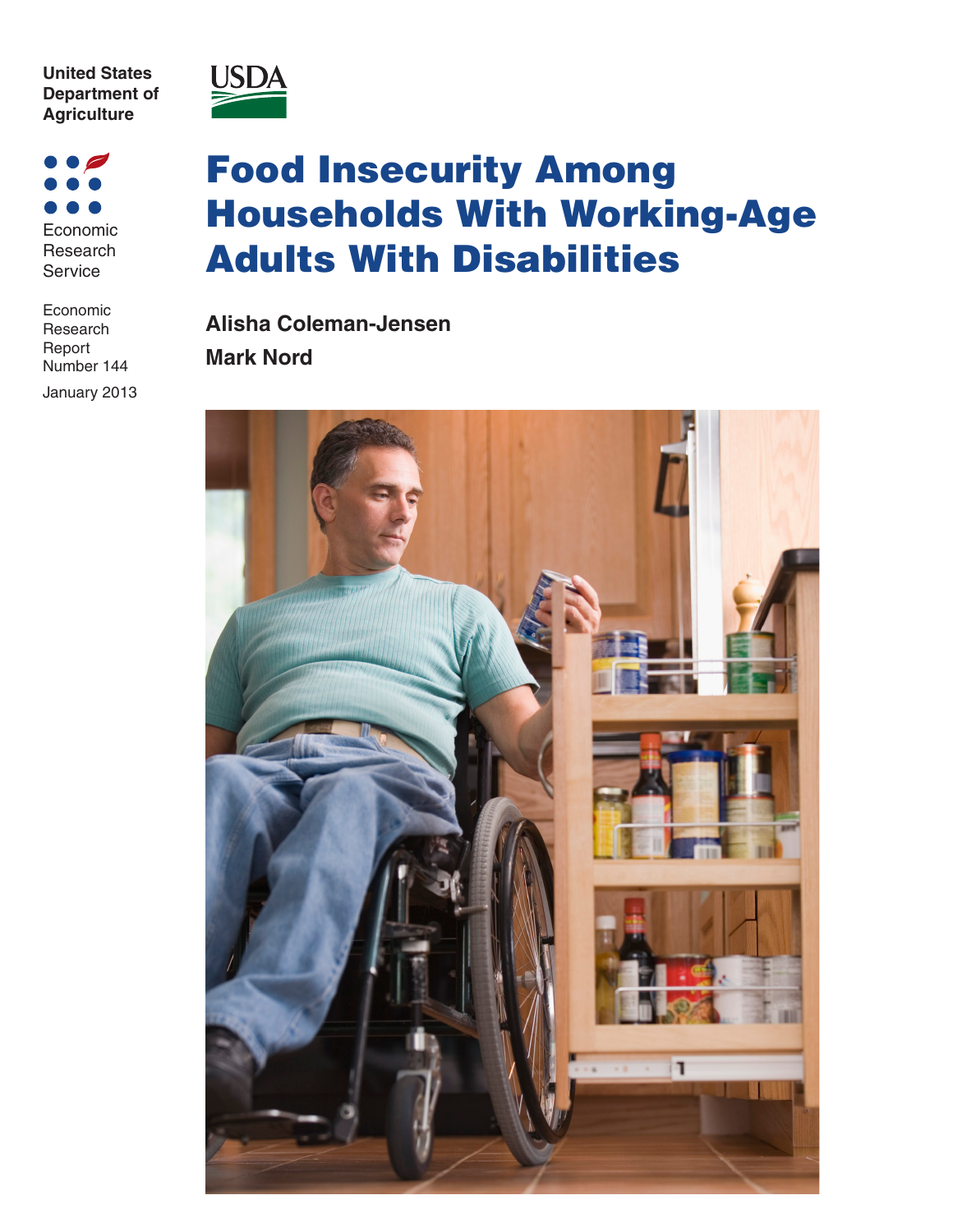# **Wish**<br>State of the Missilor of the Wish  $\alpha$ **Visit Our Website To Learn More!**

Find additional information at

**http://www.ers.usda.gov/topics/food-nutritionassistance/food-security-in-the-us.aspx**

Recommended citation format for this publication:

Coleman-Jensen, Alisha, and Mark Nord. *Food Insecurity Among Households With Working-Age Adults With Disabilities,* ERR-144, U.S. Department of Agriculture, Economic Research Service, January 2013.

Use of commercial and trade names does not imply approval or constitute endorsement by USDA.

Cover photo credit: Thinkstock

The U.S. Department of Agriculture (USDA) prohibits discrimination in all its programs and activities on the basis of race, color, national origin, age, disability, and, where applicable, sex, marital status, familial status, parental status, religion, sexual orientation, genetic information, political beliefs, reprisal, or because all or a part of an individual's income is derived from any public assistance program. (Not all prohibited bases apply to all programs.) Persons with disabilities who require alternative means for communication of program information (Braille, large print, audiotape, etc.) should contact USDA's TARGET Center at (202) 720-2600 (voice and TDD).

To file a complaint of discrimination write to USDA, Director, Office of Civil Rights, 1400 Independence Avenue, S.W., Washington, D.C. 20250-9410 or call (800) 795-3272 (voice) or (202) 720-6382 (TDD). USDA is an equal opportunity provider and employer.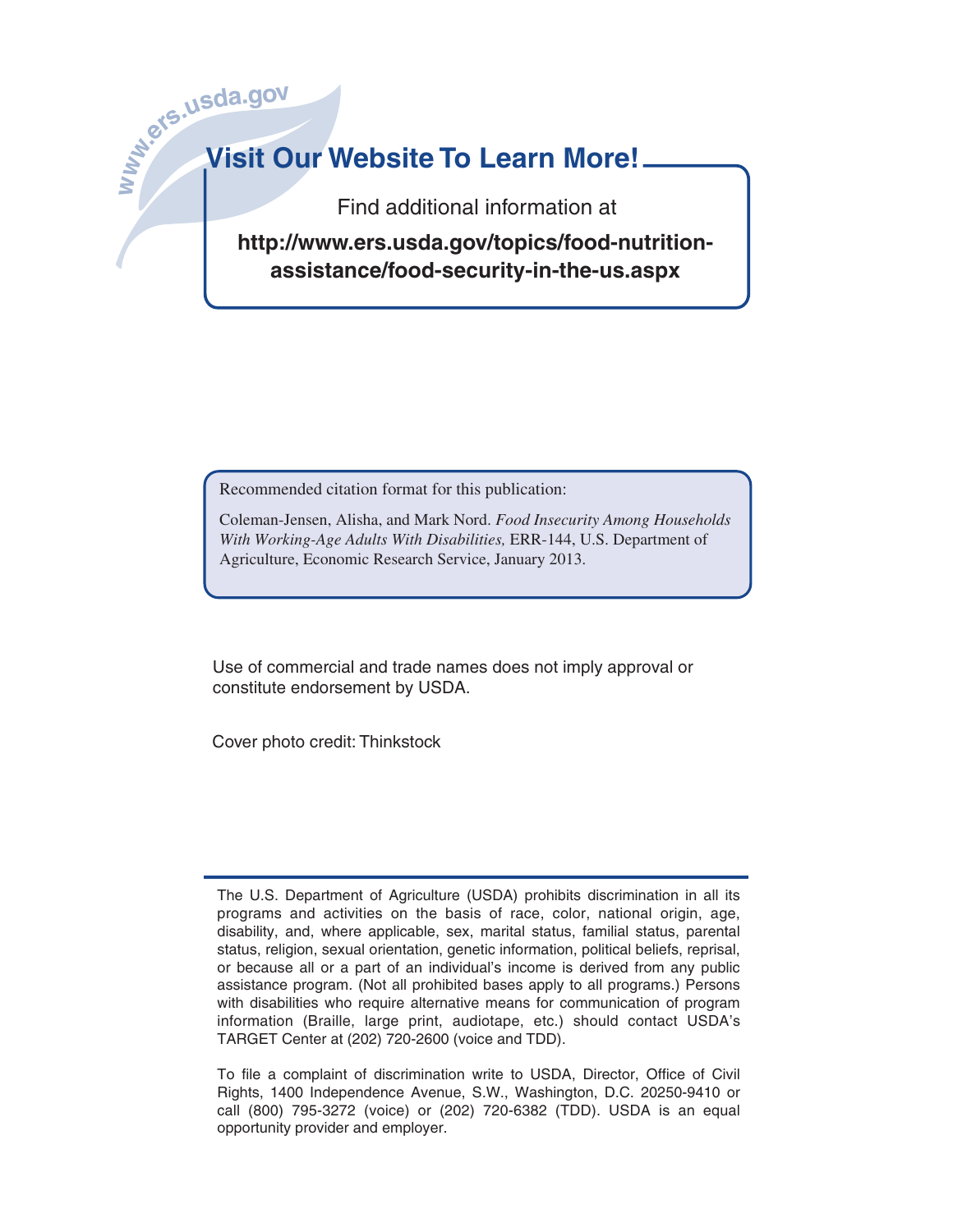

**United States Department of Agriculture**

**Economic Research Report Number 144**

**January 2013**



**www.ers.usda.gov**

## Food Insecurity Among Households With Working-Age Adults With Disabilities

## Alisha Coleman-Jensen Mark Nord

## **Abstract**

Prior research has shown that food insecurity is more common among U.S households with an adult who has a work-limiting disability than among other households. To provide more detail on the prevalence of food insecurity by a range of types of disabilities, we analyzed data from the Current Population Survey Food Security Supplement (2009 and 2010). We focused on two groups of households that include adults with disabilities: (1) households with a working-age adult with a disability that prevented work (*not in labor force-disabled*); and (2) those with a working-age adult with a specified disability (hearing, vision, mental, physical, self-care, or going-outside-home disability) and no indication that their disability prevented them from working (*other reported disabilities*). Food insecurity was most prevalent among households with an adult who was *not in labor force-disabled* (33.5 percent), followed by those with a working-age adult with *other reported disabilities* (24.8 percent). Households with no working-age adult with a disability had a much lower prevalence of food insecurity (12.0 percent). Close to two in five households with very low food security included an adult with a disability. The study findings demonstrate the importance of disabilities as a determinant of food insecurity.

**Keywords**: Disability, food security, food insecurity, Current Population Survey, Food Security Supplement, labor force, working-age adult

## **About the Authors**

Alisha Coleman-Jensen and Mark Nord are sociologists in the Food Assistance Branch, Food Economics Division, Economic Research Service (ERS), U.S. Department of Agriculture.

## **Acknowledgments**

The authors thank Terence McMenamin, Bureau of Labor Statistics, U.S. Department of Labor; Lucie Schmidt, Williams College; Michael Wiseman, George Washington University; and David Smallwood and Ephraim Leibtag, Economic Research Service, USDA, for their reviews and suggestions. Thanks also to ERS editor Priscilla Smith and designer Cynthia A. Ray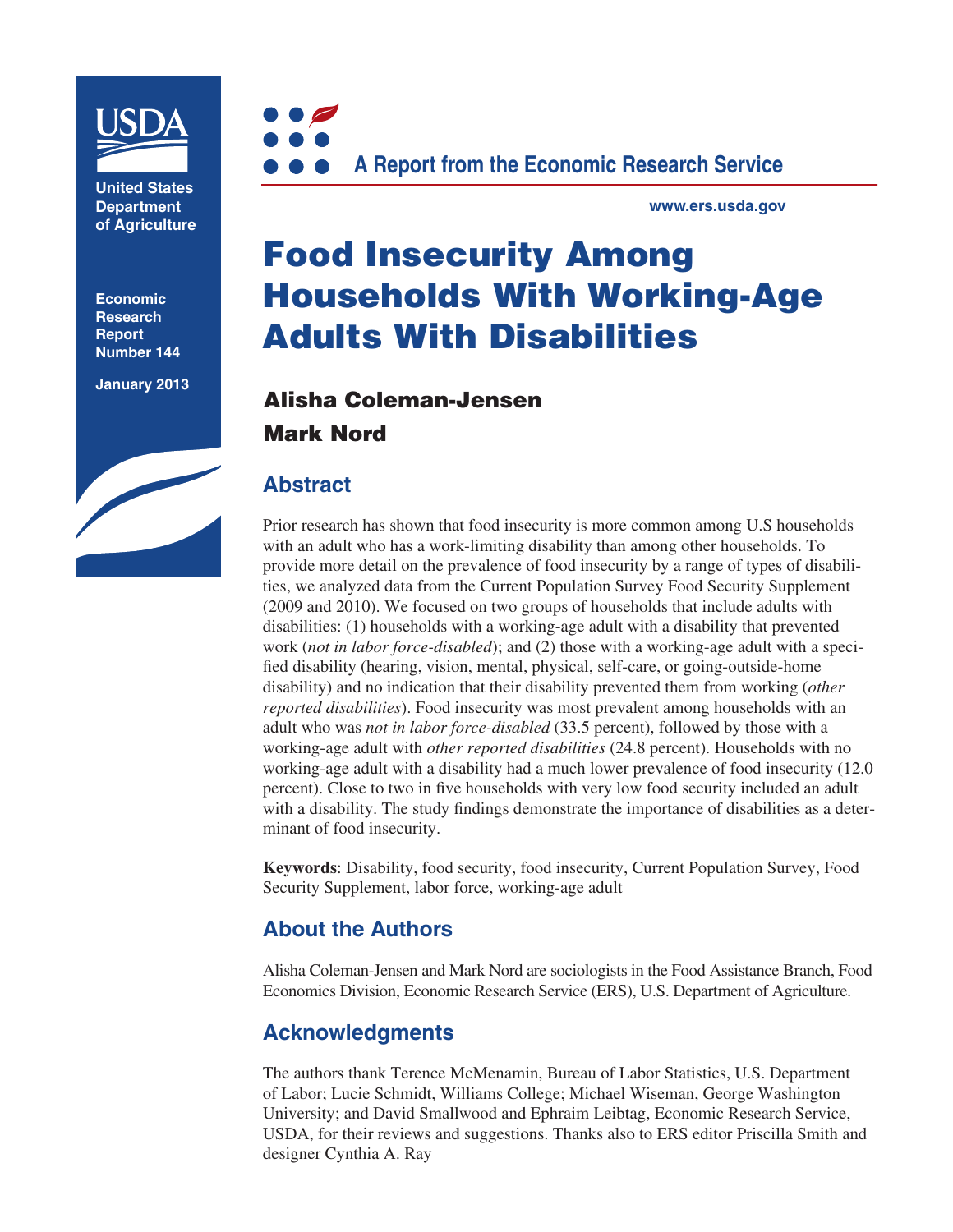## **Contents**

| Percentage of Households With Working-Age Adults                                                                                                                                                  |
|---------------------------------------------------------------------------------------------------------------------------------------------------------------------------------------------------|
| Prevalence of Adult Food Insecurity by Presence of an Adult                                                                                                                                       |
| Household-Level Adult Food Insecurity Prevalence and Distribution<br>by Characteristics of Adult With Disabilities and by Household                                                               |
| Multivariate Logistic Regression Models Exploring the Association<br>Between Disability Characteristics and Household-Level Adult                                                                 |
| Multivariate Logistic Regression Models for Households That                                                                                                                                       |
| Participation in the Supplemental Nutrition Assistance Program<br>(SNAP) and Disability Assistance by Presence of a Working-Age<br>Adult With Disabilities and Food Security Status 28            |
| Participation in Disability Assistance Programs 30                                                                                                                                                |
|                                                                                                                                                                                                   |
|                                                                                                                                                                                                   |
|                                                                                                                                                                                                   |
|                                                                                                                                                                                                   |
| Appendix-Matching Households Interviewed in the Current<br>Population Survey Food Security Supplement (CPS-FSS) and the<br><b>Current Population Survey Annual Social and Economic Supplement</b> |
|                                                                                                                                                                                                   |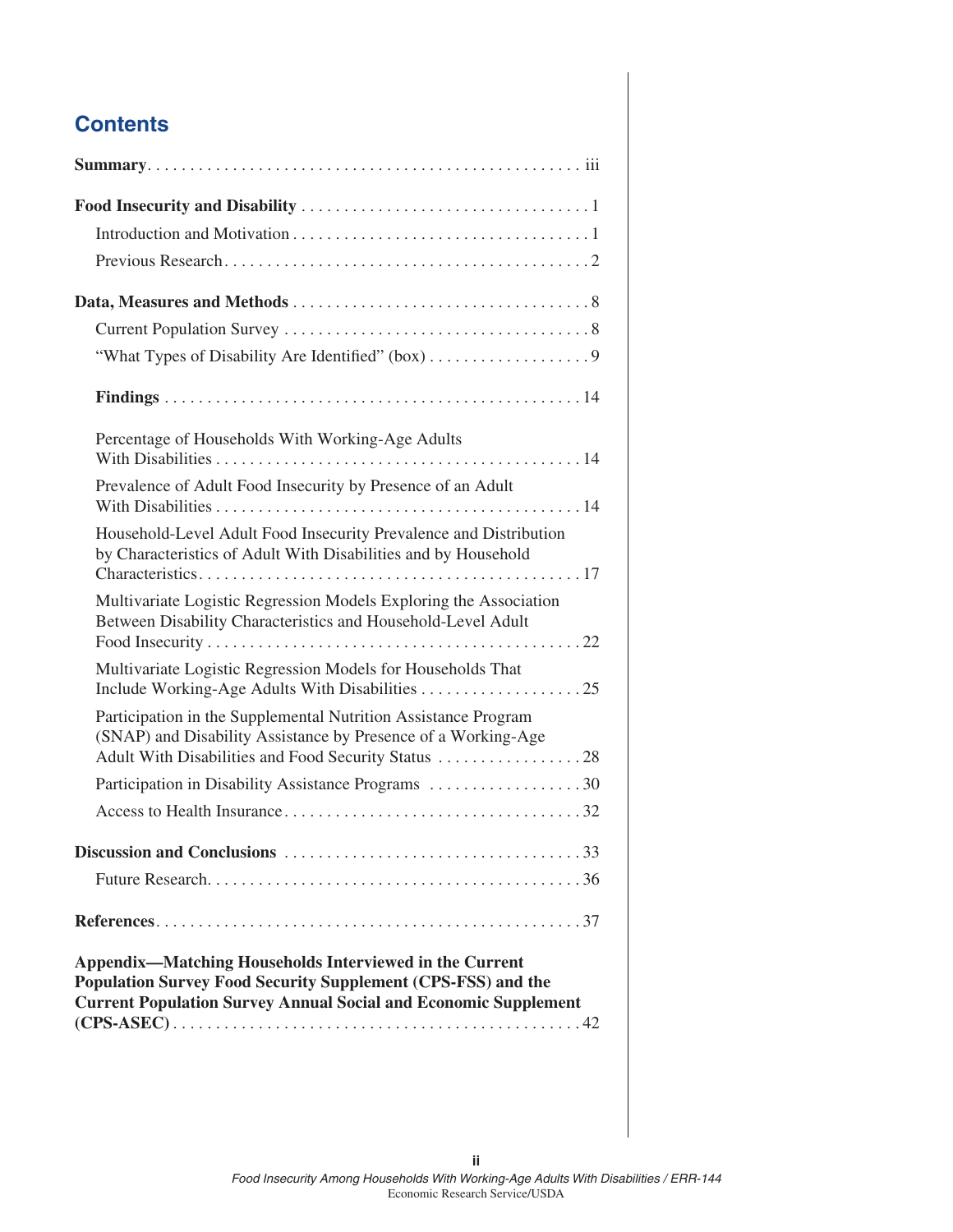## **Summary**

#### *What Is the Issue?*

Food-insecure households are those that lack consistent access to adequate food for one or more household members. Prior research found that households with adults with work-limiting disabilities were more likely to be food insecure. This report describes food security in two groups of households with working-age (18-64) adults who have disabilities: those with disabilities who are unable to work (*not in labor force-disabled*) and those with disabilities that are not necessarily work-limiting (*other reported disabilities*). The analysis focused on type of disability and other characteristics of workingage adults with disabilities, such as employment and education, to identify factors that may put households at greater risk for food insecurity. In addition, participation in the USDA Supplemental Nutrition Assistance Program (SNAP, formerly food stamps) and disability assistance programs was examined to determine the extent to which adults with disabilities accessed these benefits and the programs' role in preventing household food insecurity.

#### *What Were the Study Findings?*

There is a strong association between disability and food insecurity. Substantially reducing the prevalence and severity of food insecurity among households in which one or more members is affected by disabilities would reduce the overall prevalence of food insecurity.

The main study findings include:

- Food insecurity was more prevalent among households with working-age adults with disabilities: 33.5 percent of households with an adult who was *not in labor force-disabled* were food insecure; 24.8 percent of households with adults with *other reported disabilities* (adults age 18-64 who had a disability but did not indicate they were out of the labor force due to disability) were food insecure; while 12 percent of households with no adults age 18-64 with disabilities were food insecure.
- Very low food security, the more severe range of food insecurity characterized by disrupted eating patterns and reduced food intake, was also more common among households with adults with disabilities than among other households: 17.3 percent of households with a member who was *not in labor force-disabled* had very low food security and 11.8 percent of households with a working-age adult with *other reported disabilities* had very low food security. Among households with no working-age adults with disabilities, 4.6 percent had very low food security.
- Households that include working-age adults with disabilities comprise a large share of food-insecure households. An estimated 31.8 percent of households with food insecurity included a working-age adult with a disability. Nearly 38 percent of households with very low food security included a working-age adult with a disability.
- Whether disabilities prevented employment was an important factor related to food insecurity among households that included adults with disabilities. Vision, mental, and physical disabilities were related to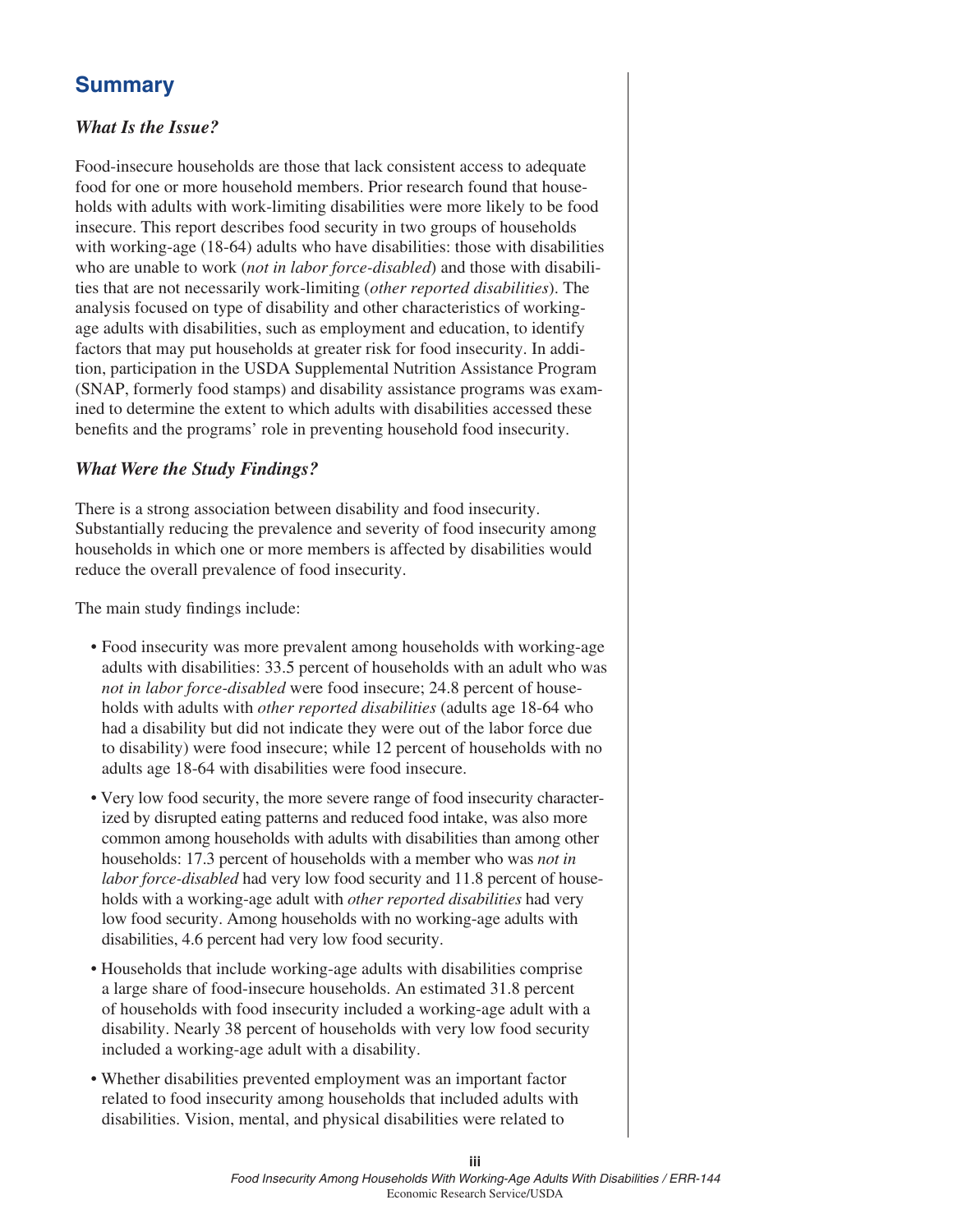higher odds of food insecurity than were hearing, self-care, and goingoutside-home disabilities.

• Participation in SNAP was relatively high among households with members who were *not in labor force-disabled* and households with working-age members with *other reported disabilities* compared with those without working-age adults with disabilities. Among low-income households that participated in SNAP and with an adult who was *not in labor force-disabled*, 56.1 percent were food insecure.

#### *How Was the Study Conducted?*

We used the Current Population Survey Food Security Supplement (CPS-FSS) from 2009 and 2010 to examine the association between food insecurity and disability. The CPS is administered by the U.S. Census Bureau and is nationally representative of the civilian, noninstitutionalized population. The CPS-FSS is the source for the U.S. Department of Agriculture's annual food security statistics.

The analysis examined the prevalence and severity of household food insecurity by the presence of adults age 18-64 with disabilities. The study used multivariate logistic regression analysis to account for differences in income, education, family composition, and other characteristics between households with and without adults with disabilities. The percentage of households participating in SNAP and disability assistance programs was also examined by disability status and food security status.



#### Figure 1 **Prevalence of food insecurity by disability status**

1 Working-age adults with *other reported disabilities* are those reported to have one or more or the following disabilities: hearing, vision, mental, physical, self-care, or going-outside-home disability, but no indication that their disability prevented them from working.

Source: USDA, Economic Research Service calculations based on 2009 and 2010 Current Population Survey Food Security Supplement data.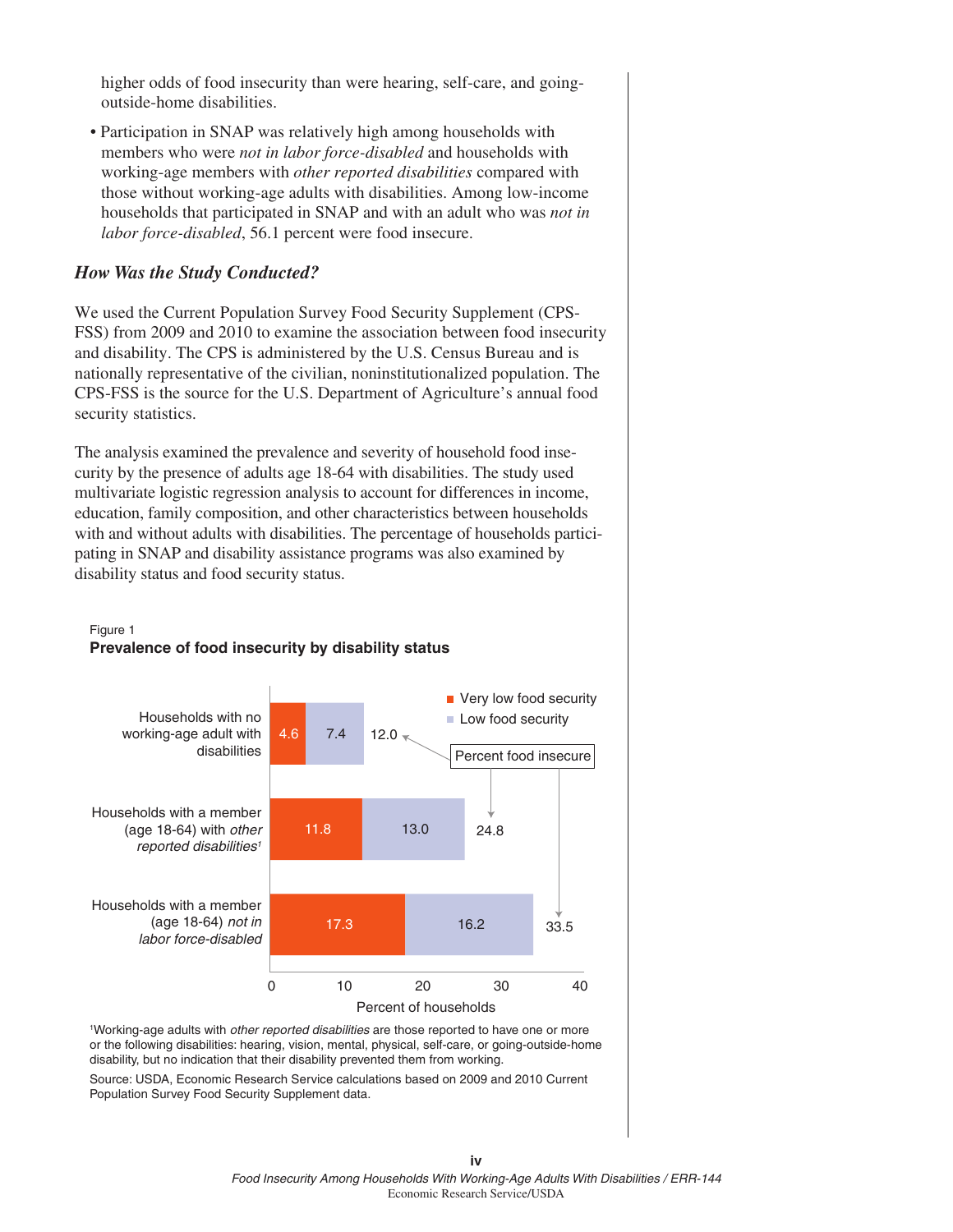## **Food Insecurity and Disability**

## **Introduction and Motivation**

Food-insecure households are those that lack adequate food for one or more household members because they have insufficient money or other resources for food. In 2011, 14.9 percent of U.S. households were food insecure (Coleman-Jensen et al., 2012). Food insecurity was more prevalent among households with a member who had a disability—33.5 percent of households with a member who had a disability and was unable to work were food insecure. Previous research has examined the relationship between work-limiting disabilities and food insecurity. Less is known about the food security status of households with a member who has a disability but is in the labor force. Furthermore, prior research has not considered how type of disability (physical disability, mental disability, etc.) relates to food security status. There is also a lack of prior research on the extent to which foodinsecure households with members with disabilities access food assistance and disability assistance programs.

Many definitions of disability exist and are used for different purposes, but in general, disability refers to limitations to participating in usual roles or activities resulting from a medical condition or health impairment (Connolly, 2009). This study expands on previous work by examining the relationship between food insecurity and type of disability, with special attention to differences among working-age persons who are unable to work due to disability and those with disabilities that do not prevent work. In this report, working-age adults (ages 18-64) classified as *not in labor force-disabled* are those who are reported to be unable to work in any paid employment due to their disability. Working-age adults with *other reported disabilities* are those who have a disability (six specific disabilities are identified: hearing, vision, mental, physical, self-care, and going-outside-home disability) but are not reported to be out of the labor force due to disability. Persons with disabilities who are unable to work due to their disability may be more severely disabled or have poorer health than persons with disabilities who are not reported to be unable to work due to disability.

Food insecurity has been shown to have effects on health and may be particularly troublesome for persons with disabilities. Lower quality diets and reduced intake of nutrients among members of food-insecure households (Bhattacharya et al., 2004; Dixon et al., 2001; Rose and Oliveira, 1997) may contribute to the poorer health and increased morbidity and mortality that have been associated with food insecurity (Siefert et al., 2004; Stuff et al., 2004; Vozoris and Tarasuk, 2003). The health effects associated with food insecurity may be even more detrimental for adults with disabling or chronic health conditions (Biros et al., 2005; Nelson et al., 1998; Nelson et al., 2001; Seligman et al., 2010; Seligman et al., 2012). Nutrition and human service agencies that are focused on the population of persons with disabilities and those with chronic disease recognize the importance of proper nutrition in treating chronic conditions (Association of Nutrition Service Agencies, 2006; New York State Department of Health, 2003; Wallace et al., 2007). Therefore, food insecurity is a particular concern among those with disabilities. Food insecurity may be more prevalent among households affected by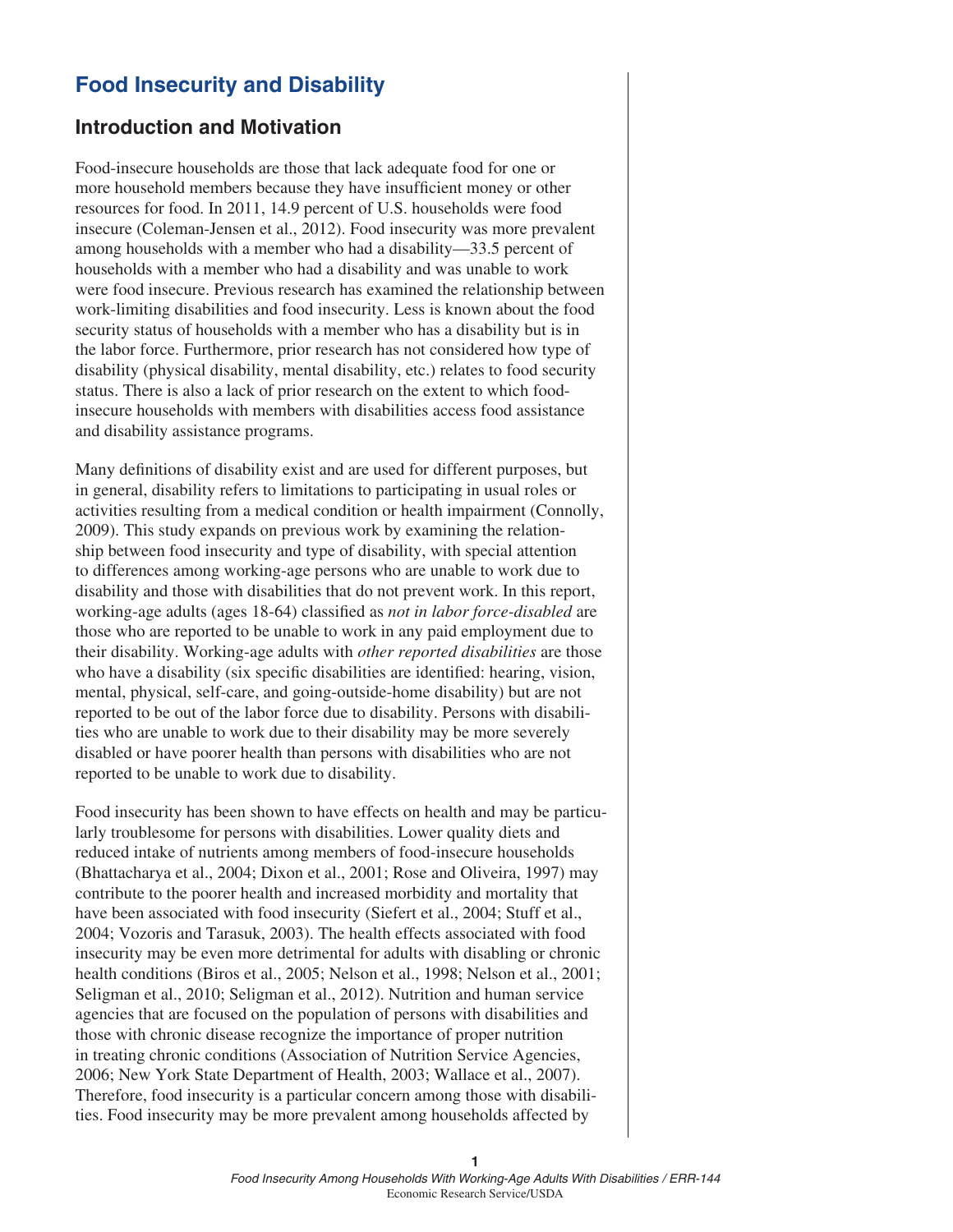disabilities due to reduced earnings and higher expenses associated with disability. In addition, persons with disabilities may have difficulty shopping for food and preparing healthy meals.

Another motivation for studying the linkages between food insecurity and disabilities is the Supplemental Nutritional Assistance Program (SNAP, formerly food stamps) provisions for persons with disabilities. In determining eligibility and benefit allotments, SNAP gives special consideration for households with members who have a disability and receive government assistance related to their disability. For example, households with members who have a disability may deduct medical expenses that exceed \$35 per month from household income in determining SNAP eligibility and benefit allotments; this deduction is not available to households without members who are elderly or disabled. Yet, there has been little research investigating the relationships among food security, disability, and participation in SNAP. Empirical research regarding the adequacy of SNAP adjustments for disability would be beneficial.

Several unanswered policy questions suggest the need for further research on the relationship between food security and disability and are addressed in this analysis. The answers to these questions will help to explain why households that include adult members with disabilities are more likely to be food insecure and point to ways that policy may help to reduce food insecurity among households that include adult members with disabilities.

The following questions are addressed in this report:

- 1. Are households with adults who have a disability but are not reported to be unable to work more likely to be food insecure than otherwise similar households with no adults with disabilities?
- 2. How does type of disability, such as mental disability versus physical disability, relate to food security status?
- 3. To what extent do households with an adult with a disability access SNAP, the Social Security Administration's Supplemental Security Income (SSI), and other disability assistance programs, and how is this related to their food security status?

## **Previous Research**

The following section presents previous research on disabilities and economic hardship. In addition to a link between food security and disability, research has established a link between disabilities and a higher incidence of poverty. Potential causes of increased likelihood of food insecurity among households with members with disabilities are discussed. Two main mechanisms are considered in the discussion below. One such mechanism is effects on earned income. Another mechanism through which disabilities affect food security is expenses. Reduced earnings and increased costs associated with disability lead to a higher likelihood of material hardship and food insecurity. The literature review section closes with a review of assistance programs available to persons with disabilities and a discussion of important policy questions related to these programs and food insecurity.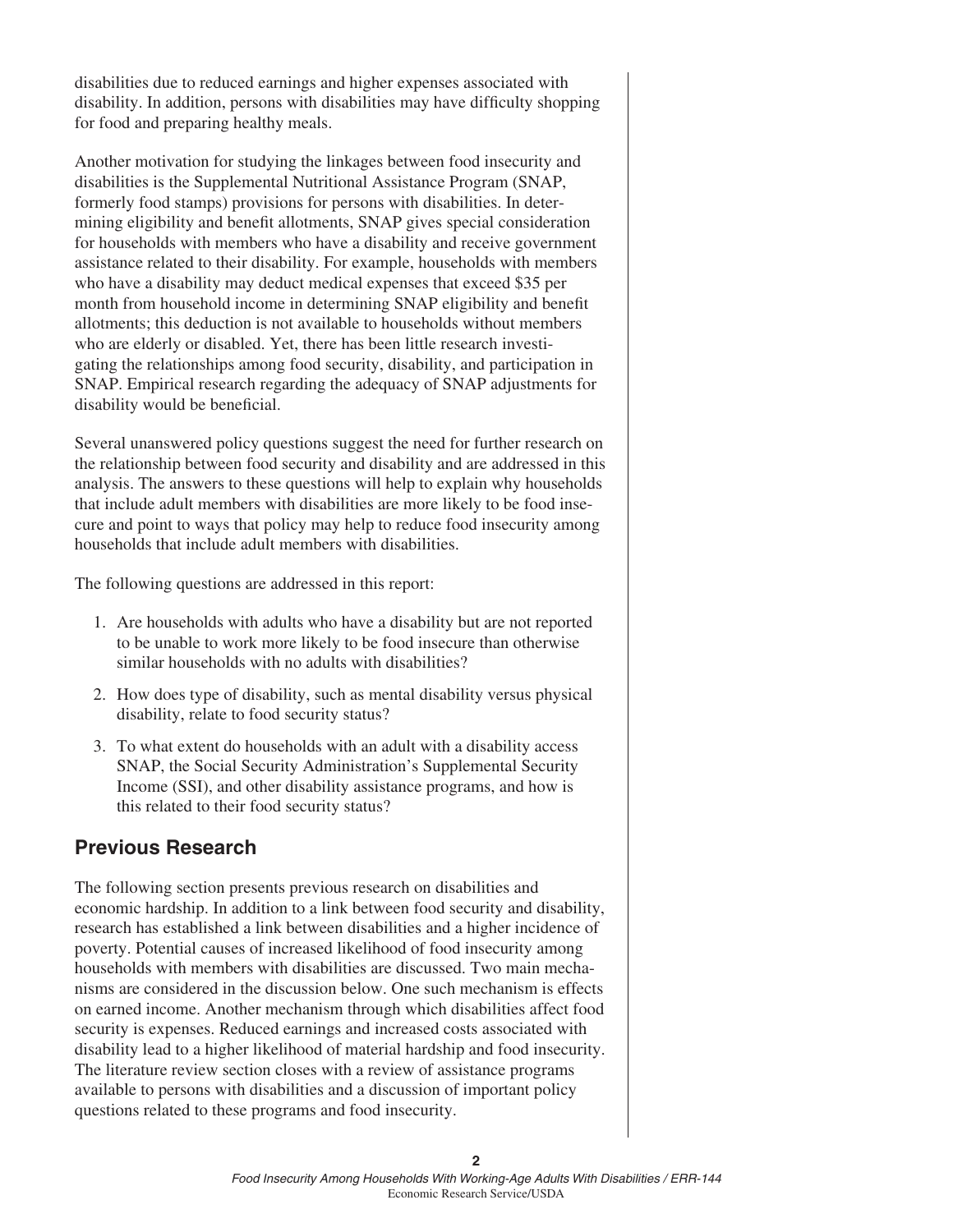#### *The Relationship Between Disability and Economic Hardship*

Disabilities affect a large minority of U.S. households, and a disproportionate share of those households is in poverty. The Federal poverty level in 2010 was \$22,113 for a family with two adults and two children. In 2010, 21.3 percent of the U.S. population age 15 and over reported having a disability. Adults with disabilities were less likely to be employed than able-bodied adults. Among those aged 15 to 64, 28.6 percent with a severe disability lived in households with income below the Federal poverty level, while 14.3 percent of those without a disability lived in households with poverty-level incomes. Given the lower levels of employment among those with disabilities and higher poverty rates, participation in assistance programs is relatively common for this group. In 2010, among adults with a severe disability, 59 percent received public assistance (cash assistance, SSI, or Social Security) and 28.1 percent received SNAP benefits, well above the percentages for those without a disability (Brault, 2012). Other research indicates that households receiving Temporary Assistance for Needy Families (TANF) and those receiving SNAP have about twice the prevalence of disability as the general population (Loprest and Maag, 2009).

It is likely that economic hardships may result from, or be made worse by, disability. People with disabilities are more likely to live in poverty than those without disabilities (Palmer, 2011; She and Livermore, 2009; Wang, 2005), and becoming disabled is associated with entering poverty (McKernan and Ratcliffe, 2005). Among working-age men, following the onset of a disability, earnings decline along with food consumption (Meyer and Mok, 2008). People with disabilities are more likely to face economic hardships, such as housing instability, inadequate health care, and difficulty paying monthly expenses (Parish et al., 2009; She and Livermore, 2007, 2009). The relationship between economic resources and disability may be bi-directional; poverty and economic hardship may lead to or exacerbate disabling health conditions (She and Livermore, 2009), potentially leading to greater economic hardship.

#### *Mechanisms Through Which Disabilities May Affect Food Security*

Prior research has established a link between work-limiting disability and food insecurity. Numerous studies have found that households with a member with a work-limiting disability (being limited in the kind or amount of work, or being unable to work due to disability) are more likely to be food insecure than households without a member with a work-limiting disability (Huang et al., 2010; Leete and Bania, 2009; Nord, 2008; Parish et al., 2009; Ribar and Hamrick, 2003; She and Livermore, 2007). There is a strong association between disability and food insecurity. One study found that half of food-insecure households included a member with a work-limiting disability (She and Livermore, 2007).

Two primary explanations for the relationship between work-limiting disability and food security status are: (1) reduced earnings and (2) higher expenses. Reductions in earnings due to disability affect household resources. Disabilities affect earnings of working-age adults with a disability as well as the earnings potential of other household members. A disability often affects a person's employment by limiting the kind or amount of work

**3**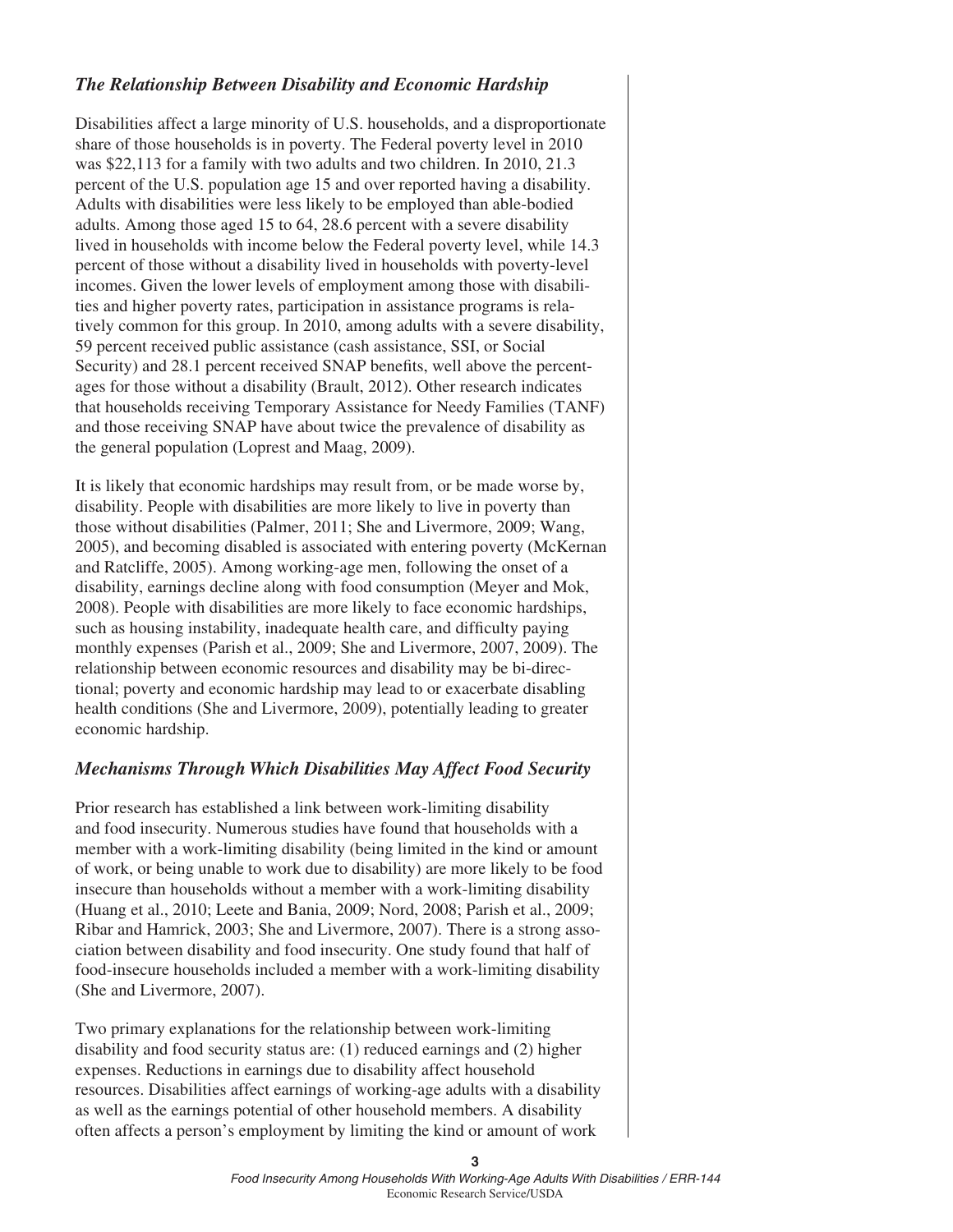a person can do. Persons with disabilities may have limited work experience and opportunities that result in reduced earnings if they do work. Other adults in the household may need to provide care for the household member with disabilities. Such caregiving reduces the amount of time available for the caregiver to be in paid employment. Reduced earnings due to disability are most relevant to persons with disability who are working age; therefore, this analysis focused on adults ages 18-64. Along with reductions in earnings, disabilities increase medical expenditures, including costs for adaptive equipment and services. A person with disabilities needs more income than a person without disabilities to maintain the same standard of living. This combination of lower income and higher expenses results in a higher likelihood of food insecurity for households with adults with disabilities compared with households without disabled members. The research evidence for these explanations is discussed in more detail below.

Lower earnings and income among households with a disabled member increase the likelihood of food insecurity (Huang et al., 2010). By definition, work-limiting disabilities reduce work opportunities and potential earnings (Meyer and Mok, 2008). Disabilities may affect educational attainment, the types of job the person can hold, and the number of hours the person is able to work, if at all. Further, even if work limitations are resolved, they may have persistent effects on future income and hardships (She and Livermore, 2007). Having a household member with a disability may also affect the labor force participation of able-bodied members (Porterfield, 2002), especially if the member with a disability requires significant care. Thus, disabilities can reduce household earnings in a number of ways.

In addition, households affected by disabilities are at higher risk for food insecurity due to increased expenses. Those with disabilities have higher expenses related to health care (Mitra et al., 2009; Olin and Dougherty, 2006). In addition to increased medical expenses, having a disability may require the purchase of assistive and adaptive equipment, and those with a disability may incur costs from purchasing services they cannot perform themselves (Batavia and Beaulaurier, 2001). Higher out-of-pocket medical expenditures are associated with a higher probability of food insecurity (Nielsen et al., 2010). Huang et al. (2010) find that controlling for health expenditures in multivariate models reduces the association between disability and food insecurity, suggesting that increased expenses are a factor in explaining the higher likelihood of food insecurity among those with disabilities.

Accounting for the substantial costs of disability significantly increases the poverty rate among households with adults with disabilities because households with disabled adults need more income to cover basic living expenses (Zaidi and Burchardt, 2005). Thus, even at similar income levels, households with a member with a disability are more likely to be food insecure than households without a member with a disability (Huang et al., 2010; Rose et al., 2009; She and Livermore, 2007). One study found that to have the same likelihood of food insecurity as an able-bodied person with an income of \$10,160, a person with a persistent work-limiting disability would require an annual income of \$26,668, more than two and half times as high (She and Livermore, 2007, p. 984).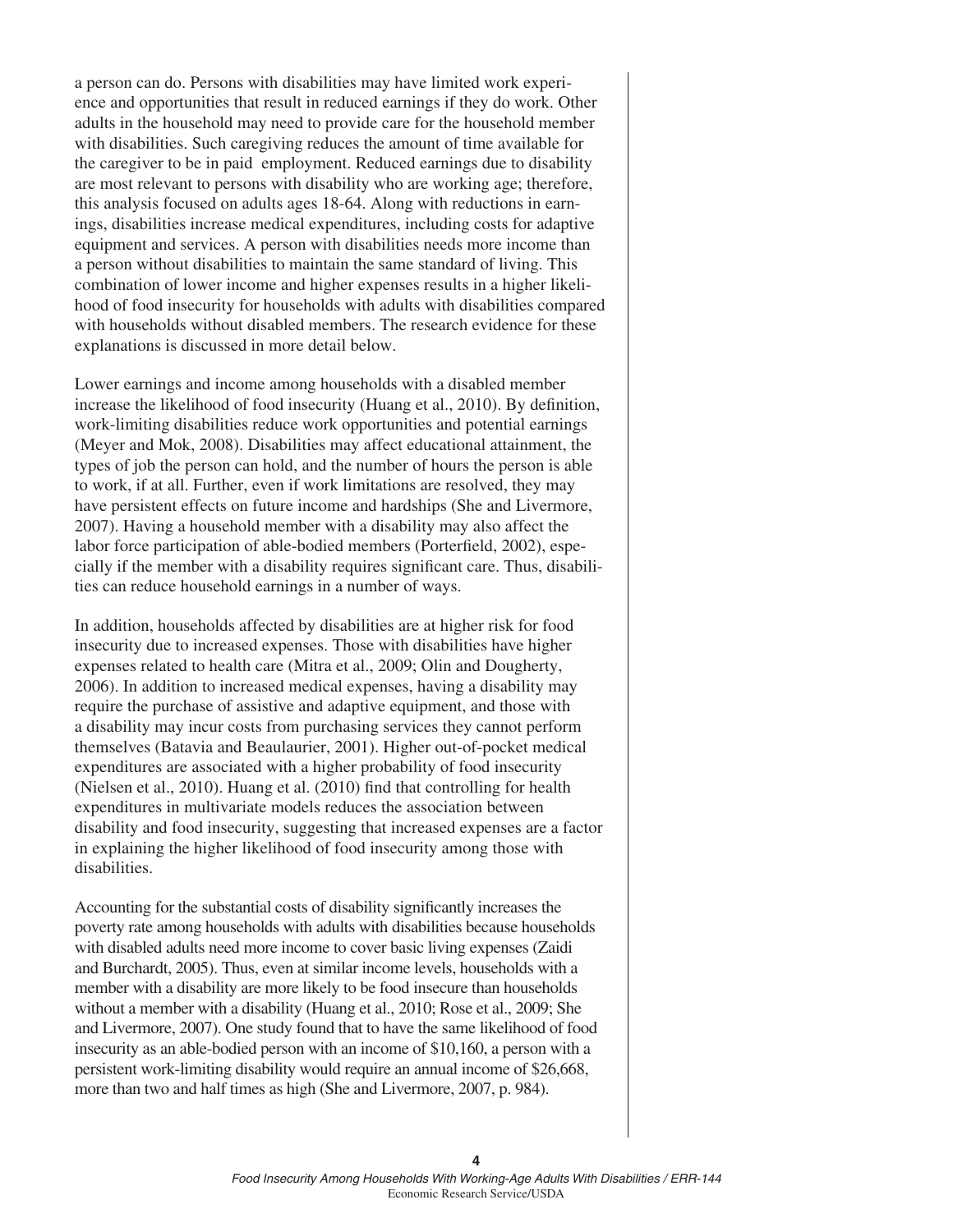Huang and colleagues (2010) show that higher assets (such as home equity, vehicles, savings in bank accounts, bonds, etc.) are related to a lower probability of food insecurity. Further, they find that the relationships between food insecurity, income, and assets vary by disability status. For households with adults who have a disability, the relationship between household assets and the probability of food insecurity is stronger than the relationship between income and food insecurity. Liquid assets (sum of savings in bank accounts and stocks/mutual funds/investment trusts) may be an important factor in protecting households with an adult with a disability from food insecurity because these assets help overcome the effects of unexpected increased costs associated with a disability (Huang et al., 2010). However, households affected by disabilities have fewer assets to rely on than households with no adults who are disabled, likely because of the lower earnings and higher costs associated with disability (Parish et al., 2010).

Most prior research on disability and food insecurity has focused on worklimiting disabilities. Identifying disabilities only by reported work limitation underestimates the total population of people with disabilities (Burkhauser et al., 2002; Burkhauser et al., 2012). Often those with disabilities do not report work limitations. Work limitations reflect not only the actual disability, but also the policy environment and environmental adaptations that enable employment among those with a disability. Also, persons with disabilities who have chosen not to work may identify themselves as out of the labor force, but may not identify themselves as being out of the labor force due to their disability. Understanding how disabilities other than work limitations relate to food insecurity is important for identifying ways in which policies can promote food security among households affected by either worklimiting disabilities or non-work-limiting disabilities. Further, contrasting the relationships between work disabilities and other disabilities and food insecurity informs our understanding of the underlying mechanisms by which disabilities affect food security.

Examining the relationship between food security and specific types of disability, such as mental, physical, and self-care disabilities, is also important. Some types of disability may be more detrimental to food security than others, and these patterns point to the mechanisms that link food insecurity and disability and inform policy options directed at reducing food insecurity among those with disabilities.

#### *Disability Assistance and Food Assistance Programs*

The different types of assistance available to adults with disabilities are described in the box on page 6, "Assistance Programs Available to Those With a Disability." Government assistance programs for persons with disabilities are meant to compensate for lower earnings and higher expenses. However, these programs do not always prevent food insecurity. A study of former TANF recipients in Michigan found that those who applied for and received SSI benefits were more likely to report food insufficiency than either those who applied but did not receive benefits, or those who did not apply and did not receive benefits (Schmidt and Danziger, 2009). Disability benefits do not appear to be adequate to consistently protect those with disabilities from food insecurity.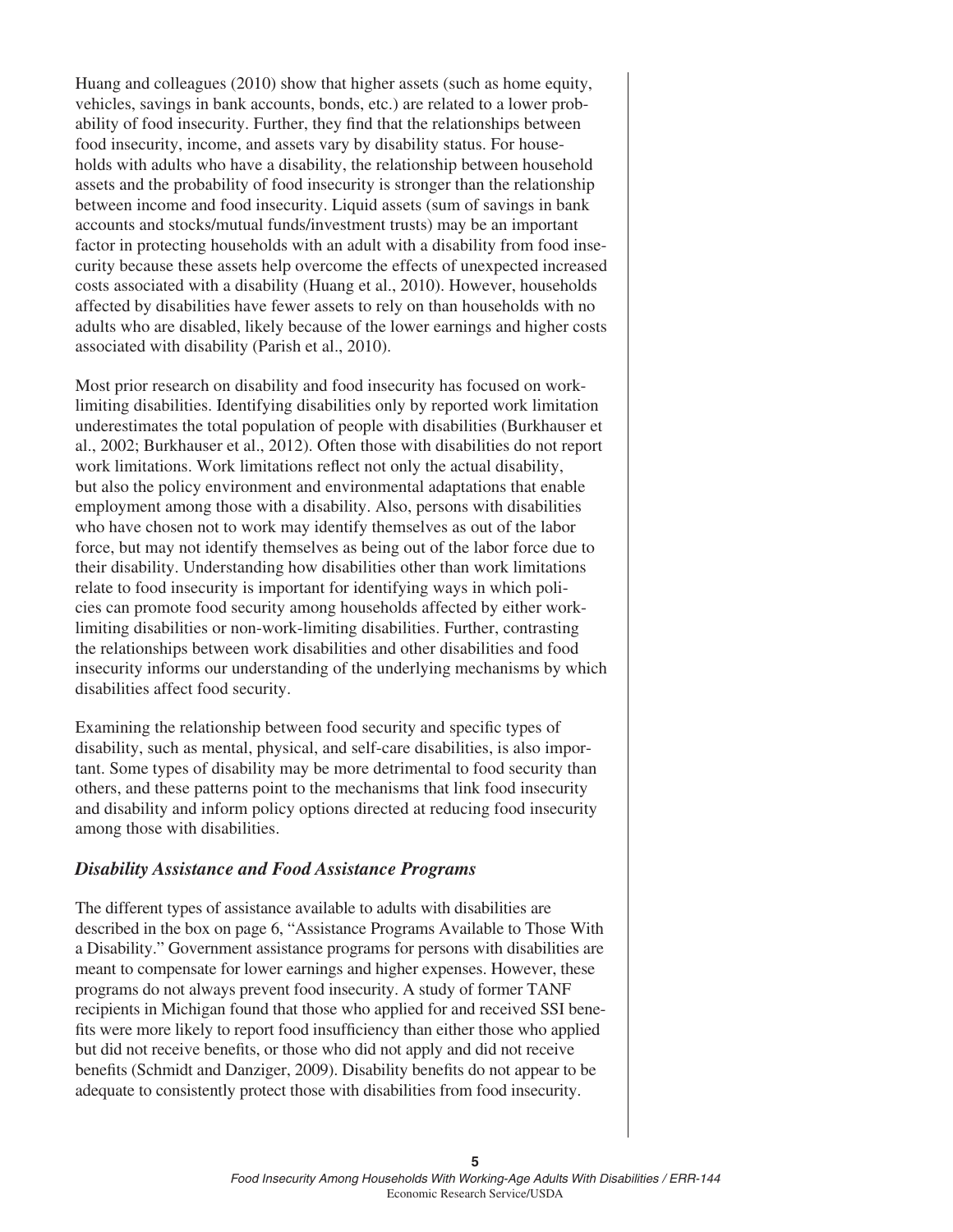## **Assistance Programs Available to Those With a Disability**

**Supplemental Security Income**. The SSI program, run by the Social Security Administration, provides income to blind, disabled, and elderly persons who have low incomes. Elderly applicants must meet certain income and asset restrictions to receive the benefit. Applicants with disabilities must meet income and asset restrictions and have a qualifying disability. The program provides income support intended to meet basic needs. In 2009, 2010, and 2011, the monthly maximum benefit levels for SSI were \$674 for an individual and \$1,011 for a couple (http:// www.ssa.gov/OACT/COLA/SSIamts.html). An individual or couple would have an annual income below the Federal poverty level if the maximum Federal SSI benefit were the only income received. Not all SSI recipients receive the maximum benefit because countable income above a specified amount from employment, Social Security, and some other sources reduce the SSI payment. All States except Arizona, Arkansas, Mississippi, North Dakota, Tennessee, and West Virginia supplement the Federal SSI payments. The amount of these State supplements varies widely across States, and States also vary in determining which types of SSI recipients are eligible for State supplements (Social Security Administration, 2011).

**Social Security Disability Insurance***.* Another source of disability income is SSDI, part of Social Security's Old Age, Survivors, and Disability Insurance Program*.* Only people who have paid Social Security taxes and have adequate work histories are eligible for SSDI. SSDI applicants must have a disability that qualifies them for the benefit. For more information, see http://www.ssa.gov/pgm/links\_disability.htm. SSDI benefit levels are based on average lifetime earnings (Social Security Administration, 2012). SSDI beneficiaries do not have to meet income or asset restrictions.

**Other disability payments**. These payments include workers' compensation, veterans' disability, private disability insurance, payments made by employers, Federal or State disability available to Government employees, and other types of disability income.

**Supplemental Nutrition Assistance Program**. SNAP, formerly the USDA food stamp program, has special considerations for applicants with a disability. In States with asset limits, households that include members with disabilities are allowed \$3,250 in countable resources (i.e., assets) while other households are allowed \$2,000. Assets of SSI recipients are not counted in determining household SNAP eligibility, but SSI income counts toward determinations of SNAP eligibility and benefits. If all household members receive SSI, the household is categorically eligible for SNAP. Households receiving certain disability payments only have to meet the net income test, not the gross income test. In addition, out-of-pocket medical expenses of more than \$35 per month are deducted from income in determining eligibility for households that include members with disabilities. These medical expenses include medical and dental expenses and some medically related expenses such as attendant care. Households with a member with a disability can also deduct all shelter costs that are more than half the household income after other deductions. For SNAP purposes, generally persons are considered disabled if they are receiving disability benefits based on SSI rules or the Social Security Act, such as SSI or blindness payments. Veterans with disabilities also fall under the special SNAP rules for households with members with disabilities (http://www.fns.usda.gov/snap/applicant\_recipients/eligibility. htm#special). Some people who self-identify as having a disability are not considered disabled for SNAP benefit calculations if they are not receiving disability benefits.

Aside from Federal disability programs and other disability payments, receipt of cash assistance (TANF) and SNAP are also means by which households affected by disabilities meet their basic needs. It is common for households that qualify for SNAP and SSI to utilize both programs (USDA/FNS, 2012; Trenkamp and Wiseman, 2007).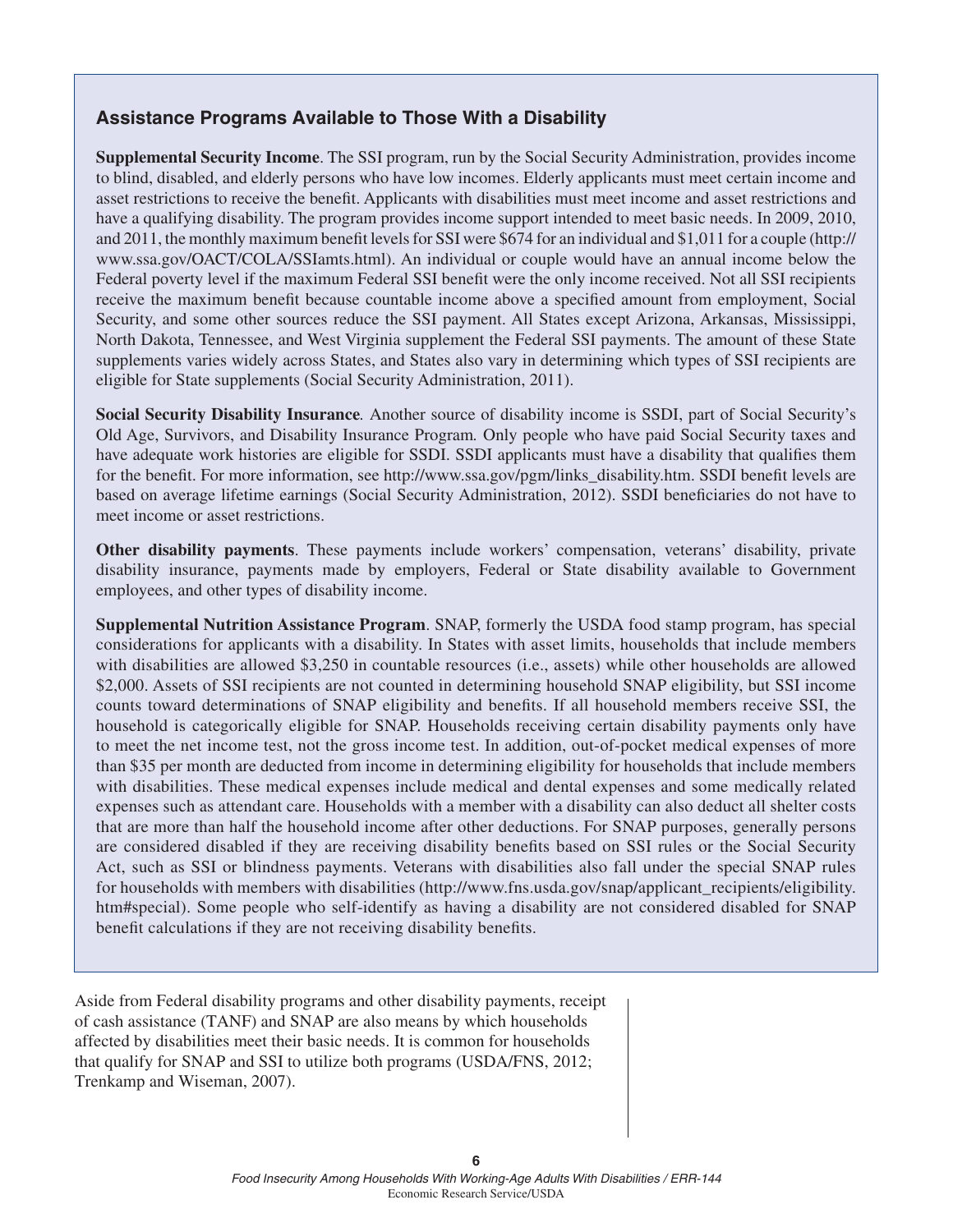A policy question is whether food-insecure households with a member who has a disability are receiving assistance from programs meant to provide for those with disabilities, such as SSI or Social Security Disability Insurance (SSDI) from the Social Security Administration. If households with an adult who has a disability are receiving assistance from one of these programs, but are food insecure, it may suggest that the programs do not provide enough income support to overcome the effects of disability. If low-income foodinsecure households with a member with a disability are not participating in any of these programs, it may suggest that there are barriers to application and receipt of benefits. If households with a member who has a disability and with incomes above the eligibility cutoffs for disability assistance are food insecure, it may suggest that eligibility cutoffs do not take full account of the greater expenses that are incurred by households affected by disabilities. A policy question for USDA's SNAP program is whether eligibility and benefit provisions for households with a member who has a disability adjust adequately for the additional expenses and limitations associated with the disability.

#### *Study Contribution*

This report contributes to the established research on food security and disability. By using a recent nationally representative sample, the analysis provides basic information about the extent to which food-insecure households included working-age adults with disabilities, and the extent to which such households were food insecure. It expands on prior research by considering how different types of disability relate to food security. Finally, the research contributes to the understanding of how well SNAP benefit allotments and disability benefits adjust for the costs associated with disability. The recent inclusion in the Current Population Survey of questions on disabilities among adults enabled this research. The next section describes the data, measures, and methods used for the study.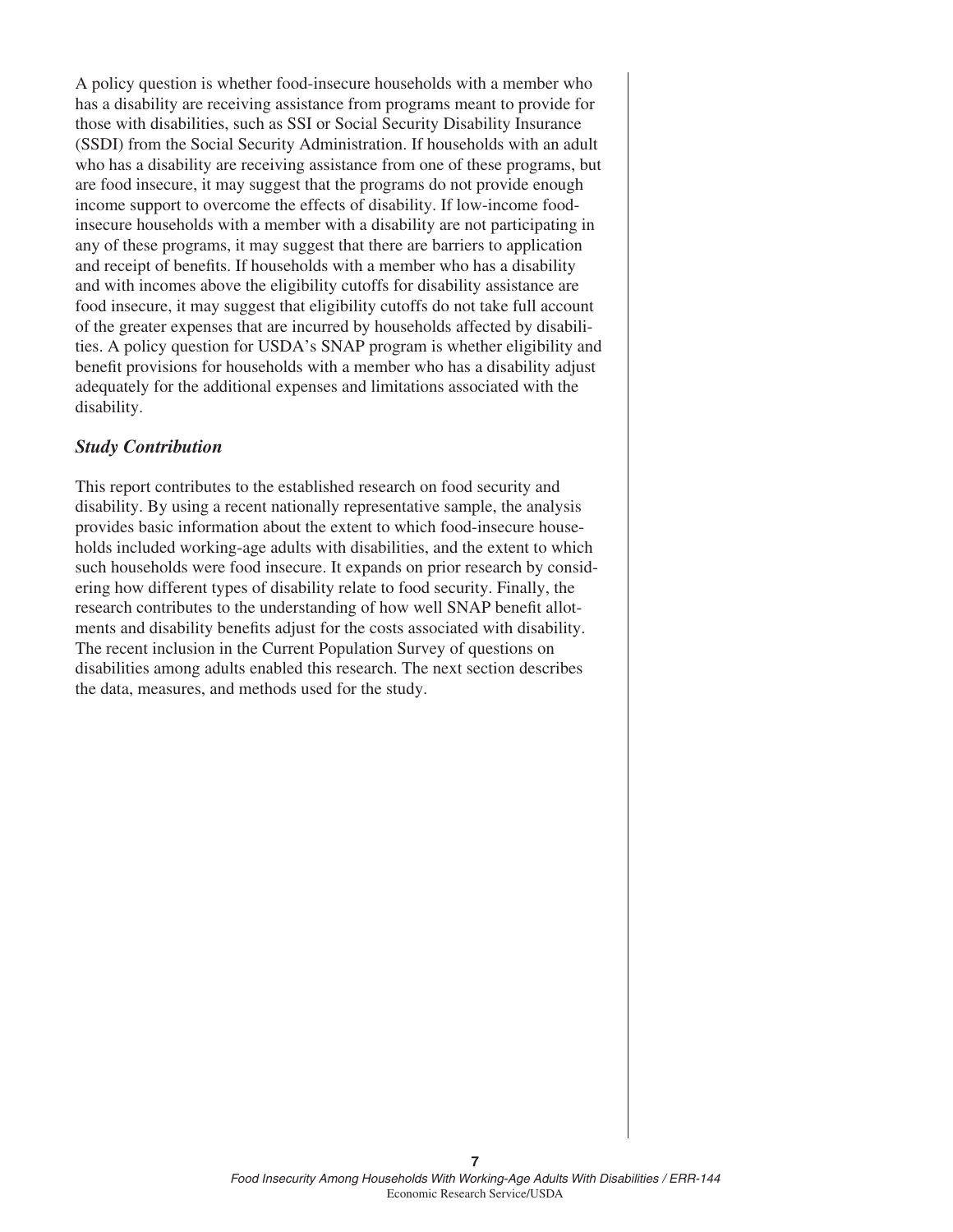## **Data, Measures and Methods**

## **Current Population Survey**

Data for the study were primarily from the Current Population Survey Food Security Supplement (CPS-FSS) conducted in December 2009 and 2010. The Current Population Survey is administered by the U.S. Census Bureau and is State and nationally representative of the civilian, noninstitutionalized population. The monthly CPS includes about 54,000 households and is the source for Federal unemployment and poverty statistics. The CPS-FSS is the source for Federal food security statistics. This study combines 2 years of data to improve the precision of estimates. Households are included in the CPS-FSS sample for 2 consecutive years, but including only one interview per household in the analysis is important for ensuring that all observations are independent. Therefore, households interviewed in both the 2009 and 2010 FSS were deleted from the 2009 data file. This study focused on disabilities among working-age adults (age 18-64), and households with no workingage adults were excluded from the sample (11,602 households included only elderly adults age 65 and over). In addition, households that did not respond to any of the food-security-scale questions were excluded (185 households). The final sample included all households meeting these criteria interviewed in the 2010 CPS-FSS and about half of households interviewed in the 2009 CPS-FSS (total sample is 55,383 households).

#### *Identifying Households With a Disabled Member*

Due to data constraints, earlier research on food security and disability using the CPS only identified disability if adults indicated they were not in the labor force due to disability. Six additional questions about disability were recently added to the monthly CPS. These questions enabled the identification of individuals with specific types of disabilities—hearing, vision, mental, physical, self-care, or going-outside-home disability—whether or not they affected paid employment (see box, "What Types of Disability Are Identified?" p. 9). Individuals can be identified as having more than one specific limitation (i.e., an individual may have both a physical disability and a self-care disability). The six specific disability questions in the CPS do not include a measure of work-limiting disability and as a result underestimate the total population of adults with disabilities (Burkhauser et al., 2012). Therefore, in addition to the six specific disability questions, we also utilized the labor-force status variable to identify individuals who were not in the labor force due to disability.

In this study, working-age adults who were identified as unable to work due to disability were classified as *not in labor force-disabled*. Some of these individuals also reported one of the six specific disabilities. Individuals who were classified as having *other reported disabilities* are those who were identified as having one of the six disabilities (hearing, vision, mental, physical, self-care, or going-outside-home disability) but gave no indication of being out of the labor force due to disability. These individuals may have been working or out of the labor force for reasons other than their disability, such as retirement. The categories of *not in labor force-disabled* and *other reported disabilities* are mutually exclusive. If household respondents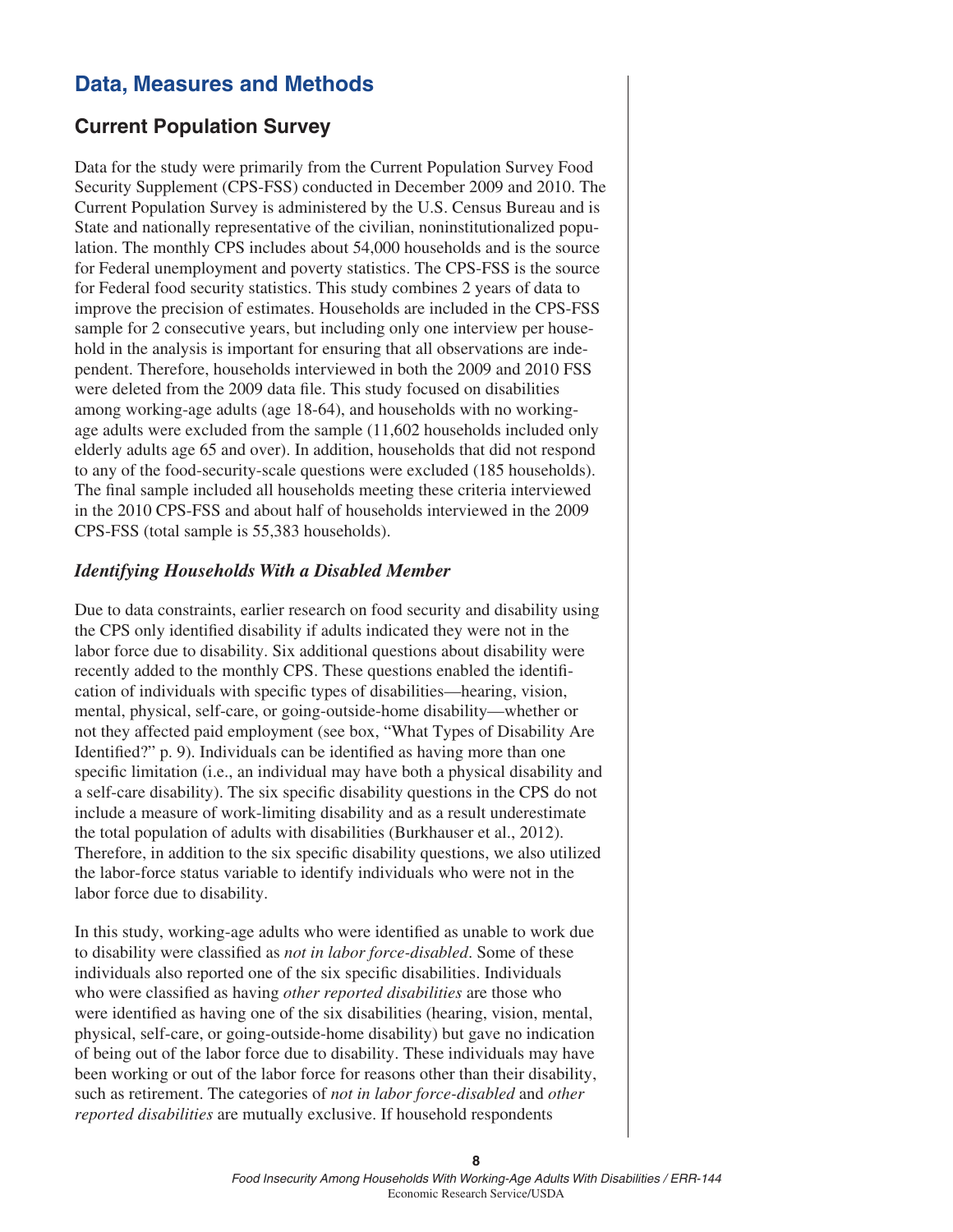## **What Types of Disability Are Identified?**

The Current Population Survey uses a series of six standard questions to identify persons with conditions or disabilities that cause serious difficulty with daily activities.

#### **The following six types of specified disability were identified:1**

- Hearing disability: Deaf or serious difficulty hearing
- • Vision disability: Blind or serious difficulty seeing even when wearing glasses
- Mental disability: Serious difficulty concentrating, remembering, or making decisions because of a physical, mental, or emotional condition
- Physical disability: Serious difficulty walking or climbing stairs
- Self-care disability: Difficulty dressing or bathing
- • Going-outside-home disability: Difficulty doing errands alone such as visiting a doctor's office or shopping because of a physical, mental, or emotional condition

#### **In addition to the six types of specified disabilities, adults were classified by whether or not they were unable to work due to disability:**

#### *Not in labor force-disabled:*

- The individual was identified as being out of the labor force due to disability (unable to work)<sup>2</sup>
- The individual may or may not have been identified as having one or more of the six specified disabilities listed above

#### *Other reported disabilities*:

- The individual was identified as having one or more of the six specified disabilities listed above
- The individual (or household member responding for the individual) did NOT indicate that he or she was out of the labor force due to disability
- • Individuals in this category may have been working, looking for work, or out of the labor force for reasons other than disability.

CPS questions on hearing, vision, physical, and self-care disabilities were formatted as follows: "Is (household member) deaf or does (household member) have serious difficulty hearing?" Questions on mental and going-outsidehome disabilities were formatted as: "Because of a physical, mental, or emotional condition, does (household member) have serious difficulty concentrating, remembering, or making decisions?" One knowledgeable household member may provide responses for all household members.

#### **What About "Work-Limiting Disability"?**

Work-limiting disability encompasses being out of the labor force due to disability *or* being limited in the kind or amount of work a person is able to do due to disability. The U.S. Census Bureau has a specific methodology for identifying persons with a work disability (sometimes referred to as a work-limiting disability or work-related disability) using the CPS Annual Social and Economic Supplement. This methodology relies on a number of survey questions that are not included in the monthly CPS.<sup>3</sup> The CPS-FSS data do not enable identification of individuals who are limited in the kind or amount of work they can do. Therefore, only the more severe work disability category, being unable to work due to disability (*not in labor force-disabled*), is examined in this study.

<sup>&</sup>lt;sup>1</sup>In this report, the categories and naming conventions used for the specific types of disability are those the U.S. Census Bureau has used in reports on disability. See Waldrop and Stern, 2003; and Wang, 2005.

<sup>&</sup>lt;sup>2</sup>Not in labor force-disabled is based on the labor force status variable available in the CPS (variable name is PEMLR). If a respondent was not working or looking for work and the individual (or household member responding for the individual) said that he or she had a disability in response to questions about employment, he or she was defined as *not in labor force-disabled*. A limitation of this approach for identifying respondents with work disabilities is that the labor force questions were not designed to identify individuals with work disabilities. Respondents were not asked directly whether they were unable to work due to disability and were only classified in this category if they offered this as a reason for not working.

<sup>3</sup>For more information, see http://www.census.gov/hhes/www/disability/cps/cpsworkd.html.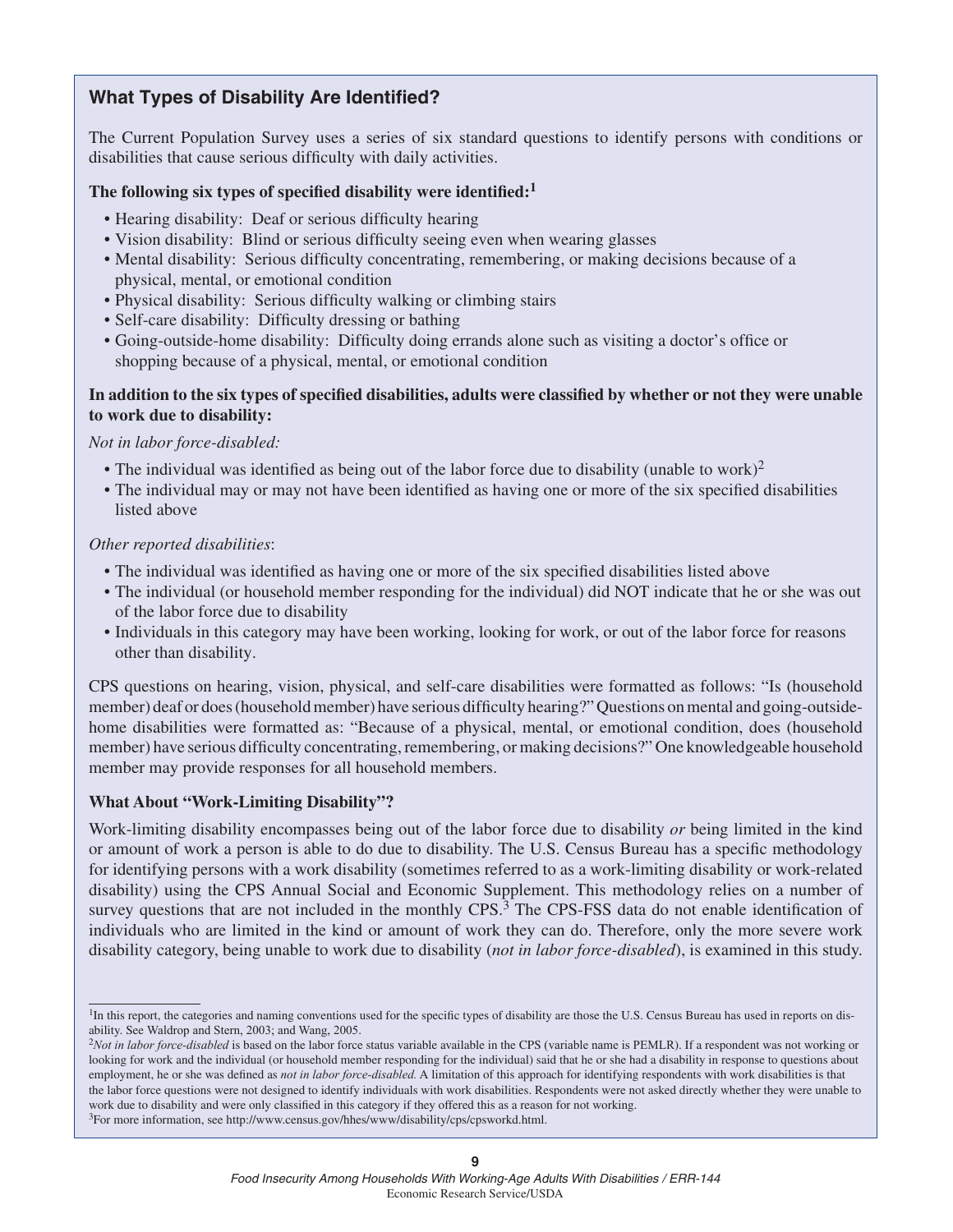indicated that they or another adult in the household were out of the labor force due to disability and also indicated they had a physical disability, they were classified as *not in labor force-disabled*. If they identified a physical disability or other specific disability but were not out of the labor force due to disability, they were classified as having *other reported disabilities*. 1

The two general categories of disability distinguished in this study, *not in labor force-disabled* and with *other reported disabilities* with no indication of being unable to work due to disability, pertain to working-age adults.2 The boundaries of "working age" can vary, but was defined for this study as ages 18-64. As mentioned in the literature review, reduced earnings are a likely factor leading to increased food insecurity among households affected by disability. Reduced earnings are most relevant to those individuals who are working-age. Preliminary analysis showed that disabilities among workingage adults (18-64) were much more detrimental to household food security than disabilities among the elderly (age 65 and over).

Household disability status was determined by the presence of a workingage adult with a disability. A household was coded as having a member *not in labor force-disabled* or with *other reported disabilities* if any workingage household member (age 18-64) reported (or was reported to have) one of these conditions. Households with both a member who was *not in labor force-disabled* and a member with *other reported disabilities* were classified as *not in labor force-disabled*.

For descriptive statistics shown in figures 1, 2, and 3 and tables 1, 2, 3a, and 3b, households were classified in three mutually exclusive categories according to disability status:

- *• Households with a working-age adult who was not in labor forcedisabled*. These households included a member who was reported to be out of the labor force due to a disability (age 18-64).
- *• Households with a working-age adult with other reported disabilities.* In these households, a member aged 18-64 was identified as having a specific disability (hearing, vision, mental, physical, self-care, or goingoutside-home disability) but neither that person nor any other adult was reported to be out of the labor force due to disability.
- *• Households with no working-age adult with disabilities.* These households had no adults age 18-64 who were reported to be not in labor forcedisabled or to have any of the six specific disabilities.

Additional variables were used to characterize households with a member with a disability in the logistic regression analysis. These included a set of dummy variables for household employment that indicated the presence of a member who was *not in labor force-disabled* and dummy variables that indicated the presence or absence of each of the specific types of disability (i.e., hearing disability). A dummy variable distinguished households with two or more adults with disabilities from other households.

<sup>1</sup>A limitation of this approach is that the labor-force questions were not developed with the intention of identifying individuals with work disabilities. Respondents are not asked directly whether or not they are unable to work because of a disability. Respondents classified as *not in labor force-disabled*, indicated to the interviewer that they were not working because they were disabled. Some persons with disabilities may not have thought to indicate that a disability prevented them from working and so their labor-force status would be categorized as not in labor force-other or retired. However, results show that there are important measureable differences between those *not in labor-disabled* and other persons with disabilities.

2The CPS asks the six disability questions about all household members age 16 and over. Persons age 16 and 17 are considered children for the purposes of household food security measurement. We do not consider disability status of 16- and 17-year-old youths because the CPS does not contain information on disability for children of younger ages. Further, we focus on employment and earnings as a key pathway by which disabilities affect food security. Therefore, we focus on disabilities among adult household members.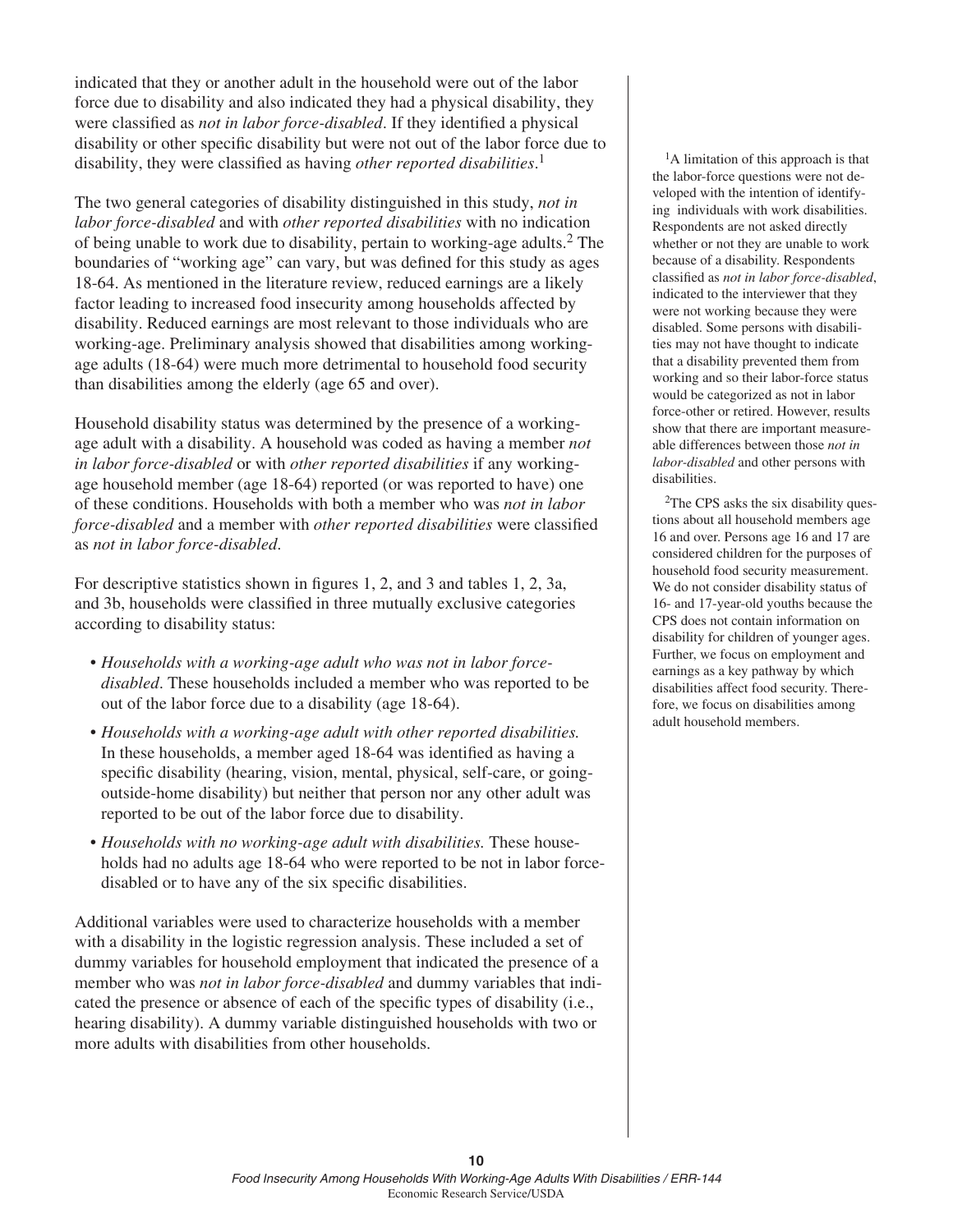#### *Measuring Food Insecurity*

USDA monitors household food security in the U.S. and publishes an annual report on food insecurity.3 Household food security—access by all household members at all times to enough food for active healthy living—is assessed by household responses to the Household Food Security Survey Module in the CPS-FSS (Bickel et al., 2000; Coleman-Jensen et al., 2012; Hamilton et al., 1997a and 1997b). These questions vary in severity from anxiety about running out of food to not eating for a whole day and only refer to problems obtaining food that are a result of lacking money or other resources, not to such conditions as dieting for health or to lose weight.

USDA determines household food security status based on responses to an 18-item questionnaire about food-insecure conditions experienced by household members in the prior 12 months. The first 10 items refer to food-insecure conditions among adults and an additional 8 items refer to food-insecure conditions among children. For this study, food security was measured by the adult food security scale consisting of the 10 items referring to food-insecure conditions among adults and the household as a whole. The householdlevel adult food security scale provides a more comparable measure of food security status for households with and without children. Based on the adult scale, households responding affirmatively to three or more questions were categorized as food insecure. Households responding affirmatively to six or more questions were classified as having very low food security. Very low food security is a severe form of food insecurity characterized by reductions in food intake and disrupted eating of one or more adult household members (Bickel et al., 2000; Coleman-Jensen et al., 2012).

#### *Other Variables Used in the Analysis*

**Household Employment.** A household employment variable was created that combined information on the employment status of all adult household members. Eight mutually exclusive employment categories were identified.

- *• Not in labor force-disabled, none employed* households had no members working in the paid labor force and at least one member age 18-64 who was out of the labor force due to a disability.
- *• Full-time employed member and not in labor force-disabled* households had at least one full-time working member and a working-age member who was out of the labor force due to disability.
- *• Part-time employed member and not in labor force-disabled* households had a part-time worker and a working-age member who was out of the labor force due to disability (and no full-time worker).

The five remaining categories differentiated households that had no workingage adult member who was classified *not in labor force-disabled*.

- *• Full-time employed* households had one or more members employed full-time.
- *• Part-time employed* households had one or more members employed part-time and no full-time workers.

<sup>3</sup>For the most recent food security statistics and report see: http://ers.usda. gov/topics/food-nutrition-assistance/ food-security-in-the-us.aspx.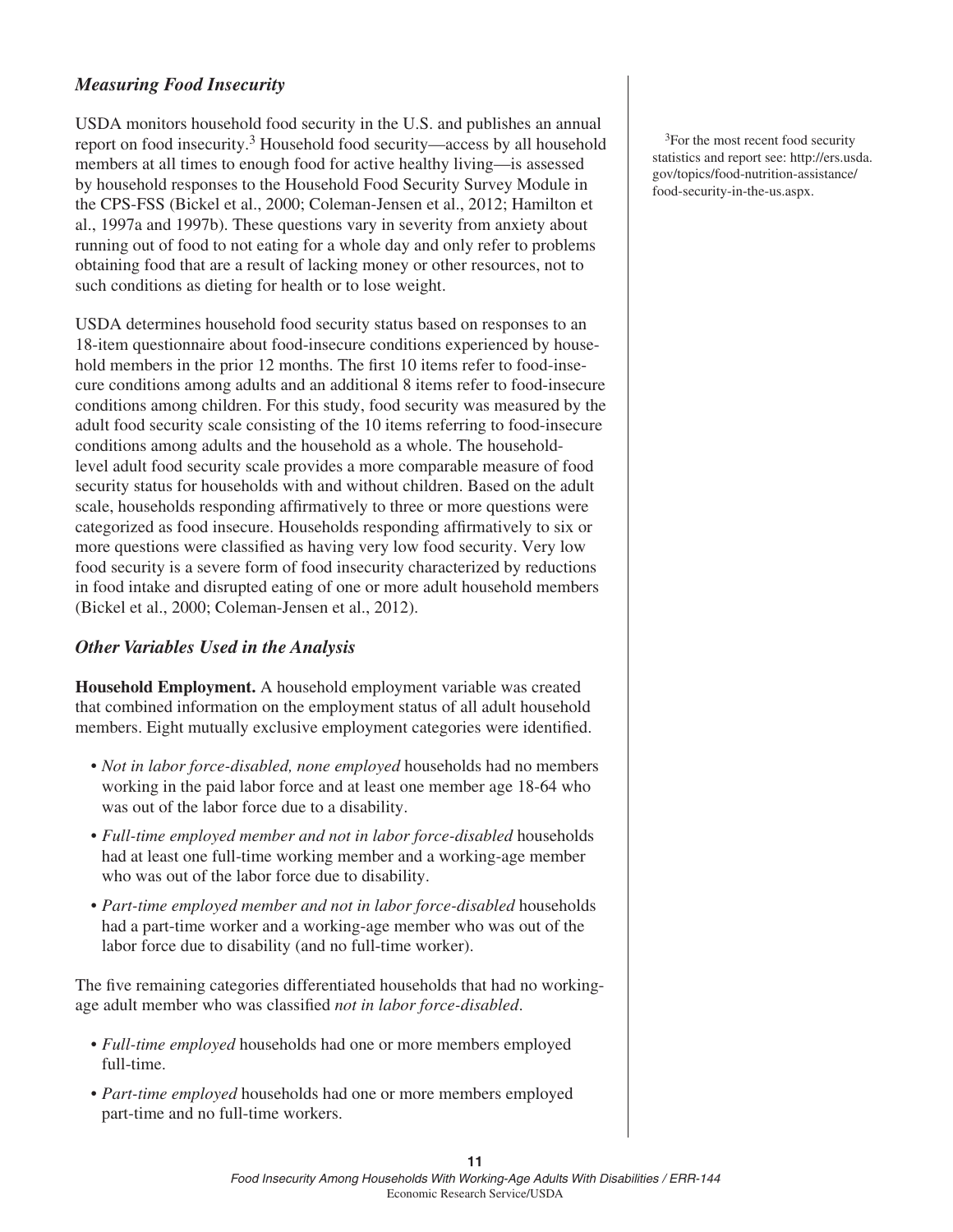- *• Retired* households indicated one or more members were out of the labor force due to retirement and no household members were employed.
- *• Unemployed* households had one or more members unemployed and looking for work and no members employed or retired.
- *• Other not in labor force* households had no member who was working, looking for work, or retired.

**Veteran With Disabilities**. Veterans were identified as individuals who indicated they had served on active duty in the U.S. Armed Forces. Veterans with disabilities were those who were classified *not in labor force-disabled* or had *other reported disabilities*. It cannot be determined in these data whether or not a veteran with disabilities sustained his or her disability during military service.

**Household Income-to-Poverty Ratio.** The income-to-poverty ratio is a measure of income-to-needs and compares annual income of the primary family in the household with the U.S. poverty threshold for families of that size and composition. (As noted earlier, the Federal poverty level for a family with two adults and two children in 2010 was \$22,113.)

**Household Composition**. Households were classified in six categories by the age, gender, and marital status of household members. Households with children were identified in one of three categories: *married with children*, *single mother*, and *other household with children*. The *other household with children* included single-father households and households with children in complex living arrangements. Three categories of households containing only adults were distinguished: *multiple adults*, *male alone,* and *female alone.*

**Educational Attainment of Highest Educated Adult**. Households were identified by the highest educational level achieved by any adult household member: *less than high school, high school or GED, some college or associate's degree,* and *bachelor's degree or more.*

**Race/Ethnicity of Reference Person**. The race and ethnicity of the household reference person were assigned to the household. Those of Hispanic origin are in the *Hispanic* category regardless of race. The three remaining categories do not include those of Hispanic origin: *White non-Hispanic, Black non-Hispanic,* and *Other non-Hispanic.*

#### *Analytic Procedures*

The analysis was guided by the research questions listed in the introduction and proceeded as follows. First, a descriptive analysis was conducted showing the percentage of households that were food insecure and the distribution of food-insecure households by disability status and selected household characteristics. Logistic regression models were then used to identify significant correlates of food insecurity including disability status. These analyses assessed the extent to which disability characteristics were important predictors of food insecurity, net of other characteristics such as income. Disability may affect household food insecurity through employment and income. These factors were controlled in the logistic regression models. Therefore, the strong positive effects of disability on food insecurity in the logistic regression analyses may reflect the effects of higher costs associated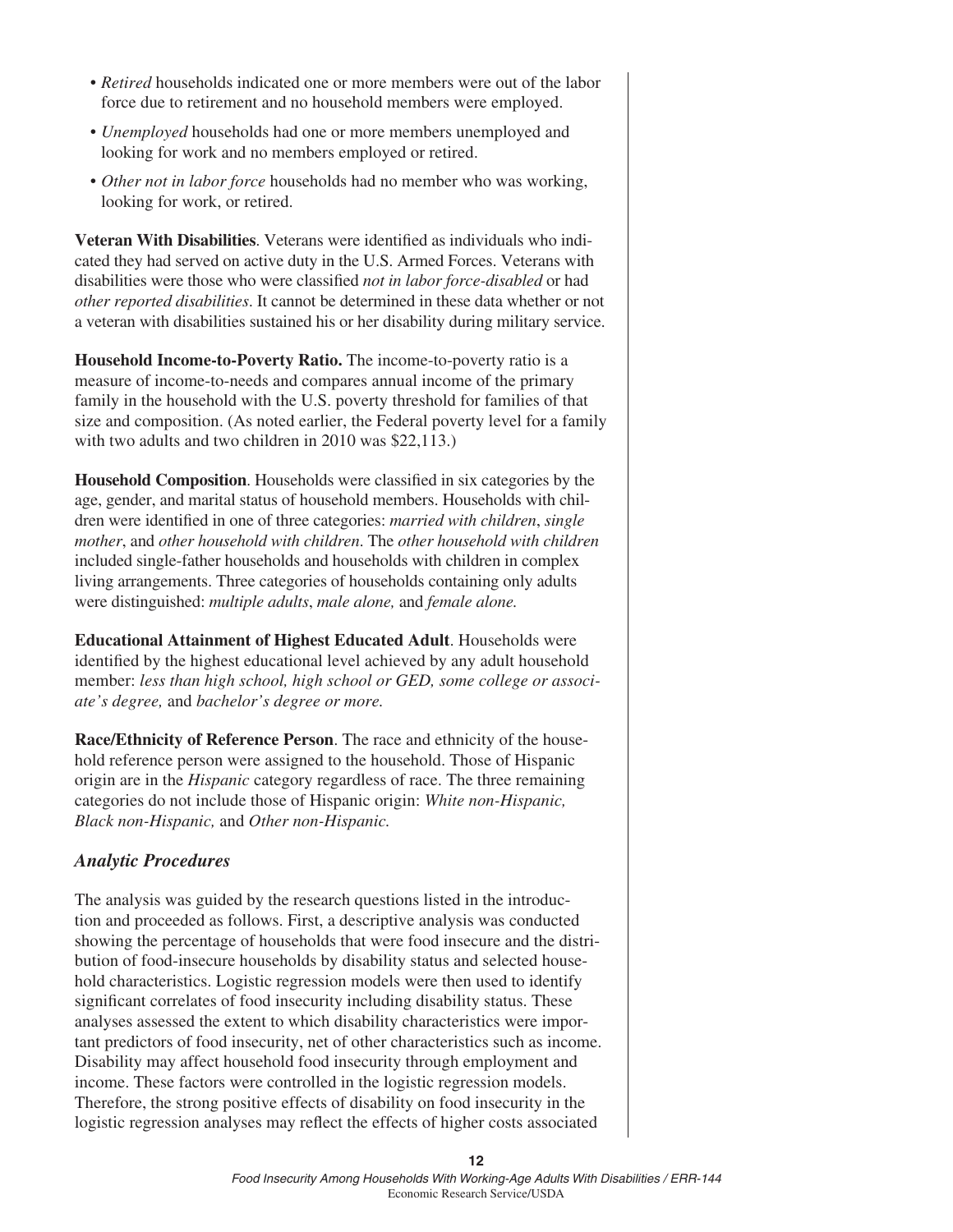with disability. Pseudo R-squared values estimated for logistic regression models by SAS statistical software are reported in the tables (Allison, 1999).<sup>4</sup> Food Security Supplement sample weights were applied to all analyses so that estimates are nationally representative.

The last parts of the analysis focused on SNAP receipt and participation in disability assistance programs by disability status. Participation in SNAP by food security status and presence of an adult with disabilities was estimated for low-income households (households with incomes below 185 percent of the Federal poverty line).5 Enrollment in disability assistance programs and public health insurance were examined to determine the extent to which food-insecure households with adults who were disabled accessed these benefits. The analysis of disability assistance programs and health insurance used a subsample of the CPS-FSS. This subsample consisted of households in the CPS-FSS that were also interviewed in the CPS Annual Social and Economic Supplement (ASEC) in 2010 or 2011. About one-third of households interviewed for the FSS were also interviewed for the subsequent ASEC. The advantage gained by matching to the CPS-ASEC is that it included more detailed income information, such as whether or not households received income from disability assistance programs, and information on receipt of public health insurance in the previous year.6 See the appendix for a full description of how household data from the two supplements were matched.

<sup>4</sup>Collinearity diagnostics were performed on all logistic regression models to ensure that multicollinearity did not distort the results (using the PROC REG procedure in SAS with the TOL and VIF options to identify variance inflation). This procedure identifies variables in which the estimated variance is larger than expected due to correlation with other variables in the model.

5The Federal poverty line was \$22,113 for a family with two adults and two children in 2010. For a family of four, 185 percent of the poverty line was \$40,909.

<sup>6</sup>The food security questions refer to food security experienced in the prior 12 months. ASEC data on income and program participation refers to the previous calendar year. So for example, the December 2009 FSS data referred to food security in calendar year 2009. The 2010 ASEC data, to which household data from the 2009 FSS was matched, referred to program participation and income received in 2009. Therefore, data on food security and disability program participation refer to the same time period even though they come from different supplement interviews.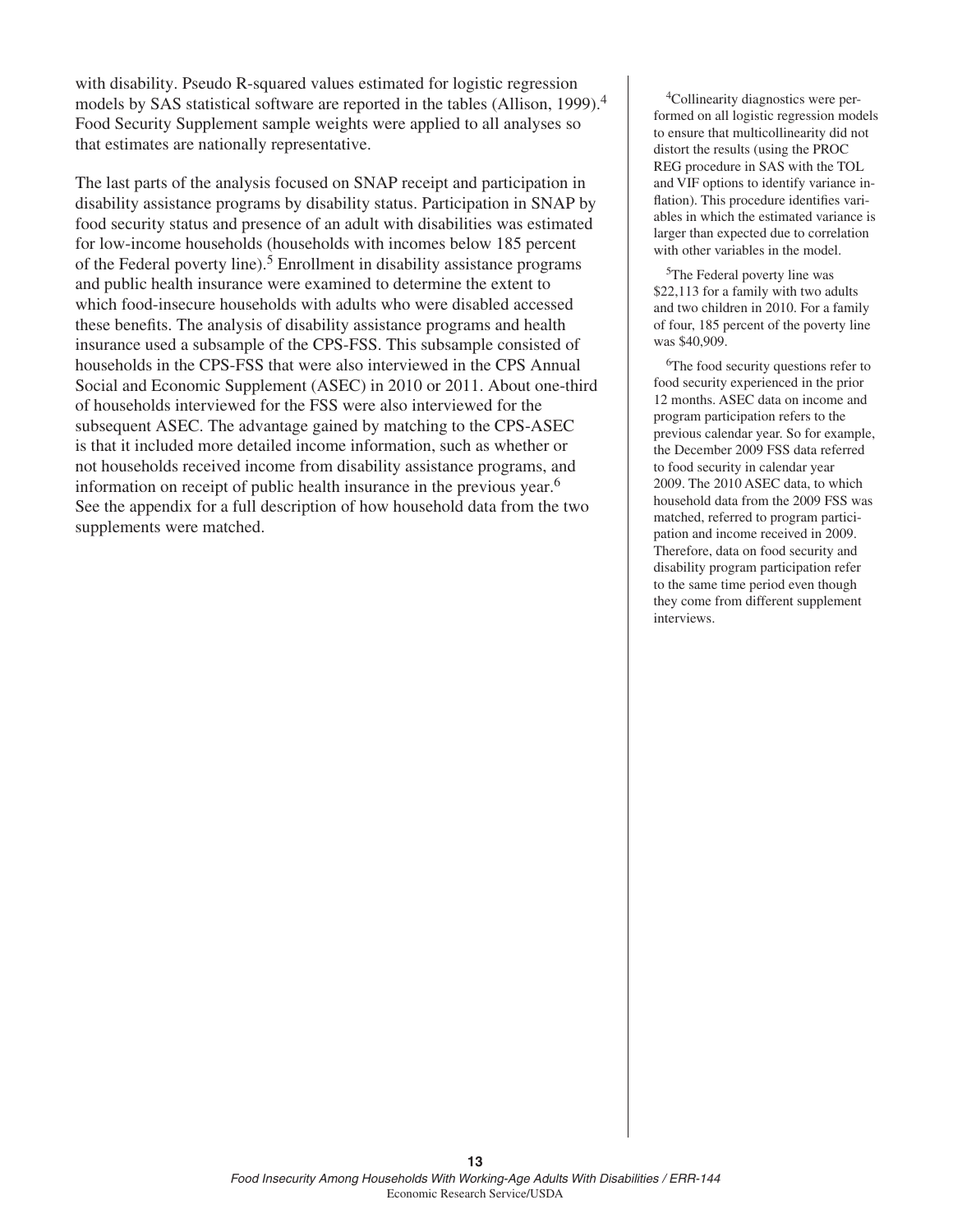## **Findings**

## **Percentage of Households With Working-Age Adults With Disabilities**

About 16 percent of all U.S. households with working-age adults included a working-age adult who was *not in labor force-disabled* or had *other reported disabilities* (table 1). Nine percent of households included a member who was *not in labor force-disabled* and 6 percent included a working-age adult with *other reported disabilities*. The majority of those *not in labor forcedisabled* also had a specified disability (70.6 percent). The most commonly identified specific disability among those with any disability was physical disability (51.2 percent of adults *not in labor force-disabled* and 47.4 percent of adults with *other reported disabilities*).

## **Prevalence of Household-Level Adult Food Insecurity by Presence of an Adult With Disabilities**

Food insecurity was more prevalent among households with working-age adults with disabilities than among those with no working-age adults with disabilities (table 2). One-third of households with a member who was *not in labor force-disabled* were food insecure (33.5 percent) (fig. 1). About a quarter of households with a working-age member with *other reported disabilities* were food insecure (24.8 percent). Twelve percent of households

Table 1

#### **Distribution of households with a working-age adult member with a disability by type of disability**

|                                                                              | Households with a<br>member not in labor<br>force-disabled | Households with a<br>member with other<br>reported disabilities <sup>1</sup> |  |  |
|------------------------------------------------------------------------------|------------------------------------------------------------|------------------------------------------------------------------------------|--|--|
|                                                                              | Percent of households                                      |                                                                              |  |  |
| Percentage of U.S. households with working-age adults in disability category | 9.4                                                        | 6.3                                                                          |  |  |
| Member not in labor force-disabled with no specified disability              | 29.4                                                       | --                                                                           |  |  |
| Member with both a specified disability and not in labor force-disabled      | 70.6                                                       | $- -$                                                                        |  |  |
| Type of specified disability                                                 |                                                            |                                                                              |  |  |
| Hearing disability                                                           | 9.5                                                        | 27.9                                                                         |  |  |
| Vision disability                                                            | 9.7                                                        | 15.1                                                                         |  |  |
| Mental disability                                                            | 31.6                                                       | 28.9                                                                         |  |  |
| Physical disability                                                          | 51.2                                                       | 47.4                                                                         |  |  |
| Self-care disability                                                         | 17.3                                                       | 8.4                                                                          |  |  |
| Going-outside-home disability                                                | 34.0                                                       | 16.8                                                                         |  |  |
| Member with more than one specified disability                               | 42.8                                                       | 26.8                                                                         |  |  |
| Household includes two or more working-age adults with a disability          | 15.6                                                       | 6.7                                                                          |  |  |
| Number of households in sample <sup>2</sup>                                  | 5,021                                                      | 3,764                                                                        |  |  |

Estimates are weighted to represent the U.S. population.

1Working-age adults with *other reported disabilities* are those with one or more of the six specified disabilities and no indication that their disability prevented them from working.

2Total number of households in sample with working-age adults (ages 18-64) is 55,383.

-- = No households in this category with the selected characteristics.

Source: Calculated by USDA, Economic Research Service using data from the December 2009 (MIS 5-8) and December 2010 Current Population Survey Food Security Supplement.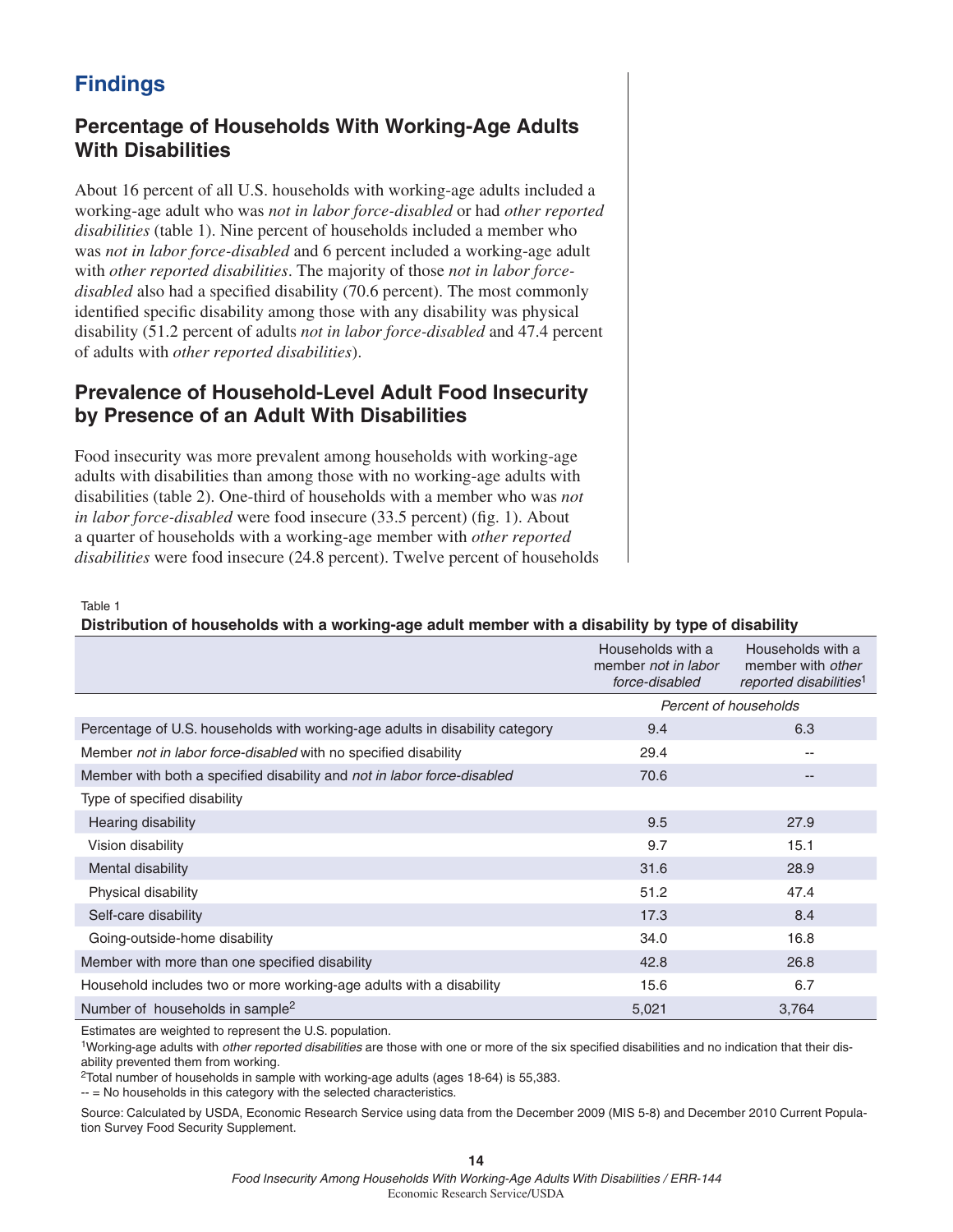with no working-age adult with disabilities were food insecure. Food insecurity was less prevalent among households that included only elderly adults compared with those with working-age adults (elderly refers to age 65 and above; results not shown in table). Of households with only elderly members, 8.7 percent that included an elderly person with *other reported disabilities* were food insecure, far lower than the prevalence of food insecurity among working-age adults with disabilities. Households with only elderly members

#### Table 2

#### **Household-level adult food insecurity and Supplemental Nutrition Assistance Program (SNAP) participation by presence of a working-age adult with a disability**

|                                                 | Households with a<br>member not in labor<br>force-disabled | Households with a<br>member with <i>other</i><br>reported disabilities <sup>1</sup> | Households with no<br>working-age adult<br>with disabilities |
|-------------------------------------------------|------------------------------------------------------------|-------------------------------------------------------------------------------------|--------------------------------------------------------------|
|                                                 |                                                            | Percent of households                                                               |                                                              |
| Share of all households with working-age adults | 9.4                                                        | 6.3                                                                                 | 84.3                                                         |
| Prevalence of food insecurity                   | 33.5                                                       | 24.8                                                                                | 12.0                                                         |
| Share of food-insecure households               | 21.2                                                       | 10.6                                                                                | 68.2                                                         |
| Prevalence of very low food security            | 17.3                                                       | 11.8                                                                                | 4.6                                                          |
| Share of households with very low food security | 26.0                                                       | 11.9                                                                                | 62.1                                                         |
| Percentage of households receiving SNAP         | 31.5                                                       | 16.0                                                                                | 7.7                                                          |
| Share of SNAP recipient households              | 28.2                                                       | 9.6                                                                                 | 62.2                                                         |
| Number of households in sample                  | 5,021                                                      | 3.764                                                                               | 46.598                                                       |

Estimates are weighted to represent the U.S. population.

1Working-age adults (age 18-64) with *other reported disabilities* are those with a specified disability (hearing, vision, mental, physical, self-care or going-outside-home disability) and no indication that their disability prevented them from working.

Source: Calculated by USDA, Economic Research Service using data from the December 2009 (MIS 5-8) and December 2010 Current Population Survey Food Security Supplement.

#### Figure 1

#### **Prevalence of food insecurity by disability status**



1 Working-age adults with *other reported disabilities* are those reported to have one or more or the following disabilities: hearing, vision, mental, physical, self-care, or going-outside-home disability, but no indication that their disability prevented them from working. Source: USDA, Economic Research Service calculations based on 2009 and 2010 Current

Population Survey Food Security Supplement data.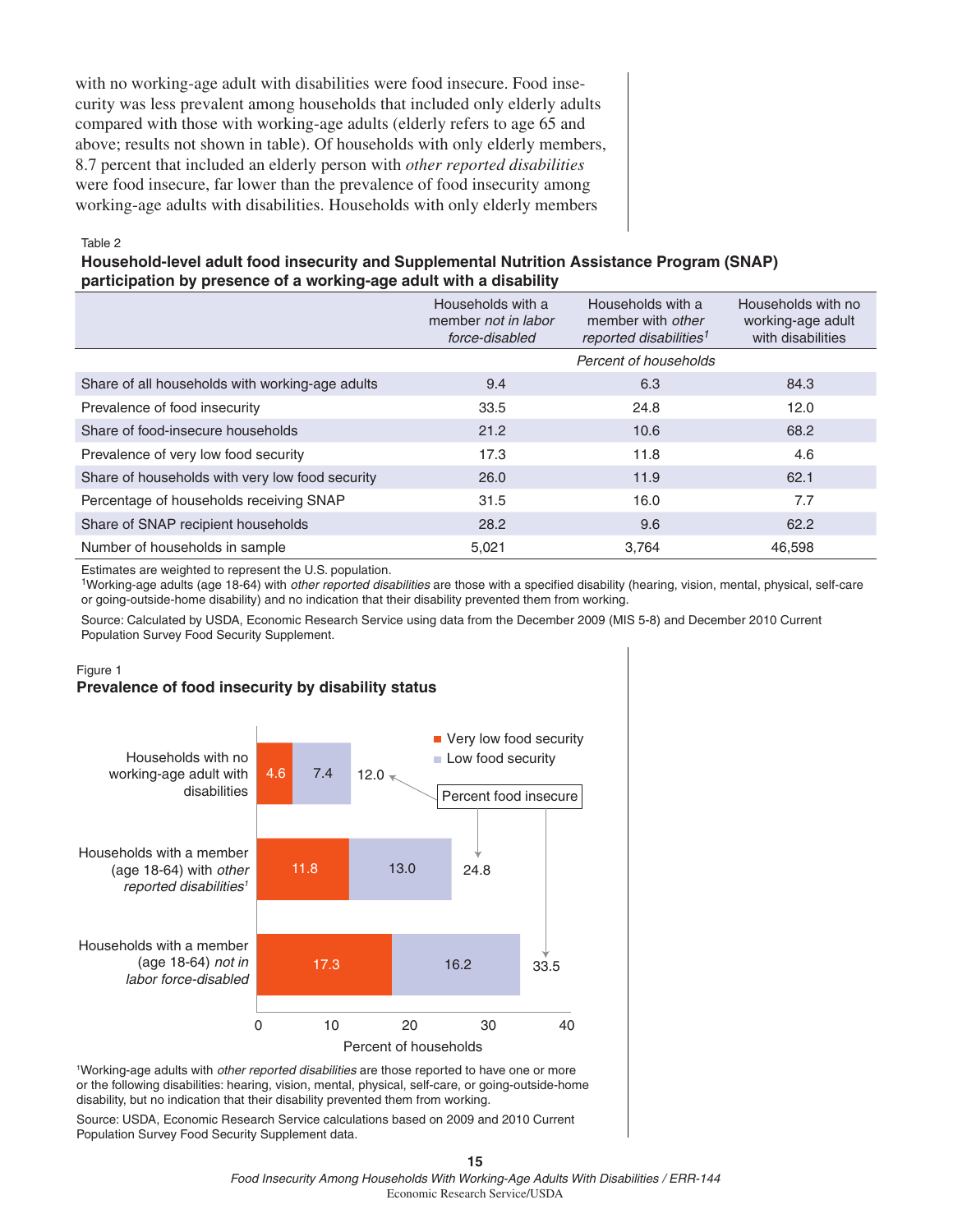and no reported disabilities had an even lower prevalence of food insecurity (4.3 percent).

A large share of food-insecure households contained adults with disabilities. Over one-fifth of food-insecure households (21.2 percent) included a working-age adult who was *not in labor force-disabled*. An estimated 10.6 percent of food-insecure households had an adult with *other reported disabilities*. Together, 31.8 percent of food-insecure households included a working-age adult with disabilities. Examining disability as a risk factor for food insecurity is clearly important.

Very low food security was also more prevalent among households with a working-age adult with a disability than other households. Some 17.3 percent of households with a member who was *not in labor force-disabled* and 11.8 percent of households with a working-age member with *other reported disabilities* were very low food secure. Very low food security affected a much smaller percentage of households with no working-age adults with disabilities (4.6 percent). Households that included working-age adults with disabilities comprised an even larger share of households with very low food security than they did of foodinsecure households. Households with a member who was *not in labor forcedisabled* comprised 26 percent of households with very low food security and those with a working-age member with *other reported disabilities* comprised an additional 11.9 percent. Together, 37.9 percent of households with very low food security included a working-age adult with a disability (fig. 2).

Thirty-eight percent of SNAP-participant households included a working-age adult with a disability.7 About 32 percent of households with a member who was *not in labor force-disabled* received SNAP benefits, and they comprised 28 percent of all SNAP recipient households.<sup>8</sup> Among households with a working-age member with *other reported disabilities*, 16 percent participated in SNAP and comprised about 10 percent of all SNAP households.

#### Figure 2





 disability, but no indication that their disability prevented them from working. 1 Working-age adults with *other reported disabilities* are those reported to have one or more or the following disabilities: hearing, vision, mental, physical, self-care, or going-outside-home

Source: USDA, Economic Research Service calculations based on 2009 and 2010 Current Population Survey Food Security Supplement data.

7Not all of these households would be considered disabled by SNAP eligibility rules. While this is a self-identified measure of disability, SNAP applicants must be receiving government assistance for those with disabilities (such as SSI) to be defined as disabled for SNAP eligibility and benefit determination.

8These are not participation rates among eligible households. Not all households included here would be eligible for SNAP.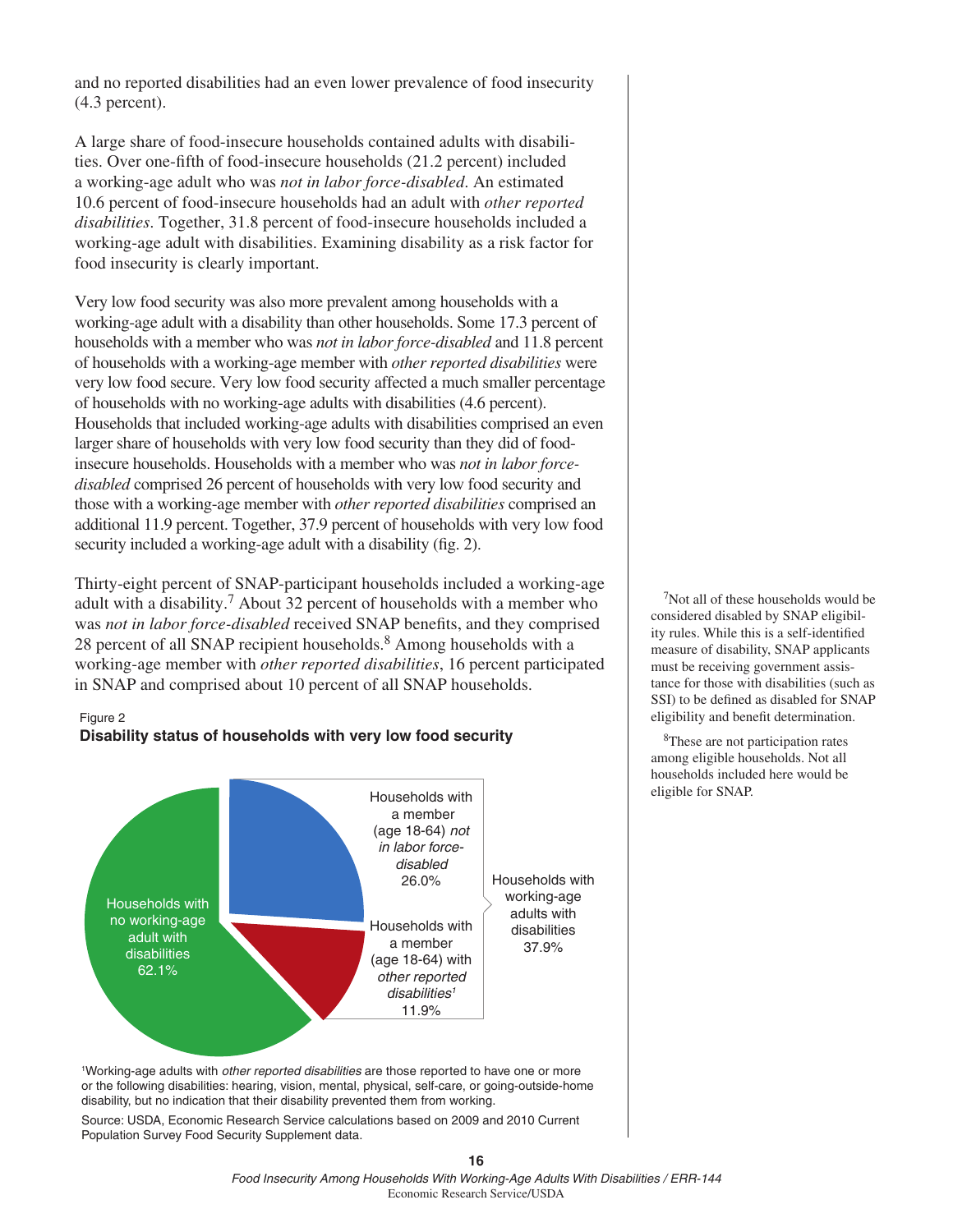## **Household-Level Adult Food Insecurity Prevalence and Distribution by Characteristics of Adult With Disabilities and by Household Characteristics**

The prevalence of household-level adult food insecurity varied considerably by disability status and characteristics of disabled persons (table 3a) and other household characteristics (table 3b). $9$  The prevalence of food insecurity by employment status of working-age adults with *other reported disabilities* demonstrates the importance of employment in understanding the relationship between disability and food insecurity. The rates of food insecurity among those who were *not in labor force-disabled* (33.5 percent, table 3a, column 1) and those with *other reported disabilities* who were not in the labor force for other reasons (33.2 percent, column 3), were nearly equivalent. It is possible that some adults with *other reported disabilities* who were classified as not in the labor force for other reasons were, in actuality, not working because of their disability but did not specify so. An even higher percentage of households with an adult with *other reported disabilities* who was unemployed were food insecure, 42.7 percent. Meanwhile, about 21 percent of households with adults who had *other reported disabilities* and were working full-time were food insecure. Households including adults with *other reported disabilities* who were working full-time comprised nearly one-third of all food-insecure households with adults with *other reported disabilities*.

The percentage of households with someone *not in labor force-disabled* that were food insecure varied somewhat by the type of disability. Households were included in more than one category for specific type of disability if they had more than one member with different disabilities or if one adult had multiple disabilities. Among households with an adult who was *not in labor force-disabled*, those with a vision disability had the highest prevalence of food insecurity at 48.2 percent, while those with a physical disability comprised the largest share of food-insecure households (57.1 percent). Among households with an adult with *other reported disabilities*, those with a mental disability had the highest prevalence of food insecurity at 34.1 percent, while those with a physical disability again comprised the largest share of food-insecure households (52.5 percent).

Food insecurity was somewhat less prevalent among households with a disabled adult who was a veteran. This finding is consistent with prior research showing that work-related disabilities result in a higher likelihood of poverty and material hardship for nonveterans than for veterans (Heflin et al., 2011; London et al., 2011).

The prevalence of food insecurity was higher among households with a female member who had a disability than households with a male member with a disability. Food insecurity was more common among households with persons with disabilities who had lower levels of education than those with higher levels.

<sup>9</sup>Columns 1, 3, and 5 in tables 3a and 3b show the prevalence of food insecurity for households with given characteristics. Columns 2, 4, and 6 show the distribution of food-insecure households across characteristics. The statistics in the prevalence column should be interpreted as follows: 37.8 percent of households with a member *not in labor force-disabled* who had a hearing disability were food insecure (see column 1, table 3a). Statistics in the share column should be interpreted as: 10.7 percent of food-insecure households with a member *not in labor force-disabled* had a hearing disability (see column 2, table 3a).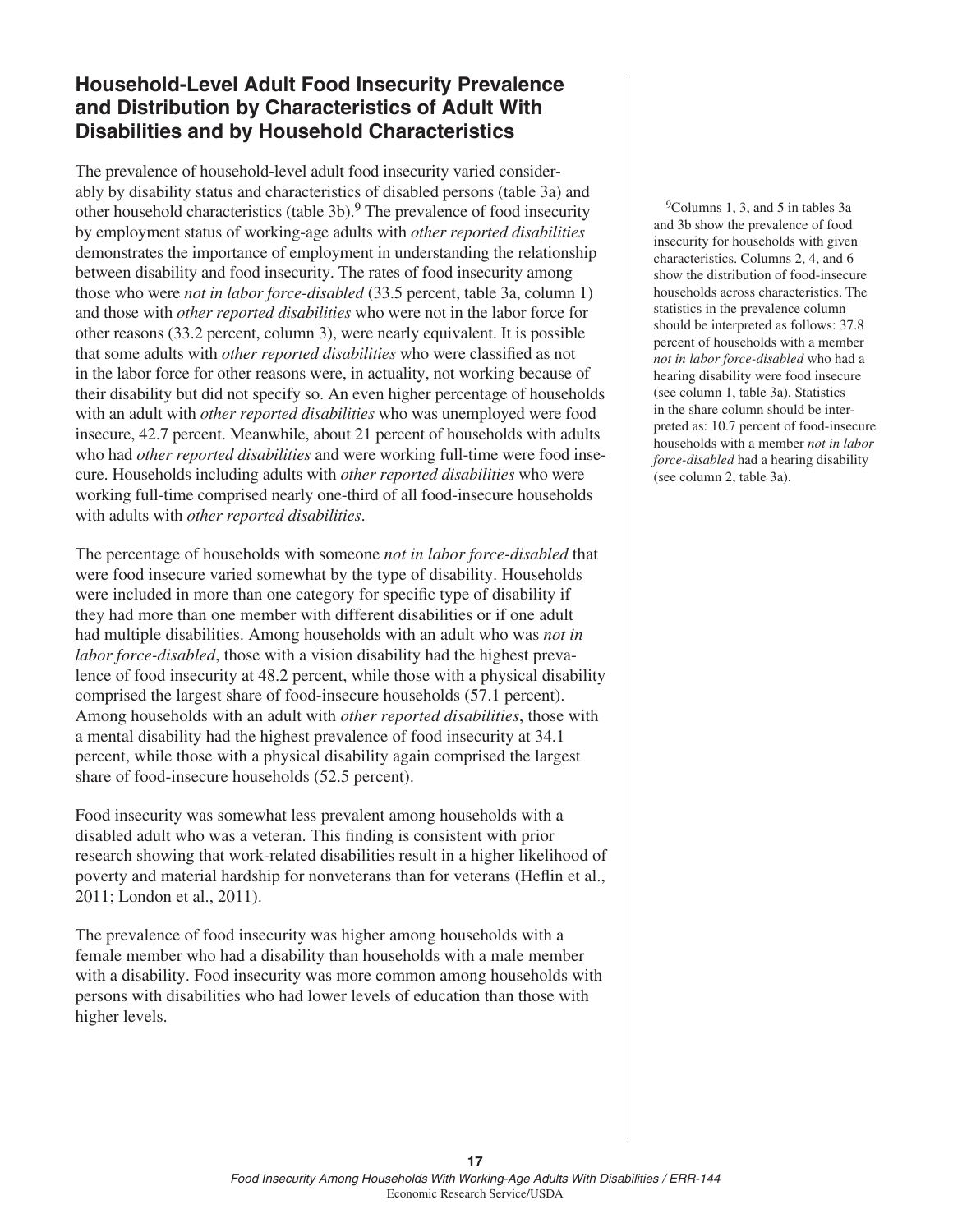#### Table 3a

#### **Prevalence and distribution of household-level adult food insecurity by disability status of working-age adults and selected characteristics of adult with disabilities**

|                                                      | Column 1<br>Prevalence<br>of food<br>insecu-<br>rity among<br>households<br>with a mem-<br>ber not in<br>labor force-<br>disabled | Column <sub>2</sub><br>Share of<br>food-inse-<br>cure house-<br>holds with<br>a member<br>not in labor<br>force-<br>disabled | Column 3<br>Prevalence<br>of food<br>insecu-<br>rity among<br>households<br>with a<br>member<br>with other<br>reported<br>disabilities <sup>1</sup> | Column <sub>4</sub><br>Share of<br>food-inse-<br>cure house-<br>holds with<br>a member<br>with <i>other</i><br>reported<br>disabilities <sup>1</sup> | Column <sub>5</sub><br>Prevalence<br>of food<br>insecu-<br>rity among<br>households<br>with no<br>working-age<br>adult with<br>disabilities | Column <sub>6</sub><br>Share of<br>food-inse-<br>cure house-<br>holds with no<br>working-age<br>adult with<br>disabilities |
|------------------------------------------------------|-----------------------------------------------------------------------------------------------------------------------------------|------------------------------------------------------------------------------------------------------------------------------|-----------------------------------------------------------------------------------------------------------------------------------------------------|------------------------------------------------------------------------------------------------------------------------------------------------------|---------------------------------------------------------------------------------------------------------------------------------------------|----------------------------------------------------------------------------------------------------------------------------|
|                                                      |                                                                                                                                   |                                                                                                                              |                                                                                                                                                     | Percent of households                                                                                                                                |                                                                                                                                             |                                                                                                                            |
| Food insecurity overall                              | 33.5                                                                                                                              | 100.0                                                                                                                        | 24.8                                                                                                                                                | 100.0                                                                                                                                                | 12.0                                                                                                                                        | 100.0                                                                                                                      |
| Characteristics of adult with disabilities           |                                                                                                                                   |                                                                                                                              |                                                                                                                                                     |                                                                                                                                                      |                                                                                                                                             |                                                                                                                            |
| Employment of adult with disabilities                |                                                                                                                                   |                                                                                                                              |                                                                                                                                                     |                                                                                                                                                      |                                                                                                                                             |                                                                                                                            |
| Not in labor force-disabled                          | 33.5                                                                                                                              | 100.0                                                                                                                        |                                                                                                                                                     | $-$                                                                                                                                                  | $-$                                                                                                                                         |                                                                                                                            |
| Full-time                                            | --                                                                                                                                | $-\,$                                                                                                                        | 20.8                                                                                                                                                | 32.0                                                                                                                                                 | --                                                                                                                                          | --                                                                                                                         |
| Part-time                                            | $\overline{\phantom{a}}$                                                                                                          | $\overline{\phantom{m}}$                                                                                                     | 26.1                                                                                                                                                | 18.0                                                                                                                                                 | $-$                                                                                                                                         |                                                                                                                            |
| Retired                                              | --                                                                                                                                | $-\, -$                                                                                                                      | 13.8                                                                                                                                                | 9.7                                                                                                                                                  | --                                                                                                                                          | --                                                                                                                         |
| Unemployed                                           | $\overline{\phantom{a}}$                                                                                                          | $\overline{\phantom{m}}$                                                                                                     | 42.7                                                                                                                                                | 16.3                                                                                                                                                 | $\overline{\phantom{a}}$                                                                                                                    | $-$                                                                                                                        |
| Other not in labor force                             | ۰.                                                                                                                                | $\overline{\phantom{a}}$                                                                                                     | 33.2                                                                                                                                                | 24.0                                                                                                                                                 | --                                                                                                                                          | --                                                                                                                         |
| Type of specified disability                         |                                                                                                                                   |                                                                                                                              |                                                                                                                                                     |                                                                                                                                                      |                                                                                                                                             |                                                                                                                            |
| Hearing disability                                   | 37.8                                                                                                                              | 10.7                                                                                                                         | 18.5                                                                                                                                                | 20.8                                                                                                                                                 | --                                                                                                                                          | --                                                                                                                         |
| Vision disability                                    | 48.2                                                                                                                              | 13.9                                                                                                                         | 28.5                                                                                                                                                | 17.3                                                                                                                                                 | $-$                                                                                                                                         |                                                                                                                            |
| Mental disability                                    | 40.2                                                                                                                              | 37.9                                                                                                                         | 34.1                                                                                                                                                | 39.8                                                                                                                                                 | --                                                                                                                                          | --                                                                                                                         |
| Physical disability                                  | 37.4                                                                                                                              | 57.1                                                                                                                         | 27.5                                                                                                                                                | 52.5                                                                                                                                                 | $-$                                                                                                                                         |                                                                                                                            |
| Self-care disability                                 | 38.1                                                                                                                              | 19.7                                                                                                                         | 28.3                                                                                                                                                | 9.6                                                                                                                                                  | --                                                                                                                                          | --                                                                                                                         |
| Going-outside-home disability                        | 37.4                                                                                                                              | 37.9                                                                                                                         | 30.5                                                                                                                                                | 20.6                                                                                                                                                 | $\overline{\phantom{a}}$                                                                                                                    |                                                                                                                            |
| With two or more specified disabilities              | 38.6                                                                                                                              | 49.2                                                                                                                         | 33.7                                                                                                                                                | 36.4                                                                                                                                                 | --                                                                                                                                          | --                                                                                                                         |
| Educational attainment of adult with<br>disabilities |                                                                                                                                   |                                                                                                                              |                                                                                                                                                     |                                                                                                                                                      |                                                                                                                                             |                                                                                                                            |
| Less than high school                                | 37.1                                                                                                                              | 28.3                                                                                                                         | 35.2                                                                                                                                                | 21.3                                                                                                                                                 |                                                                                                                                             |                                                                                                                            |
| High school/GED                                      | 31.8                                                                                                                              | 39.4                                                                                                                         | 25.5                                                                                                                                                | 33.2                                                                                                                                                 | --                                                                                                                                          |                                                                                                                            |
| Some college/associate's                             | 35.0                                                                                                                              | 25.9                                                                                                                         | 27.6                                                                                                                                                | 35.3                                                                                                                                                 |                                                                                                                                             |                                                                                                                            |
| Bachelor's or more                                   | 26.8                                                                                                                              | 6.4                                                                                                                          | 12.1                                                                                                                                                | 10.2                                                                                                                                                 | --                                                                                                                                          |                                                                                                                            |
| Veteran with disabilities                            | 30.2                                                                                                                              | 10.3                                                                                                                         | 17.4                                                                                                                                                | 9.6                                                                                                                                                  | ÷                                                                                                                                           |                                                                                                                            |
| Sex of adult with disabilities                       |                                                                                                                                   |                                                                                                                              |                                                                                                                                                     |                                                                                                                                                      |                                                                                                                                             |                                                                                                                            |
| Male                                                 | 30.7                                                                                                                              | 44.1                                                                                                                         | 21.0                                                                                                                                                | 40.6                                                                                                                                                 |                                                                                                                                             |                                                                                                                            |
| Female                                               | 36.2                                                                                                                              | 55.9                                                                                                                         | 28.4                                                                                                                                                | 59.4                                                                                                                                                 |                                                                                                                                             |                                                                                                                            |
| Two or more working-age adults<br>with disabilities  | 43.4                                                                                                                              | 20.2                                                                                                                         | 24.5                                                                                                                                                | 6.6                                                                                                                                                  |                                                                                                                                             |                                                                                                                            |
| Number of households in sample                       | 5,021                                                                                                                             | 1,690                                                                                                                        | 3,764                                                                                                                                               | 923                                                                                                                                                  | 46,598                                                                                                                                      | 5,295                                                                                                                      |

Percentages are weighted to represent the U.S. population.

1Working-age adults (age 18-64) with *other reported disabilities* are those with a specified disability (hearing, vision, mental, physical, self-care or going-outside-home disability) and no indication that their disability prevented them from working.

-- = No households in this category with the selected characteristics.

Source: Calculated by USDA, Economic Research Service using data from the December 2009 (MIS 5-8) and December 2010 Current Population Survey Food Security Supplement.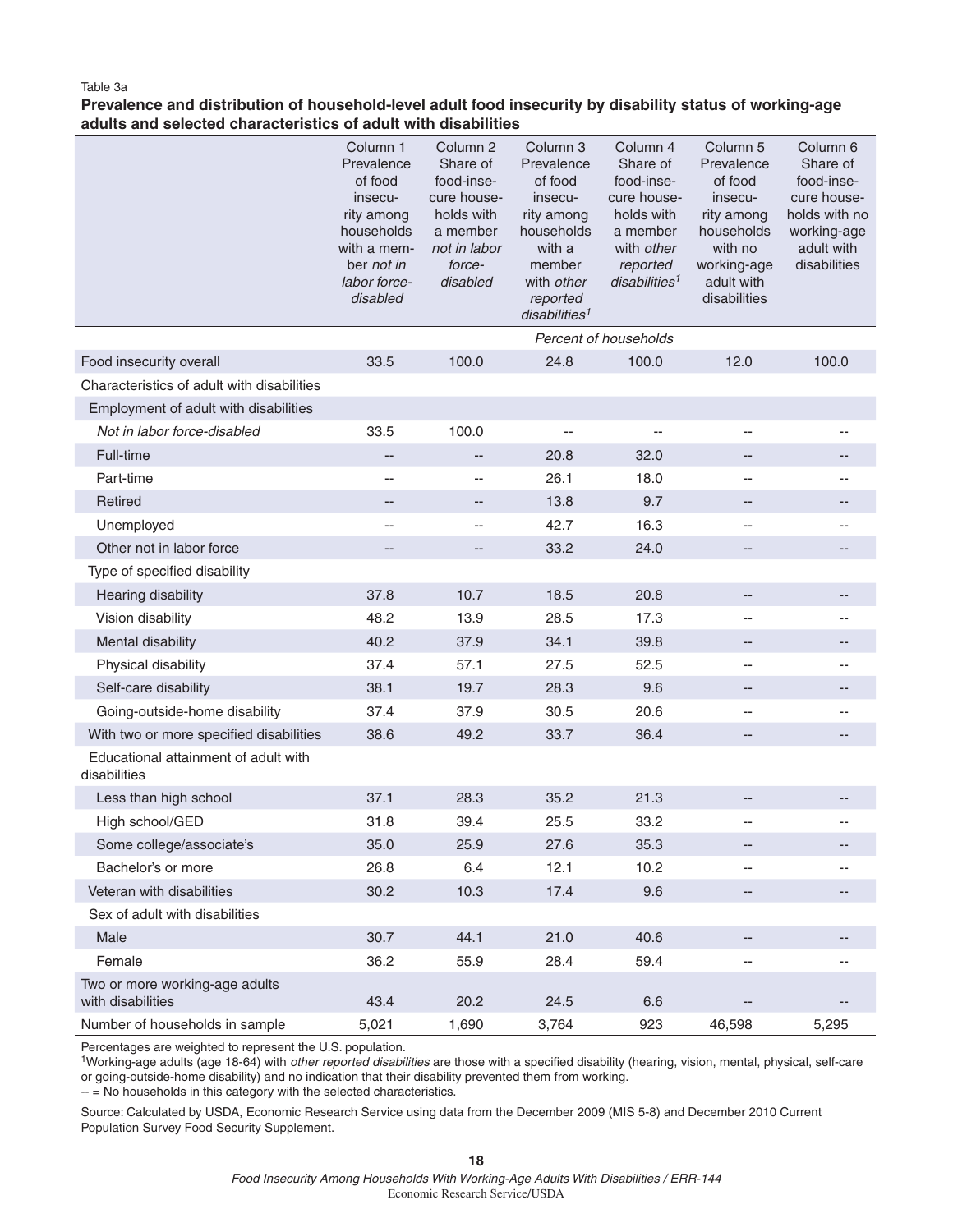#### Table 3b

#### **Prevalence and distribution of household-level adult food insecurity by disability status of working-age adults and selected household characteristics**

|                                                       | Column 1<br>Prevalence<br>of food<br>insecu-<br>rity among<br>households<br>with a mem-<br>ber not in<br>labor force-<br>disabled | Column 2<br>Share of<br>food-inse-<br>cure house-<br>holds with<br>a member<br>not in<br>labor force-<br>disabled | Column 3<br>Prevalence<br>of food<br>insecu-<br>rity among<br>households<br>with a<br>member<br>with other<br>reported<br>disabilities <sup>1</sup> | Column 4<br>Share of<br>food-inse-<br>cure house-<br>holds with<br>a member<br>with other<br>reported<br>disabilities <sup>1</sup> | Column 5<br>Prevalence<br>of food<br>insecu-<br>rity among<br>households<br>with no<br>working-age<br>adult with<br>disabilities | Column 6<br>Share<br>of food-<br>insecure<br>households<br>with no<br>working-age<br>adult with<br>disabilities |
|-------------------------------------------------------|-----------------------------------------------------------------------------------------------------------------------------------|-------------------------------------------------------------------------------------------------------------------|-----------------------------------------------------------------------------------------------------------------------------------------------------|------------------------------------------------------------------------------------------------------------------------------------|----------------------------------------------------------------------------------------------------------------------------------|-----------------------------------------------------------------------------------------------------------------|
|                                                       |                                                                                                                                   |                                                                                                                   |                                                                                                                                                     | Percent of households                                                                                                              |                                                                                                                                  |                                                                                                                 |
| Food insecurity overall                               | 33.5                                                                                                                              | 100.0                                                                                                             | 24.8                                                                                                                                                | 100.0                                                                                                                              | 12.0                                                                                                                             | 100.0                                                                                                           |
| Household employment                                  |                                                                                                                                   |                                                                                                                   |                                                                                                                                                     |                                                                                                                                    |                                                                                                                                  |                                                                                                                 |
| Not in labor force-disabled,<br>none employed         | 40.2                                                                                                                              | 69.0                                                                                                              | --                                                                                                                                                  | $\overline{\phantom{m}}$                                                                                                           | $-$                                                                                                                              |                                                                                                                 |
| Full-time employed and not in labor<br>force-disabled | 22.0                                                                                                                              | 22.8                                                                                                              | --                                                                                                                                                  |                                                                                                                                    |                                                                                                                                  |                                                                                                                 |
| Part-time employed and not in labor<br>force-disabled | 35.7                                                                                                                              | 8.2                                                                                                               |                                                                                                                                                     | $-$                                                                                                                                |                                                                                                                                  |                                                                                                                 |
| Full-time employed                                    | --                                                                                                                                | $\overline{\phantom{a}}$                                                                                          | 20.0                                                                                                                                                | 51.8                                                                                                                               | 9.5                                                                                                                              | 64.2                                                                                                            |
| Part-time employed                                    | $\overline{\phantom{a}}$                                                                                                          | --                                                                                                                | 35.4                                                                                                                                                | 17.1                                                                                                                               | 23.5                                                                                                                             | 15.9                                                                                                            |
| Retired                                               | --                                                                                                                                | --                                                                                                                | 16.8                                                                                                                                                | 8.4                                                                                                                                | 8.3                                                                                                                              | 3.0                                                                                                             |
| Unemployed                                            | $\overline{\phantom{a}}$                                                                                                          | --                                                                                                                | 47.3                                                                                                                                                | 10.9                                                                                                                               | 37.8                                                                                                                             | 11.8                                                                                                            |
| Other not in labor force                              | --                                                                                                                                | --                                                                                                                | 51.0                                                                                                                                                | 11.8                                                                                                                               | 24.2                                                                                                                             | 5.1                                                                                                             |
| Household income-to-poverty ratio                     |                                                                                                                                   |                                                                                                                   |                                                                                                                                                     |                                                                                                                                    |                                                                                                                                  |                                                                                                                 |
| $0 - 1.0$                                             | 49.7                                                                                                                              | 49.2                                                                                                              | 51.2                                                                                                                                                | 38.0                                                                                                                               | 34.9                                                                                                                             | 30.3                                                                                                            |
| $1.0 - 1.49$                                          | 46.4                                                                                                                              | 16.0                                                                                                              | 39.7                                                                                                                                                | 14.3                                                                                                                               | 28.2                                                                                                                             | 14.7                                                                                                            |
| $1.5 - 1.99$                                          | 31.9                                                                                                                              | 9.9                                                                                                               | 33.7                                                                                                                                                | 13.9                                                                                                                               | 21.8                                                                                                                             | 13.3                                                                                                            |
| $2.0 - 2.99$                                          | 22.0                                                                                                                              | 5.7                                                                                                               | 20.4                                                                                                                                                | 11.2                                                                                                                               | 13.9                                                                                                                             | 13.7                                                                                                            |
| $3.0 +$                                               | 13.0                                                                                                                              | 5.1                                                                                                               | 8.7                                                                                                                                                 | 11.7                                                                                                                               | 3.7                                                                                                                              | 13.3                                                                                                            |
| Income missing                                        | 20.7                                                                                                                              | 14.1                                                                                                              | 17.3                                                                                                                                                | 10.9                                                                                                                               | 8.3                                                                                                                              | 14.7                                                                                                            |
| Household composition                                 |                                                                                                                                   |                                                                                                                   |                                                                                                                                                     |                                                                                                                                    |                                                                                                                                  |                                                                                                                 |
| Married with children                                 | 31.5                                                                                                                              | 12.4                                                                                                              | 24.4                                                                                                                                                | 17.1                                                                                                                               | 10.1                                                                                                                             | 23.8                                                                                                            |
| Single mother                                         | 43.7                                                                                                                              | 12.9                                                                                                              | 49.4                                                                                                                                                | 19.9                                                                                                                               | 28.2                                                                                                                             | 23.4                                                                                                            |
| Other household with children                         | 36.7                                                                                                                              | 3.8                                                                                                               | 32.6                                                                                                                                                | 4.5                                                                                                                                | 18.8                                                                                                                             | 5.7                                                                                                             |
| Multiple adults                                       | 27.8                                                                                                                              | 40.6                                                                                                              | 15.5                                                                                                                                                | 28.1                                                                                                                               | 7.7                                                                                                                              | 24.2                                                                                                            |
| Male alone                                            | 36.4                                                                                                                              | 13.4                                                                                                              | 30.1                                                                                                                                                | 14.7                                                                                                                               | 13.5                                                                                                                             | 12.6                                                                                                            |
| Female alone                                          | 47.0                                                                                                                              | 16.9                                                                                                              | 32.3                                                                                                                                                | 15.7                                                                                                                               | 13.5                                                                                                                             | 10.3                                                                                                            |
| Educational attainment of highest<br>educated adult   |                                                                                                                                   |                                                                                                                   |                                                                                                                                                     |                                                                                                                                    |                                                                                                                                  |                                                                                                                 |
| Less than high school                                 | 41.6                                                                                                                              | 16.7                                                                                                              | 42.2                                                                                                                                                | 11.8                                                                                                                               | 30.8                                                                                                                             | 12.7                                                                                                            |
| High school/GED                                       | 34.8                                                                                                                              | 38.6                                                                                                              | 28.5                                                                                                                                                | 29.7                                                                                                                               | 18.0                                                                                                                             | 30.9                                                                                                            |
| Some college/associate's                              | 34.0                                                                                                                              | 34.5                                                                                                              | 30.0                                                                                                                                                | 43.5                                                                                                                               | 14.9                                                                                                                             | 38.5                                                                                                            |
| Bachelor's or more                                    | 22.3                                                                                                                              | 10.2                                                                                                              | 12.0                                                                                                                                                | 15.0                                                                                                                               | 4.9                                                                                                                              | 17.9                                                                                                            |

*continued—*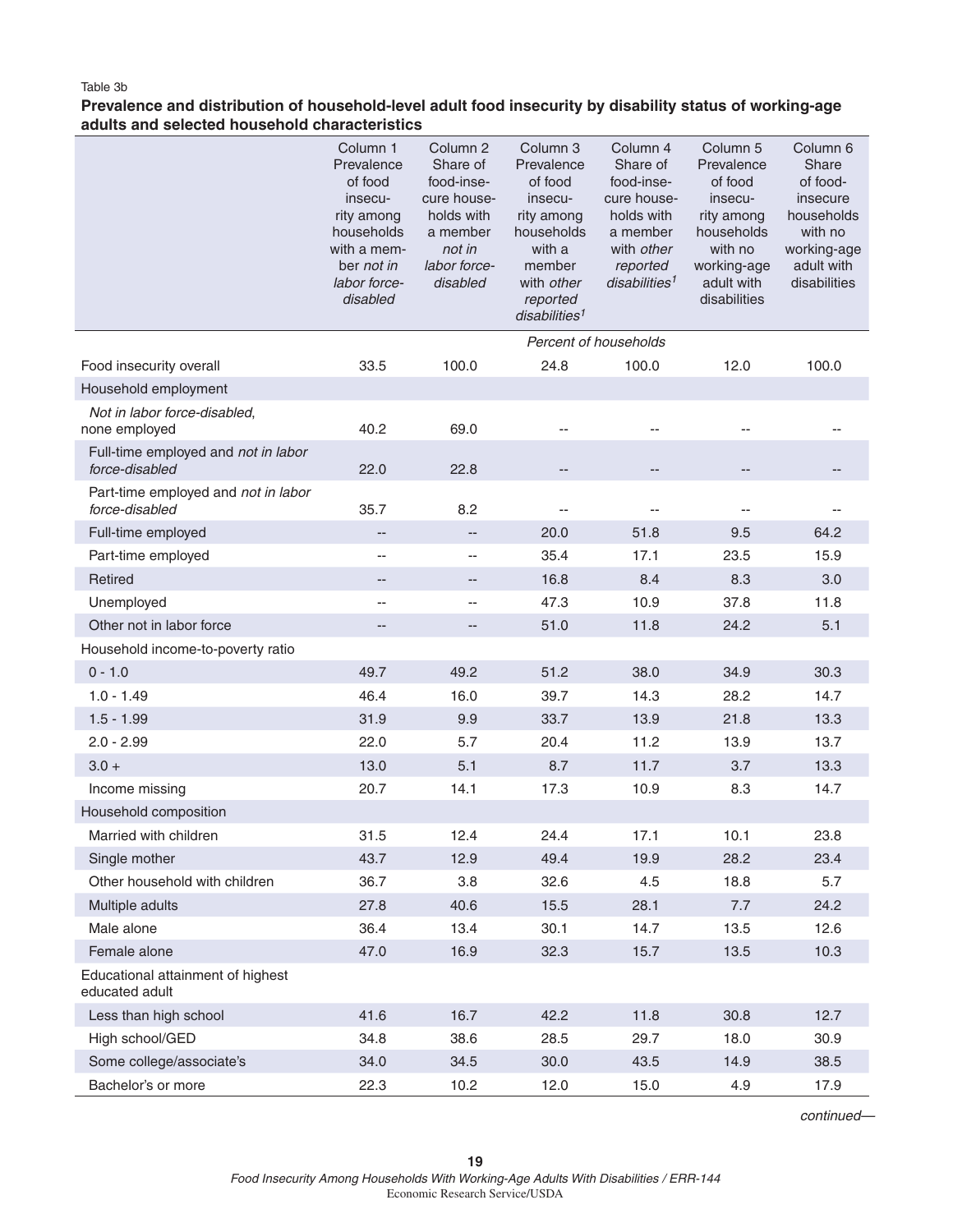#### Table 3b

#### **Prevalence and distribution of household-level adult food insecurity by disability status of working-age adults and selected household characteristics —continued**

|                                    | Column <sub>1</sub><br>Prevalence<br>of food<br>insecu-<br>rity among<br>households<br>with a mem-<br>ber not in<br>labor force-<br>disabled | Column <sub>2</sub><br>Share of<br>food-inse-<br>cure house-<br>holds with<br>a member<br>not in<br>labor force-<br>disabled | Column <sub>3</sub><br>Prevalence<br>of food<br>insecu-<br>rity among<br>households<br>with a<br>member<br>with other<br>reported<br>disabilities <sup>1</sup> | Column 4<br>Share of<br>food-inse-<br>cure house-<br>holds with<br>a member<br>with other<br>reported<br>disabilities <sup>1</sup> | Column <sub>5</sub><br>Prevalence<br>of food<br>insecu-<br>rity among<br>households<br>with no<br>working-age<br>adult with<br>disabilities | Column <sub>6</sub><br><b>Share</b><br>of food-<br>insecure<br>households<br>with no<br>working-age<br>adult with<br>disabilities |
|------------------------------------|----------------------------------------------------------------------------------------------------------------------------------------------|------------------------------------------------------------------------------------------------------------------------------|----------------------------------------------------------------------------------------------------------------------------------------------------------------|------------------------------------------------------------------------------------------------------------------------------------|---------------------------------------------------------------------------------------------------------------------------------------------|-----------------------------------------------------------------------------------------------------------------------------------|
|                                    |                                                                                                                                              |                                                                                                                              |                                                                                                                                                                | Percent of households                                                                                                              |                                                                                                                                             |                                                                                                                                   |
| Race/ethnicity of reference person |                                                                                                                                              |                                                                                                                              |                                                                                                                                                                |                                                                                                                                    |                                                                                                                                             |                                                                                                                                   |
| White non-Hispanic                 | 31.3                                                                                                                                         | 59.0                                                                                                                         | 21.3                                                                                                                                                           | 62.0                                                                                                                               | 8.7                                                                                                                                         | 49.2                                                                                                                              |
| Black non-Hispanic                 | 38.7                                                                                                                                         | 23.0                                                                                                                         | 32.7                                                                                                                                                           | 15.5                                                                                                                               | 20.7                                                                                                                                        | 21.3                                                                                                                              |
| Hispanic                           | 36.6                                                                                                                                         | 13.1                                                                                                                         | 36.0                                                                                                                                                           | 16.0                                                                                                                               | 21.8                                                                                                                                        | 24.1                                                                                                                              |
| Other non-Hispanic                 | 33.4                                                                                                                                         | 4.9                                                                                                                          | 32.2                                                                                                                                                           | 6.5                                                                                                                                | 9.6                                                                                                                                         | 5.4                                                                                                                               |
| Residence                          |                                                                                                                                              |                                                                                                                              |                                                                                                                                                                |                                                                                                                                    |                                                                                                                                             |                                                                                                                                   |
| Unidentified metropolitan          | 38.6                                                                                                                                         | 18.0                                                                                                                         | 23.8                                                                                                                                                           | 15.4                                                                                                                               | 12.2                                                                                                                                        | 13.9                                                                                                                              |
| Suburban metropolitan              | 32.2                                                                                                                                         | 32.7                                                                                                                         | 23.4                                                                                                                                                           | 36.3                                                                                                                               | 10.8                                                                                                                                        | 38.2                                                                                                                              |
| Principal city metropolitan        | 34.3                                                                                                                                         | 27.0                                                                                                                         | 28.3                                                                                                                                                           | 29.2                                                                                                                               | 14.1                                                                                                                                        | 34.0                                                                                                                              |
| Nonmetropolitan                    | 31.3                                                                                                                                         | 22.3                                                                                                                         | 23.8                                                                                                                                                           | 19.1                                                                                                                               | 11.3                                                                                                                                        | 13.9                                                                                                                              |
| Census region                      |                                                                                                                                              |                                                                                                                              |                                                                                                                                                                |                                                                                                                                    |                                                                                                                                             |                                                                                                                                   |
| Northeast                          | 32.7                                                                                                                                         | 17.4                                                                                                                         | 21.1                                                                                                                                                           | 13.0                                                                                                                               | 9.7                                                                                                                                         | 14.6                                                                                                                              |
| <b>Midwest</b>                     | 34.5                                                                                                                                         | 20.5                                                                                                                         | 27.1                                                                                                                                                           | 26.7                                                                                                                               | 10.9                                                                                                                                        | 20.2                                                                                                                              |
| South                              | 33.9                                                                                                                                         | 43.3                                                                                                                         | 24.3                                                                                                                                                           | 34.5                                                                                                                               | 13.2                                                                                                                                        | 40.4                                                                                                                              |
| West                               | 32.6                                                                                                                                         | 18.9                                                                                                                         | 25.6                                                                                                                                                           | 25.8                                                                                                                               | 13.0                                                                                                                                        | 24.8                                                                                                                              |
| Number of households in sample     | 5,021                                                                                                                                        | 1,690                                                                                                                        | 3,764                                                                                                                                                          | 923                                                                                                                                | 46,598                                                                                                                                      | 5,295                                                                                                                             |

Percentages are weighted to represent the U.S. population.

1Working-age adults (age 18-64) with *other reported disabilities* are those with a specified disability (hearing, vision, mental, physical, selfcare or going-outside-home disability) and no indication that their disability prevented them from working.

 $-$  = No households in this category with the selected characteristics.

Source: Calculated by USDA, Economic Research Service using data from the December 2009 (MIS 5-8) and December 2010 Current Population Survey Food Security Supplement.

Across each of the household characteristics considered in table 3b, food insecurity was more prevalent among households with members who were *not in labor force-disabled* or had *other reported disabilities* than among those with no working-age adult members who had disabilities. For example, even within the same income categories, food insecurity was much more prevalent among households that included a member who was *not in labor force-disabled* (see table 3b, column 1) than among households with no adult with disabilities (see table 3b, column 5). About half of households with incomes below poverty that included someone *not in labor force-disabled* or with *other reported disabilities* were food insecure. About 35 percent of households with no adults with disabilities with incomes below poverty were food insecure. Food insecurity was common even in households with an adult who had a disability and income above the poverty level. Thirteen percent of households with someone *not in labor force-disabled* with an income three times the poverty level were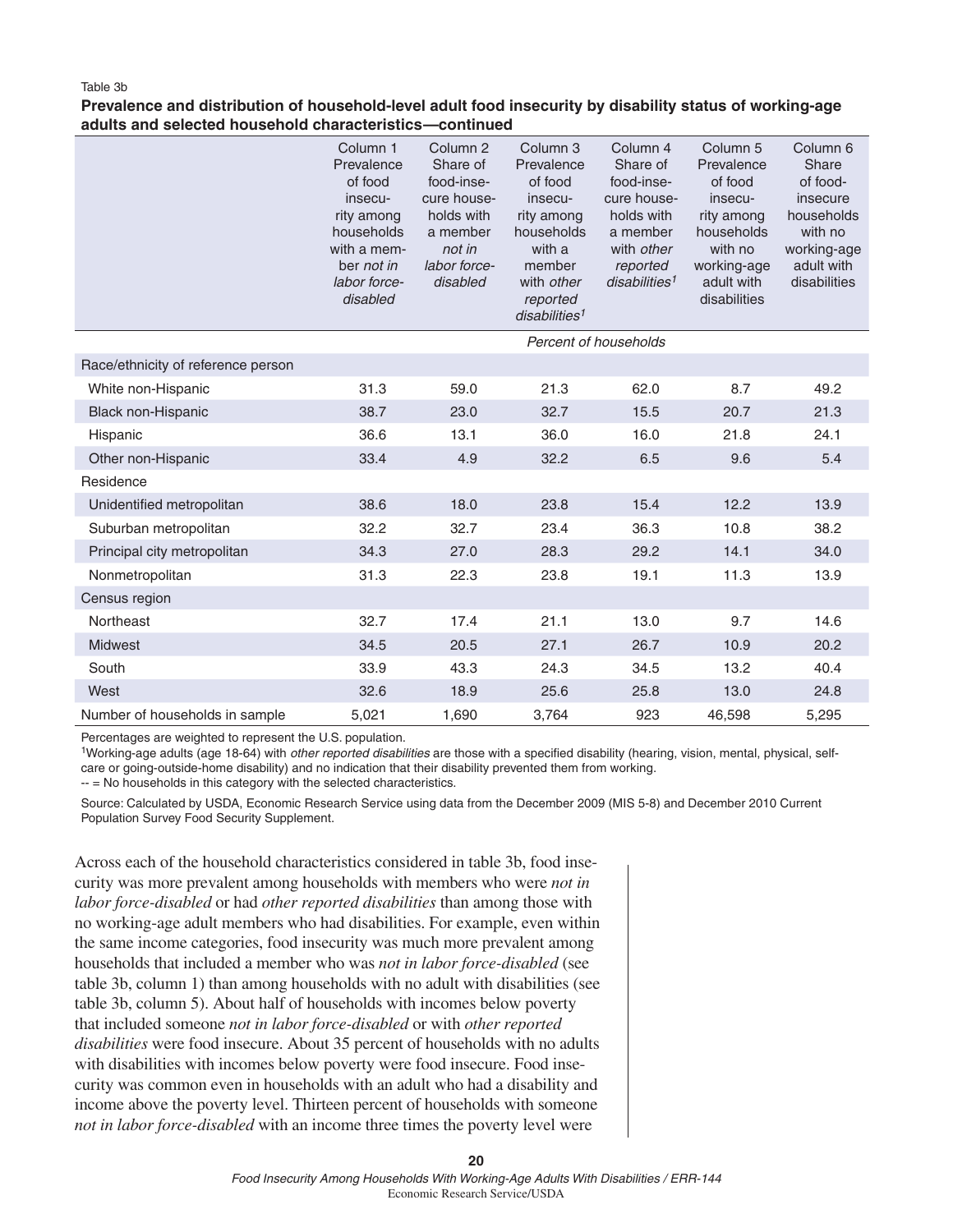food insecure, while only 3.7 percent of households with no working-age adults with disabilities were food insecure in this income category.

Comparing the prevalence of food insecurity across income categories provides a picture of the additional income households need to cover costs associated with disabilities (fig. 3). The prevalence of food insecurity for households with no working-age adults with disabilities is lower than or similar to the prevalence for households with a member *not in labor force-disabled* in the next-higher income group. Likewise in all but the highest income category, the prevalence of food insecurity for households with no working-age adults with disabilities is lower than the prevalence for households with members with *other reported disabilities* in the next-higher income.

Household employment (see table 3b) differs from employment status of person with a disability (shown in table 3a) by taking into account the employment status of all adult household members. Households with a member *not in labor force-disabled* with no one else employed had a much higher prevalence of food insecurity (40.2 percent) than households with someone *not in labor force-disabled* and someone working full-time (22 percent; column 1). Households with no one employed comprised 69 percent of food-insecure households with someone *not in labor force-disabled*. The prevalence of food insecurity varied widely across household employment categories for households with an adult with *other reported disabilities*. About 17 percent of households that included an adult with *other reported disabilities* and where all adults were retired were food insecure, while 51 percent of households with an adult with *other reported disabilities* and no one in the labor force or retired were food insecure. Households with a full-time worker comprised nearly 52 percent of food-insecure households with an adult with *other reported disabilities*. Among households without



#### Figure 3 **Prevalence of food insecurity by disability status and household income**

1 Working-age adults with *other reported disabilities* are those reported to have one or more or the following disabilities: hearing, vision, mental, physical, self-care, or going-outside-home disability, but no indication that their disability prevented them from working.

Source: USDA, Economic Research Service calculations based on 2009 and 2010 Current Population Survey Food Security Supplement data.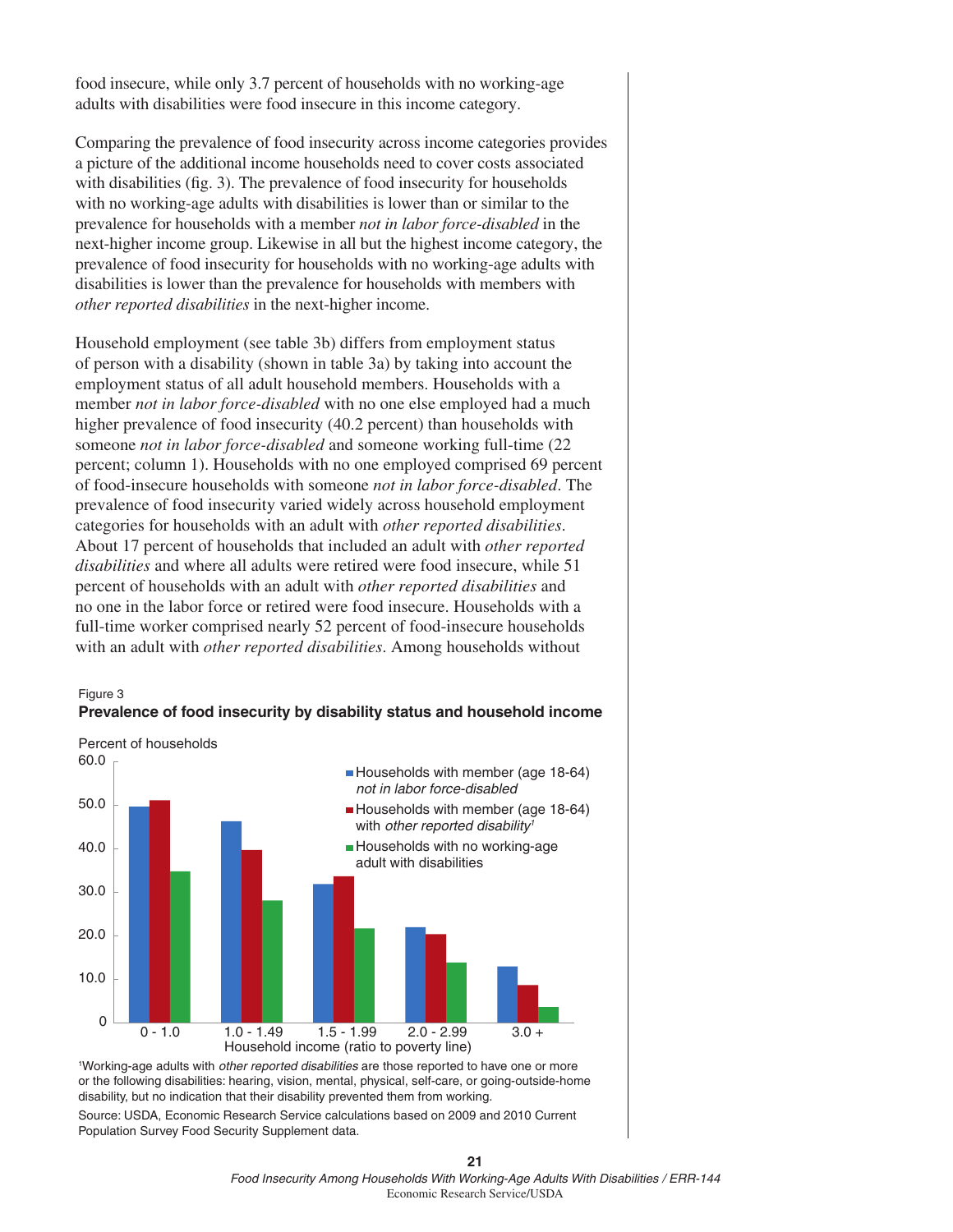a working-age adult with a disability, 37.8 percent with no one working and someone unemployed were food insecure, a statistic that reiterates the importance of employment as a correlate of food insecurity. Over two-thirds of food-insecure households with no working-age adult with a disability included a full-time worker.

The findings regarding the prevalence of food insecurity by household characteristics are consistent with prior research. Food insecurity is more prevalent among low-income households, single mother households, households with lower educational attainment, Hispanic, and Black, non-Hispanic households.

## **Multivariate Logistic Regression Models Exploring the Association Between Disability Characteristics and Household-Level Adult Food Insecurity**

The results of logistic regression models examining the likelihood of household-level adult food insecurity while accounting for income and other household characteristics are presented in table 4. A logistic regression model shown in table 5 explored how types of disability and characteristics of working-age adults with disabilities related to food insecurity. This model was estimated only for households that included a working-age adult with a disability.

## *Multivariate Logistic Regression Models for all Households*

Households with a member who was *not in labor force-disabled* and with no employed member were 1.58 times as likely to be food insecure as otherwise similar households with a full-time employed member and with no member *not in labor force-disabled* (table 4). This model accounted for the effects of household income, family composition, education, and other household characteristics that might vary between households with and without members who were *not in labor force-disabled*. The unadjusted odds ratio, based on prevalence rates from table 3b, was 6.4 (40.2 percent versus 9.5 percent), so it is clear that income and employment mediate effects of disability on food insecurity to a considerable extent. Yet, even among households with similar levels of income, education, and family composition, those households with an adult with a disability were more likely to be food insecure. This suggests that expenses and other factors associated with disability also reduce food security. Having an adult *not in labor forced-disabled* was associated with higher odds of food insecurity even when another household member was working full-time (odds ratio of 1.27) or part-time (odds ratio 1.53).

Having a vision disability, mental disability, or physical disability was associated with higher odds of food insecurity. The effects of having a specified disability and the effects of being *not in labor force-disabled* are additive (thus odds ratios are multiplicative). For example, for a household with no one working and someone *not in labor force-disabled* who had a physical disability, the odds ratio of food insecurity would be 2.50, compared with the reference category of a household with a full-time worker and no adult with disabilities.<sup>10</sup> In analyses not shown, an interaction term between *not in labor force-disabled* and working-age adult with one of the six specified disabilities was added. The coefficient for the interaction was

10Obtained by multiplying the odds ratios for *not in labor force-disabled, none employed* (odds ratio 1.58) and *physical disability* (odds ratio 1.58).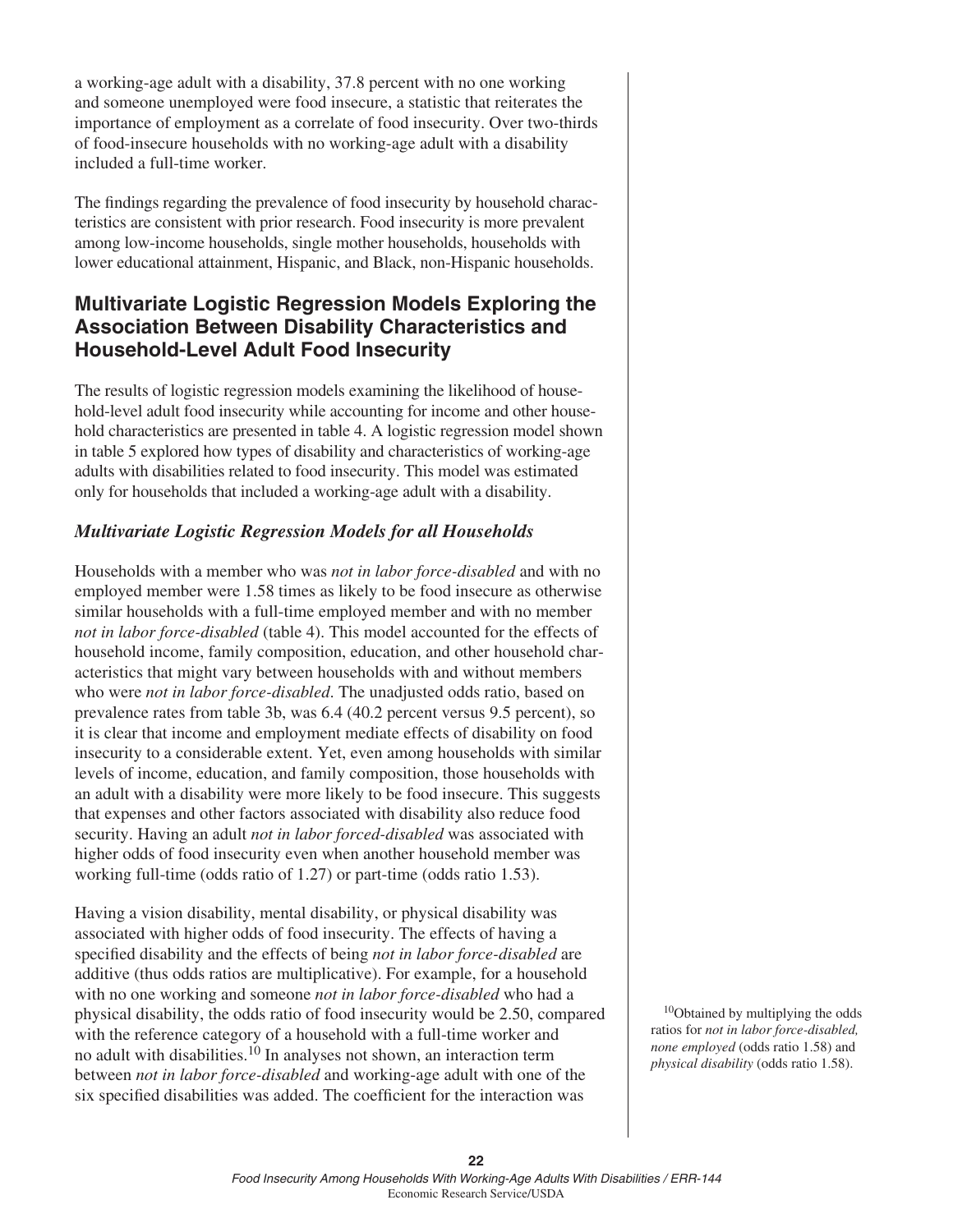#### Table 4

#### **Logistic regression model examining the association between disability in working-age adults and household-level adult food insecurity among all households**

|                                                    | Model 1 (overall model) all households with working-age adults |                |         |            |  |  |
|----------------------------------------------------|----------------------------------------------------------------|----------------|---------|------------|--|--|
| Variable                                           | Parameter<br>estimate                                          | Standard error | p       | Odds ratio |  |  |
| Intercept                                          | $-3.64$                                                        | 0.06           | < .0001 |            |  |  |
| Household employment                               |                                                                |                |         |            |  |  |
| Not in labor force-disabled, none employed         | 0.46                                                           | 0.06           | < .0001 | 1.58       |  |  |
| Full-time employed and not in labor force-disabled | 0.24                                                           | 0.07           | < .001  | 1.27       |  |  |
| Part-time employed and not in labor force-disabled | 0.42                                                           | 0.12           | < .001  | 1.53       |  |  |
| Full-time employed (reference)                     |                                                                |                |         |            |  |  |
| Part-time employed                                 | 0.39                                                           | 0.04           | < .0001 | 1.48       |  |  |
| Retired                                            | $-0.32$                                                        | 0.07           | < .0001 | 0.73       |  |  |
| Unemployed                                         | 0.84                                                           | 0.06           | < .0001 | 2.32       |  |  |
| Other not in labor force                           | 0.14                                                           | 0.07           | 0.04    | 1.15       |  |  |
| Type of specified disability                       |                                                                |                |         |            |  |  |
| Hearing disability                                 | 0.10                                                           | 0.07           | 0.18    | 1.11       |  |  |
| Vision disability                                  | 0.38                                                           | 0.08           | < .0001 | 1.46       |  |  |
| Mental disability                                  | 0.47                                                           | 0.06           | < .0001 | 1.60       |  |  |
| Physical disability                                | 0.46                                                           | 0.05           | < .0001 | 1.58       |  |  |
| Self-care disability                               | $-0.06$                                                        | 0.08           | 0.46    | 0.94       |  |  |
| Going-outside-home disability                      | 0.07                                                           | 0.07           | 0.30    | 1.07       |  |  |
| Veteran with disabilities                          | $-0.04$                                                        | 0.08           | 0.65    | 0.96       |  |  |
| Two or more adults with disabilities               | 0.27                                                           | 0.08           | < .001  | 1.31       |  |  |
| Income-to-poverty ratio                            |                                                                |                |         |            |  |  |
| $0 - 1.0$                                          | 1.81                                                           | 0.05           | < .0001 | 6.10       |  |  |
| $1.0 - 1.5$                                        | 1.72                                                           | 0.05           | < .0001 | 5.60       |  |  |
| $1.5 - 2.0$                                        | 1.46                                                           | 0.05           | < .0001 | 4.29       |  |  |
| $2.0 - 3.0$                                        | 1.03                                                           | 0.05           | < .0001 | 2.80       |  |  |
| $3.0 + (reference)$                                |                                                                |                |         |            |  |  |
| Income not reported                                | 0.59                                                           | 0.05           | < .0001 | 1.80       |  |  |
| Household composition                              |                                                                |                |         |            |  |  |
| Married with children (reference)                  |                                                                |                |         |            |  |  |
| Single mother                                      | 0.45                                                           | 0.04           | < .0001 | 1.57       |  |  |
| Other household with children                      | 0.19                                                           | 0.07           | $-.01$  | 1.21       |  |  |
| Multiple adults                                    | $-0.08$                                                        | 0.04           | 0.03    | 0.92       |  |  |
| Male alone                                         | 0.14                                                           | 0.05           | $-.01$  | 1.15       |  |  |
| Female alone                                       | 0.24                                                           | 0.05           | < .0001 | 1.27       |  |  |
| Educational attainment of highest educated adult   |                                                                |                |         |            |  |  |
| Less than high school                              | 0.77                                                           | 0.05           | < .0001 | 2.16       |  |  |
| High school/GED                                    | 0.63                                                           | 0.04           | < .0001 | 1.88       |  |  |
| Some college/associate's                           | 0.66                                                           | 0.04           | < .0001 | 1.93       |  |  |
| Bachelor's or more (reference)                     |                                                                |                |         |            |  |  |

*continued—*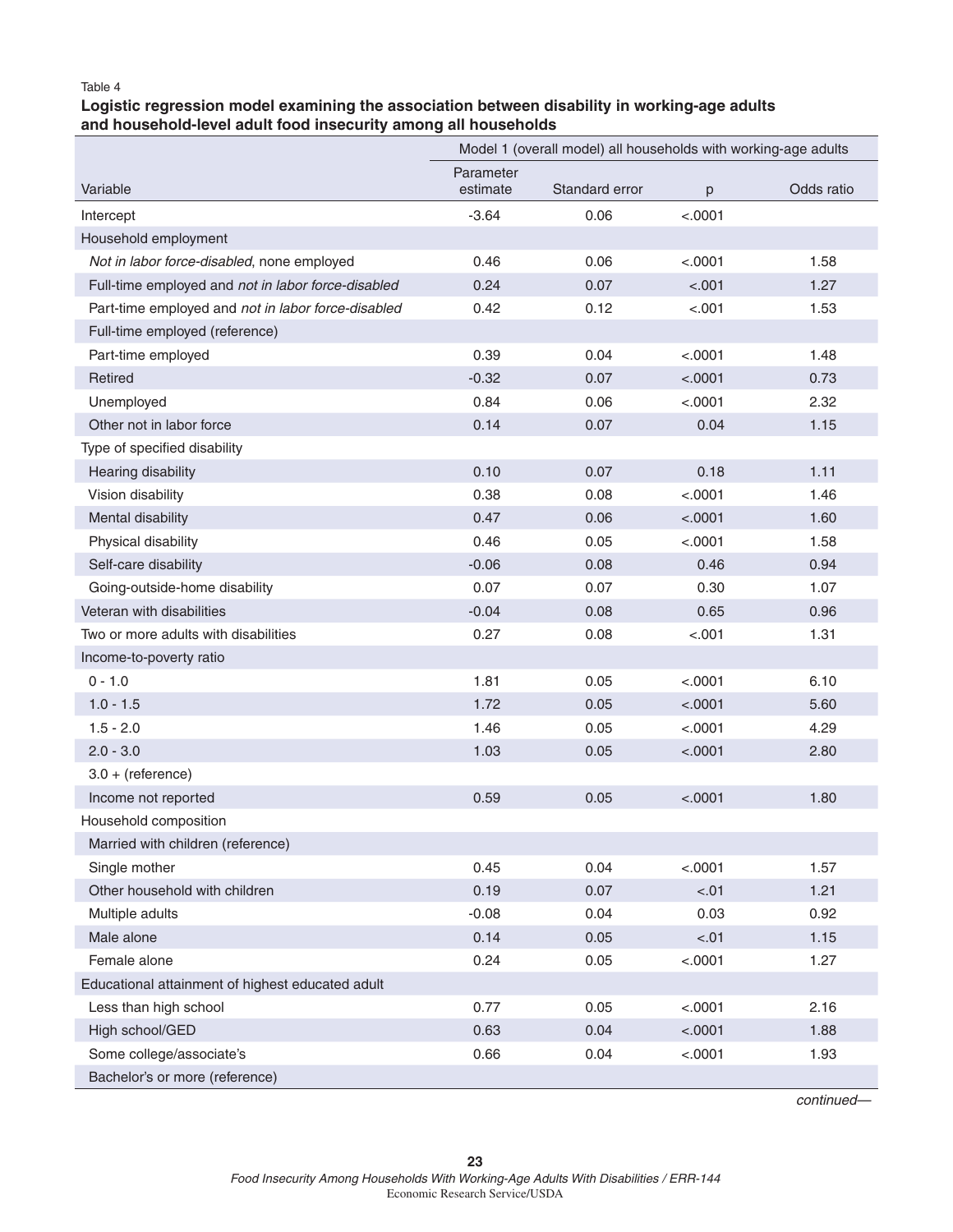#### Table 4

#### **Logistic regression model examining the association between disability in working-age adults and household-level adult food insecurity among all households —continued**

|                                         | Model 1 (overall model) all households with working-age adults |                |         |            |  |  |
|-----------------------------------------|----------------------------------------------------------------|----------------|---------|------------|--|--|
|                                         | Parameter                                                      |                |         |            |  |  |
| Variable                                | estimate                                                       | Standard error | p       | Odds ratio |  |  |
| Race/ethnicity of reference person      |                                                                |                |         |            |  |  |
| White non-Hispanic (reference)          |                                                                |                |         |            |  |  |
| Black non-Hispanic                      | 0.31                                                           | 0.04           | < .0001 | 1.37       |  |  |
| Hispanic                                | 0.28                                                           | 0.04           | < .0001 | 1.33       |  |  |
| Other non-Hispanic                      | 0.00                                                           | 0.06           | 0.93    | 1.00       |  |  |
| Residence                               |                                                                |                |         |            |  |  |
| Unidentified metropolitan               | 0.01                                                           | 0.04           | 0.75    | 1.01       |  |  |
| Suburban metropolitan                   | 0.03                                                           | 0.03           | 0.35    | 1.03       |  |  |
| Principal city metropolitan (reference) |                                                                |                |         |            |  |  |
| Nonmetropolitan                         | $-0.21$                                                        | 0.04           | < .0001 | 0.81       |  |  |
| Census region                           |                                                                |                |         |            |  |  |
| Northeast (reference)                   |                                                                |                |         |            |  |  |
| Midwest                                 | 0.02                                                           | 0.04           | 0.70    | 1.02       |  |  |
| South                                   | 0.09                                                           | 0.04           | 0.02    | 1.10       |  |  |
| West                                    | 0.14                                                           | 0.04           | $-.01$  | 1.15       |  |  |
| $-2LL$                                  |                                                                | 38077.00       |         |            |  |  |
| Likelihood ratio                        |                                                                | 8404.58        |         |            |  |  |
| df                                      | 37                                                             |                |         |            |  |  |
| Pseudo $R^2$                            |                                                                | 0.2479         |         |            |  |  |
| Number of households                    |                                                                | 55,383         |         |            |  |  |

Estimates are weighted to represent the U.S. population.

Source: Calculated by USDA, Economic Research Service using data from the December 2009 (MIS 5-8) and December 2010 Current Population Survey Food Security Supplement.

small and negative indicating that the effects were only slightly less directly additive than suggested by the main model.

Having a working-age veteran with disabilities in the household was not significantly related to food insecurity over and above the significant effects of the veteran with disabilities being *not in labor force-disabled* or having *other reported disabilities*. That is to say, any protective effect of veteran status for those with disabilities is not statistically significant once the characteristics of the disability and other household characteristics are taken into account.

Households with two or more adults with disabilities were significantly more likely to be food insecure than those with only one adult with disabilities. Again, this effect does not reflect lower income or employment, as these were controlled. Rather, households with multiple adults with disabilities may have higher medical costs and other expenses due to disability. Having multiple adults with disabilities in the household may make food provisioning an especially difficult task.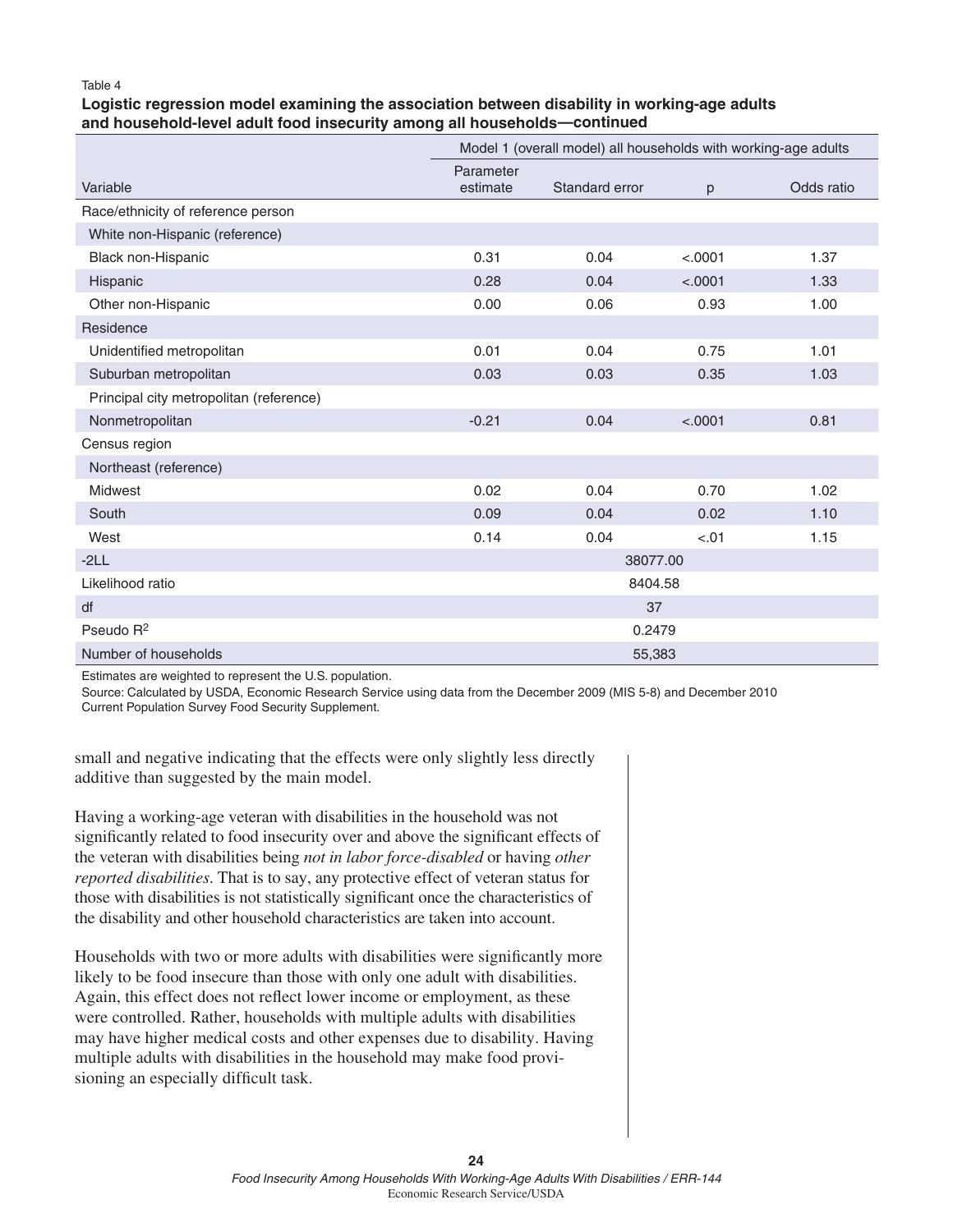The logistic regression results for other household characteristics were consistent with prior research. Households where someone was unemployed looking for work, but no household members were employed, had especially high odds of food insecurity relative to households with a full-time worker (odds ratio of 2.32). Lower income-to-poverty ratios were related to a higher probability of food insecurity. Households with incomes below the Federal poverty level were 6.10 times as likely to be food insecure as those with incomes more than three times the Federal poverty level.<sup>11</sup> Married couples with children and multiple adult households were less likely to be food insecure than other types of households. Lower education was associated with a higher probability of food insecurity. Non-Hispanic Black and Hispanic households were more likely to be food insecure than non-Hispanic White households.

## **Multivariate Logistic Regression Models for Households That Include Working-Age Adults With Disabilities**

The final logistic regression models estimated the relationship between food insecurity and disability characteristics in the subsample of households that included a working-age adult with a disability (table 5). These models included additional variables describing characteristics, such as educational attainment, age, and sex, of persons with disabilities.<sup>12</sup> Model 2 includes employment status of the adult with disabilities, and model 3 takes account of employment status of all adults in the household. Both models are included to contrast the association between food insecurity and employment of the adult with disabilities versus the association between food insecurity and employment of all adults. Employment of all adults has a greater effect on food insecurity than employment of only the adult with disabilities, indicating that the situation of the household as a whole, rather than the person with disabilities in isolation, is important for understanding how disabilities affect food insecurity.

Among all households that included an adult with a disability, those in which the adult with a disability was unemployed had a higher likelihood of food insecurity than those with a full-time working adult with a disability (odds ratio of 1.39; see table 5, model 2). Households where the adult with disabilities was retired were less likely to be food-insecure than households where the adult with disabilities was working full-time. When other characteristics of the adult with disabilities were controlled, those who were *not in labor force-disabled* were not more likely to be food insecure than households with an adult with a disability working full-time. That is to say, when other characteristics of the adult with disabilities were accounted for—such as type of specified disabilities, education, age and gender—being unable to work due to disabilities did not have an additional effect on the likelihood of food insecurity.

Considering the employment status of adults with disabilities along with the employment of other adult household members in households that include adults with disabilities highlights the protective effect on food insecurity of having another adult employed and the detrimental effect of having no one employed or retired (see table 5, model 3). Households with an adult *not in labor force-disabled* and no one working were more likely to be food insecure than households that included someone working full-time. Households

<sup>11</sup>Two alternative models were specified. In one alternative model, the household-income-to-poverty ratio was categorized into many more dummy variables (17 total) that encompassed smaller income ranges than those reported here. This model more adequately controlled for income by separating households into smaller income-topoverty ranges while also including a dummy variable for households with missing income information. Including the more detailed income dummies had little effect on the other coefficients in the model, including disability. Therefore, the more parsimonious model is shown.

The second alternative model is shown in the appendix. In this model, households with missing income information were excluded from the analysis. The household income-to-poverty ratio was included in the model as a continuous measure, and a squared term for the income-to-poverty ratio was also included. As shown in appendix table 1, the coefficients for disability were considerably smaller in this model (though still significant and quite strong). The odds ratio for *not in labor force-disabled,* none employed was 1.58 in the model that included all households (see table 4) and 1.33 in the model that included only households with valid income data (see appendix table 1). The difference in the disability coefficients between the two models indicates that income explains much, but not all, of the relationship between disability and food insecurity.

 $12$ For households with more than one member with disabilities, the characteristics of the person with disabilities included in the model were assigned from the disabled person with the lowest number on the CPS relationship to reference person variable.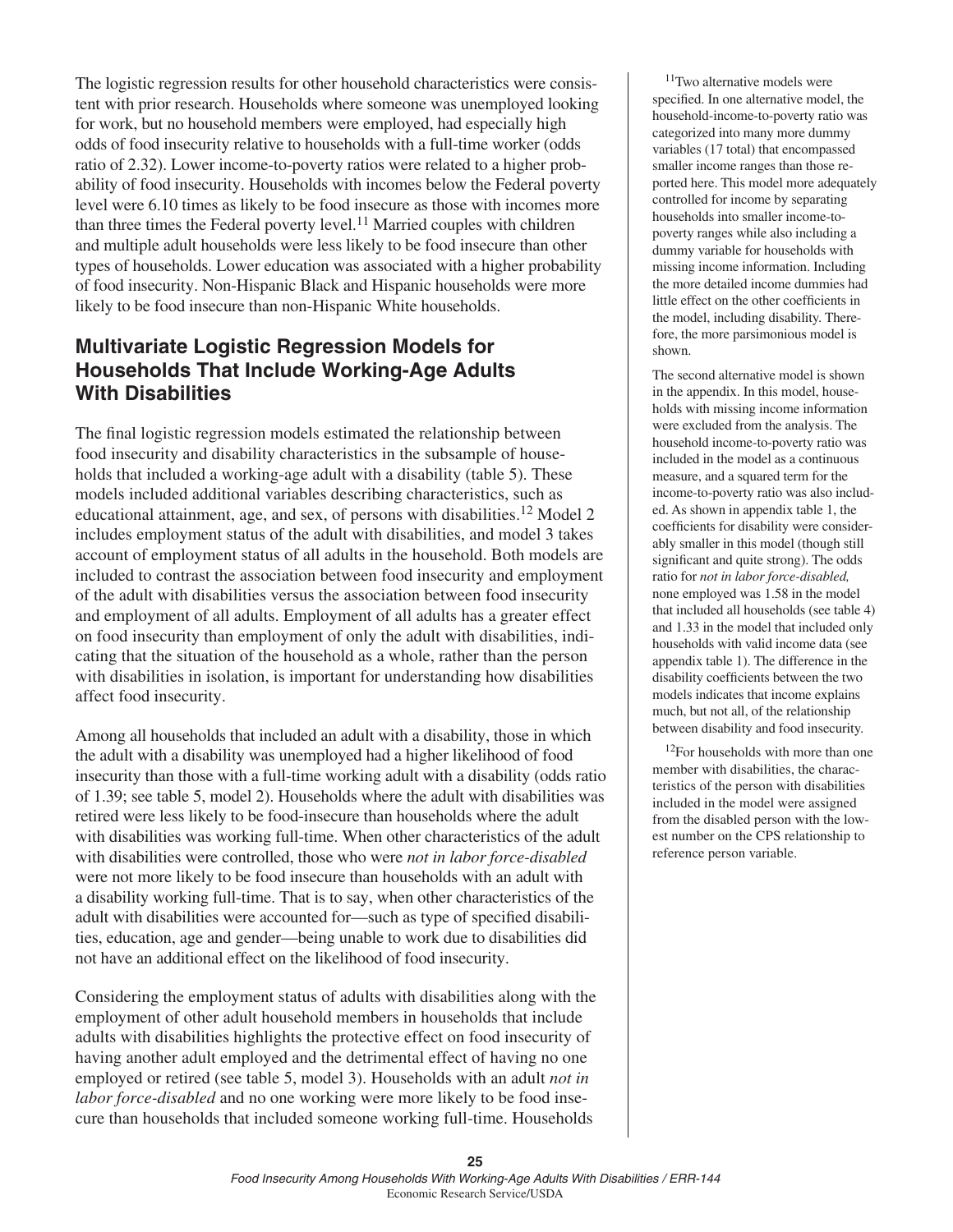#### Table 5

#### **Logistic regression models examining the association between household-level adult food insecurity**  and disability characteristics among households with working-age adults with disabilities

|                                                       | Model 2<br>controlling for employment status<br>of adult with disabilities |                          |                          |                          | controlling for employment status | Model 3<br>of all adults |         |               |
|-------------------------------------------------------|----------------------------------------------------------------------------|--------------------------|--------------------------|--------------------------|-----------------------------------|--------------------------|---------|---------------|
| Variable                                              | Para-<br>meter<br>Estimate                                                 | Standard<br>Error        | p                        | Odds<br>Ratio            | Para-<br>meter<br>Estimate        | Standard<br>Error        | p       | Odds<br>Ratio |
| Intercept                                             | $-4.63$                                                                    | 0.37                     | < .0001                  |                          | $-4.74$                           | 0.36                     | < .0001 |               |
| Household employment                                  |                                                                            |                          |                          |                          |                                   |                          |         |               |
| Not in labor force-disabled,<br>none employed         |                                                                            |                          |                          | $-$                      | 0.30                              | 0.08                     | $-.001$ | 1.34          |
| Full-time employed and not in<br>labor force-disabled | н.                                                                         | --                       | --                       | $\overline{\phantom{a}}$ | $-0.06$                           | 0.09                     | 0.46    | 0.94          |
| Part-time employed and not in<br>labor force-disabled |                                                                            | --                       |                          | --                       | 0.20                              | 0.13                     | 0.12    | 1.22          |
| Full-time employed (reference)                        | $\overline{\phantom{a}}$                                                   | $\overline{\phantom{a}}$ | $\overline{\phantom{m}}$ | --                       |                                   |                          |         |               |
| Part-time employed                                    | --                                                                         | --                       | --                       | --                       | 0.19                              | 0.13                     | 0.14    | 1.20          |
| Retired                                               | $\overline{\phantom{a}}$                                                   | --                       | --                       | --                       | $-0.32$                           | 0.15                     | 0.04    | 0.73          |
| Unemployed                                            | --                                                                         | $\overline{\phantom{a}}$ | --                       | --                       | 0.41                              | 0.16                     | 0.01    | 1.51          |
| Other not in labor force                              |                                                                            |                          | --                       | --                       | 0.53                              | 0.17                     | $-.01$  | 1.70          |
| Employment of adult with disabilities                 |                                                                            |                          |                          |                          |                                   |                          |         |               |
| Not in labor force-disabled                           | $-0.01$                                                                    | 0.09                     | 0.91                     | 0.99                     | $\overline{\phantom{a}}$          | --                       | --      |               |
| Full-time (reference)                                 |                                                                            |                          |                          |                          | $\overline{a}$                    | $-$                      |         |               |
| Part-time                                             | $-0.22$                                                                    | 0.13                     | 0.08                     | 0.81                     | --                                | --                       | --      |               |
| Retired                                               | $-0.60$                                                                    | 0.15                     | < .0001                  | 0.55                     | $\overline{a}$                    | $\overline{\phantom{a}}$ | $-$     |               |
| Unemployed                                            | 0.33                                                                       | 0.14                     | 0.02                     | 1.39                     | $\overline{\phantom{a}}$          | --                       | --      |               |
| Other not in labor force                              | $-0.03$                                                                    | 0.12                     | 0.80                     | 0.97                     | $\overline{\phantom{a}}$          | $-$                      |         |               |
| Type of specified disability                          |                                                                            |                          |                          |                          |                                   |                          |         |               |
| Hearing disability                                    | $-0.05$                                                                    | 0.08                     | 0.50                     | 0.95                     | $-0.02$                           | 0.08                     | 0.76    | 0.98          |
| Vision disability                                     | 0.32                                                                       | 0.08                     | < .0001                  | 1.38                     | 0.33                              | 0.08                     | < .0001 | 1.40          |
| Mental disability                                     | 0.35                                                                       | 0.06                     | < .0001                  | 1.42                     | 0.35                              | 0.06                     | < .0001 | 1.42          |
| Physical disability                                   | 0.29                                                                       | 0.06                     | < .0001                  | 1.33                     | 0.29                              | 0.06                     | < .0001 | 1.34          |
| Self-care disability                                  | $-0.03$                                                                    | 0.08                     | 0.73                     | 0.97                     | $-0.03$                           | 0.08                     | 0.70    | 0.97          |
| Going-outside-home disability                         | 0.08                                                                       | 0.07                     | 0.21                     | 1.09                     | 0.07                              | 0.07                     | 0.26    | 1.08          |
| Educational attainment of adult<br>with disabilities  |                                                                            |                          |                          |                          |                                   |                          |         |               |
| Less than high school                                 | 0.28                                                                       | 0.10                     | 0.01                     | 1.32                     | 0.27                              | 0.10                     | $-.01$  | 1.32          |
| High school/GED                                       | 0.22                                                                       | 0.10                     | 0.02                     | 1.25                     | 0.22                              | 0.10                     | 0.02    | 1.24          |
| Some college/associate's                              | 0.42                                                                       | 0.10                     | < .0001                  | 1.52                     | 0.42                              | 0.10                     | < .0001 | 1.52          |
| Bachelor's or more (reference)                        |                                                                            |                          |                          |                          |                                   |                          |         |               |
| Veteran with disabilities                             | $-0.05$                                                                    | 0.09                     | 0.58                     | 0.95                     | $-0.07$                           | 0.09                     | 0.41    | 0.93          |
| Female with disabilities                              | 0.22                                                                       | 0.05                     | < .0001                  | 1.25                     | 0.20                              | 0.05                     | < .001  | 1.22          |
| Age of adult with disabilities                        | 0.09                                                                       | 0.02                     | < .0001                  | 1.09                     | 0.09                              | 0.02                     | < .0001 | 1.10          |
| Age squared                                           | $-0.001$                                                                   | 0.00                     | < .0001                  | 1.00                     | $-0.001$                          | 0.00                     | < .0001 | 1.00          |

*continued—*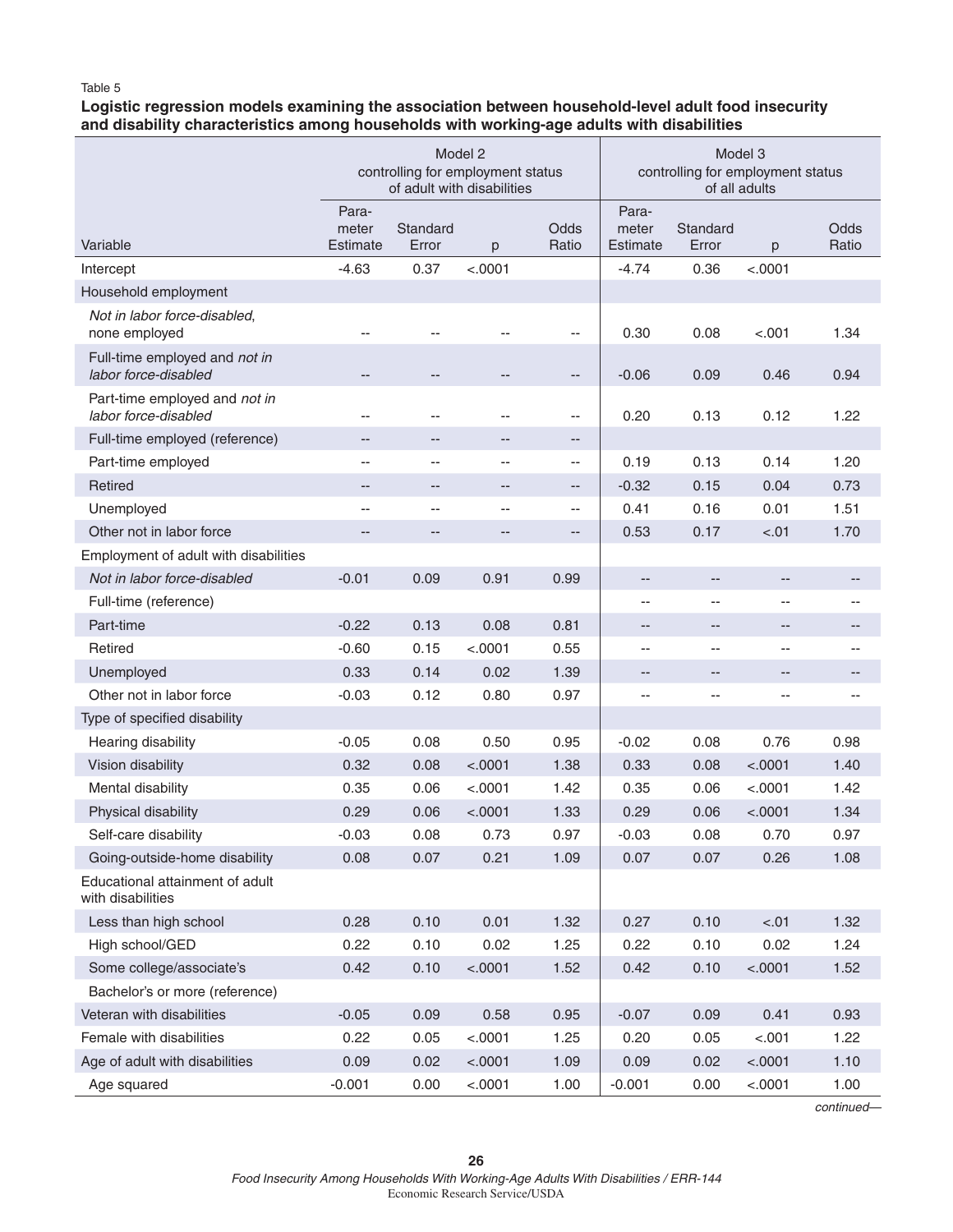#### Table 5

**Logistic regression models examining the association between household-level adult food insecurity and disability characteristics among households with working-age adults with disabilities—continued** 

|                                            | Model 2<br>controlling for employment status<br>of adult with disabilities |                   |          |               | Model 3<br>controlling for employment status | of all adults     |          |               |
|--------------------------------------------|----------------------------------------------------------------------------|-------------------|----------|---------------|----------------------------------------------|-------------------|----------|---------------|
| Variable                                   | Para-<br>meter<br>Estimate                                                 | Standard<br>Error | p        | Odds<br>Ratio | Para-<br>meter<br>Estimate                   | Standard<br>Error | p        | Odds<br>Ratio |
| Two or more adults with disabilities       | 0.28                                                                       | 0.08              | < .001   | 1.32          | 0.25                                         | 0.08              | $-.01$   | 1.28          |
| Income-to-poverty ratio                    |                                                                            |                   |          |               |                                              |                   |          |               |
| $0 - 1.0$                                  | 1.89                                                                       | 0.10              | < .0001  | 6.63          | 1.73                                         | 0.10              | < .0001  | 5.63          |
| $1.0 - 1.5$                                | 1.72                                                                       | 0.11              | < .0001  | 5.58          | 1.62                                         | 0.11              | < .0001  | 5.03          |
| $1.5 - 2.0$                                | 1.31                                                                       | 0.11              | < .0001  | 3.70          | 1.22                                         | 0.11              | < .0001  | 3.40          |
| $2.0 - 3.0$                                | 0.78                                                                       | 0.11              | < .0001  | 2.17          | 0.73                                         | 0.11              | < .0001  | 2.07          |
| $3.0 + (Reference)$                        |                                                                            |                   |          |               |                                              |                   |          |               |
| Income not reported                        | 0.67                                                                       | 0.10              | < .0001  | 1.95          | 0.57                                         | 0.10              | < .0001  | 1.77          |
| Household composition                      |                                                                            |                   |          |               |                                              |                   |          |               |
| Household with children                    | 0.17                                                                       | 0.07              | $-.01$   | 1.19          | 0.19                                         | 0.07              | $-.01$   | 1.21          |
| Multiple adults (reference)                |                                                                            |                   |          |               |                                              |                   |          |               |
| Single person                              | 0.30                                                                       | 0.07              | < .0001  | 1.35          | 0.20                                         | 0.07              | $-.01$   | 1.22          |
| Race/ethnicity of reference person         |                                                                            |                   |          |               |                                              |                   |          |               |
| White non-Hispanic (reference)             |                                                                            |                   |          |               |                                              |                   |          |               |
| Black non-Hispanic                         | 0.17                                                                       | 0.07              | 0.02     | 1.19          | 0.16                                         | 0.07              | 0.03     | 1.17          |
| Hispanic                                   | 0.07                                                                       | 0.08              | 0.38     | 1.08          | 0.10                                         | 0.08              | 0.23     | 1.11          |
| Other non-Hispanic                         | 0.11                                                                       | 0.12              | 0.34     | 1.12          | 0.13                                         | 0.12              | 0.27     | 1.14          |
| Residence                                  |                                                                            |                   |          |               |                                              |                   |          |               |
| Unidentified metropolitan                  | 0.09                                                                       | 0.08              | 0.29     | 1.09          | 0.09                                         | 0.08              | 0.28     | 1.09          |
| Suburban metropolitan                      | 0.08                                                                       | 0.07              | 0.26     | 1.08          | 0.08                                         | 0.07              | 0.25     | 1.08          |
| Principal city metropolitan<br>(reference) |                                                                            |                   |          |               |                                              |                   |          |               |
| Nonmetropolitan                            | $-0.16$                                                                    | 0.08              | 0.04     | 0.85          | $-0.16$                                      | 0.08              | 0.05     | 0.86          |
| Census region                              |                                                                            |                   |          |               |                                              |                   |          |               |
| Northeast (reference)                      |                                                                            |                   |          |               |                                              |                   |          |               |
| Midwest                                    | 0.10                                                                       | 0.08              | 0.22     | 1.11          | 0.12                                         | 0.08              | 0.15     | 1.13          |
| South                                      | 0.07                                                                       | 0.08              | 0.34     | 1.08          | 0.10                                         | 0.08              | 0.20     | 1.10          |
| West                                       | 0.14                                                                       | 0.08              | 0.11     | 1.15          | 0.16                                         | 0.09              | 0.06     | 1.17          |
| $-2LL$                                     |                                                                            | 9,369.39          |          |               |                                              |                   | 9,359.74 |               |
| Likelihood ratio                           |                                                                            |                   | 1,368.92 |               |                                              |                   | 1,378.57 |               |
| df                                         |                                                                            |                   | 35       |               |                                              |                   | 37       |               |
| Pseudo R <sup>2</sup>                      |                                                                            |                   | 0.2045   |               |                                              |                   | 0.2059   |               |
| Number of households                       |                                                                            |                   | 8,785    |               |                                              | 8,785             |          |               |

Estimates are weighted to represent the U.S. population.

-- = No households in this category with the selected characteristics.

Source: Calculated by USDA, Economic Research Service using data from the December 2009 (MIS 5-8) and December 2010 Current Population Survey Food Security Supplement.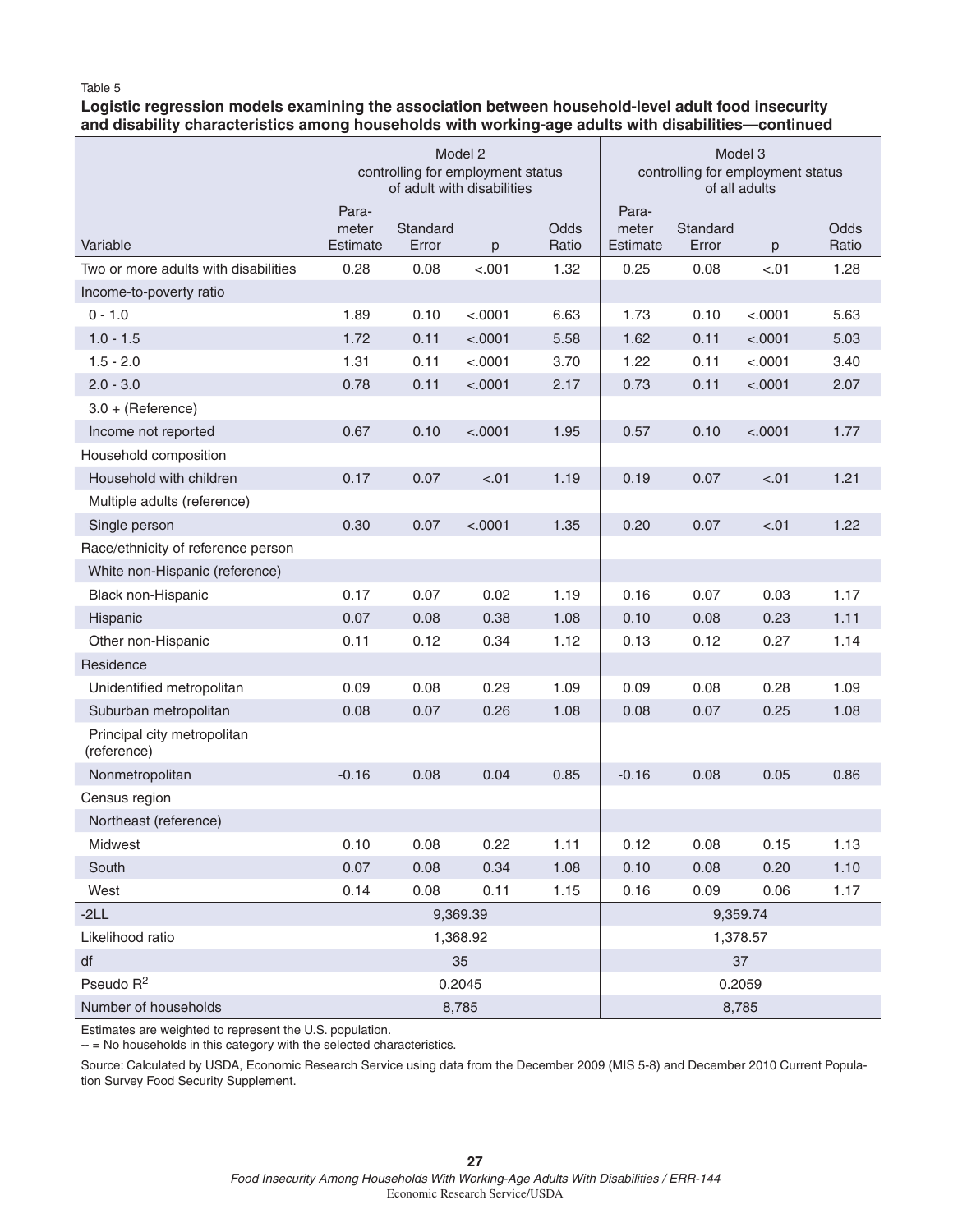that included no employed or retired members and someone unemployed or out of the labor force for other reasons were also more likely to be food insecure than households with an adult with disabilities and someone working full-time. Households with an adult who was retired (age 18-64) and no one working were less likely to be food-insecure than households with a full-time worker. Households with retired adults may have a steady source of income that helps them to maintain food security.

Coefficients for the other variables were similar in table 5, models 2 and 3. Vision, mental, and physical disabilities were associated with higher odds of food insecurity than other types of disability. Households with an adult with a disability who was a college graduate were less likely to be food insecure than those with less education. Veterans with disabilities were not more or less likely to be food insecure than those with similar disability characteristics who were not veterans. Age was significantly related to food insecurity, and age squared was significant as well indicating that the relationship was curvilinear. The likelihood of food insecurity increased with age of workingage adult with disabilities to about age 45, then declined with further increases in age (to age 65). Households containing women with disabilities were more likely to be food insecure than households with men who had a disability. Households with two or more working-age adults with disabilities were more likely to be food insecure than households with one working-age adult with disabilities.

Similar to the models for all households, households with adults with disabilities with lower income-to-poverty ratios were more likely to be food insecure. Household composition was simplified in this model because there were multicollinearity concerns when the full set of household composition dummies was included with the dummy variable for sex of disabled person. Both households with children and single persons were more likely to be food insecure than multiple-adult households with no children. Non-Hispanic Black households had higher odds of food insecurity than non-Hispanic White households. Households with adults with disabilities residing in principal cities were more likely to be food insecure than those in nonmetropolitan areas.

## **Participation in SNAP and Disability Assistance by Presence of a Working-Age Adult With Disabilities and Food Security Status**

The extent of participation in food assistance and disability assistance programs among households with adults with disabilities by food security status sheds light on potential explanations for and solutions to the higher prevalence of food insecurity among households affected by disabilities. The sample for statistics on participation of food-insecure households in SNAP by disability status is restricted to households with incomes below 185 percent of the Federal poverty line.

### *Participation in SNAP*

Participation in SNAP was more common among low-income households that included an adult with a disability than among households with no adults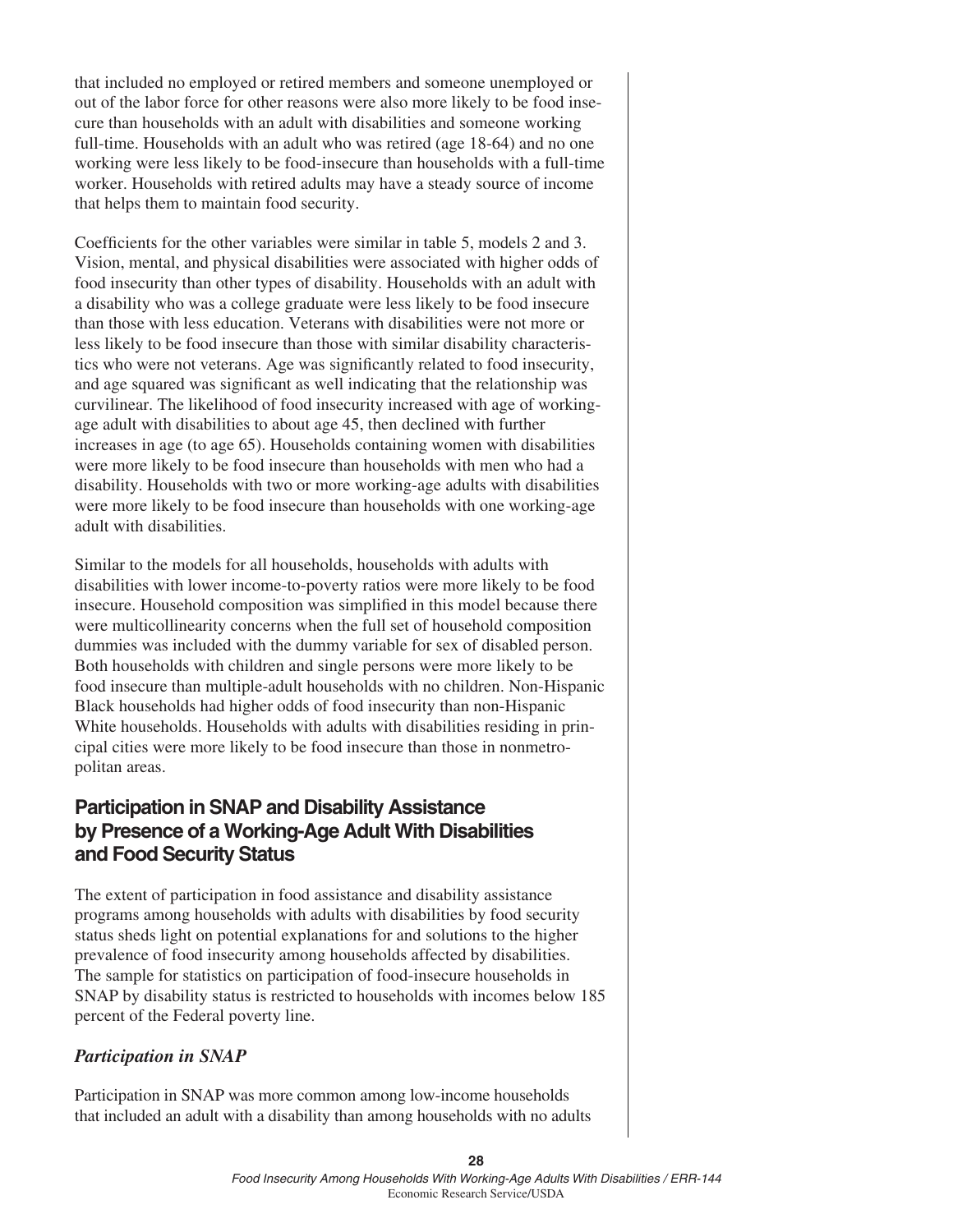with disabilities (table 6). About 47 percent of low-income households with a member who was *not in labor force-disabled* received SNAP. One-third of low-income households with a working-age member with *other reported disabilities* received SNAP. Twenty-four percent of low-income households with no working-age adults with disabilities received SNAP. About 56 percent of low-income households that were food insecure and had a member who was *not in labor force-disabled* received SNAP. Thirty-nine percent of low-income food-insecure households with a working-age member with *other reported disabilities* received SNAP.13 Increasing participation in SNAP among households with disabled members may help to reduce food insecurity.

Over half of SNAP participant households that included an adult who was *not in labor force-disabled* (56.1 percent) or with a working-age member with *other reported disabilities* (53.2 percent) were food insecure. About 42 percent of SNAP participant households with no adults with disabilities were foodinsecure. Thirty-one percent of low-income SNAP households with a member who was *not in labor force-disabled* and 27.7 percent of those with a workingage member with *other reported disabilities* had very low food security, compared with 16.3 percent of those without an adult with disabilities. The high prevalence of food insecurity and very low food security among SNAP households affected by disabilities suggests that SNAP policies geared toward adjusting benefits for households that include adults with disabilities may not fully adjust for the additional costs these households incur.

<sup>13</sup>These statistics may be biased downward. It is known from comparisons between household survey data and administrative records that food program participation is underreported by household survey respondents, including those in the CPS (Meyer et al., 2009). This is probably true for foodinsecure households as well, although the extent of underreporting by these households is not known.

#### Table 6

#### **Participation of low-income households in the Supplemental Nutrition Assistance Program (SNAP) by presence of a working-age adult with disabilities and household-level adult food security status**

|                                                                                   | Households with a<br>member not in labor<br>force-disabled | Households with a<br>member with <i>other</i><br>reported disabilities <sup>1</sup> | Households with no<br>working-age adult<br>with disabilities |
|-----------------------------------------------------------------------------------|------------------------------------------------------------|-------------------------------------------------------------------------------------|--------------------------------------------------------------|
|                                                                                   |                                                            | Percent of households                                                               |                                                              |
| Share of all low-income households with<br>working-age adults                     | 19.6                                                       | 8.4                                                                                 | 72.0                                                         |
| Percentage of all low-income households<br>receiving SNAP                         | 46.9                                                       | 33.5                                                                                | 24.0                                                         |
| Percentage of low-income food-secure households<br>receiving SNAP                 | 38.7                                                       | 28.8                                                                                | 19.8                                                         |
| Percentage of low-income food-insecure households<br>receiving SNAP               | 56.1                                                       | 39.0                                                                                | 33.7                                                         |
| Percentage of low-income households with very low<br>food security receiving SNAP | 58.5                                                       | 41.2                                                                                | 32.3                                                         |
| Prevalence of food insecurity among SNAP recipients                               | 56.1                                                       | 53.2                                                                                | 42.8                                                         |
| Prevalence of very low food security among<br><b>SNAP</b> recipients              | 31.0                                                       | 27.7                                                                                | 16.3                                                         |

Note: Analysis is restricted to households with annual incomes less than 185 percent of the poverty line because most households with incomes above that range were not asked whether they participated in food and nutrition assistance programs. (Number of households in low-income sample  $= 13,592$ )

Estimates are weighted to represent the U.S. population.

1Working-age adults (age 18-64) with *other reported disabilities* are those with a specified disability (hearing, vision, mental, physical, self-care or going-outside-home disability) and no indication that their disability prevented them from working.

Source: Calculated by USDA, Economic Research Service using data from the December 2009 (MIS 5-8) and December 2010 Current Population Survey Food Security Supplement.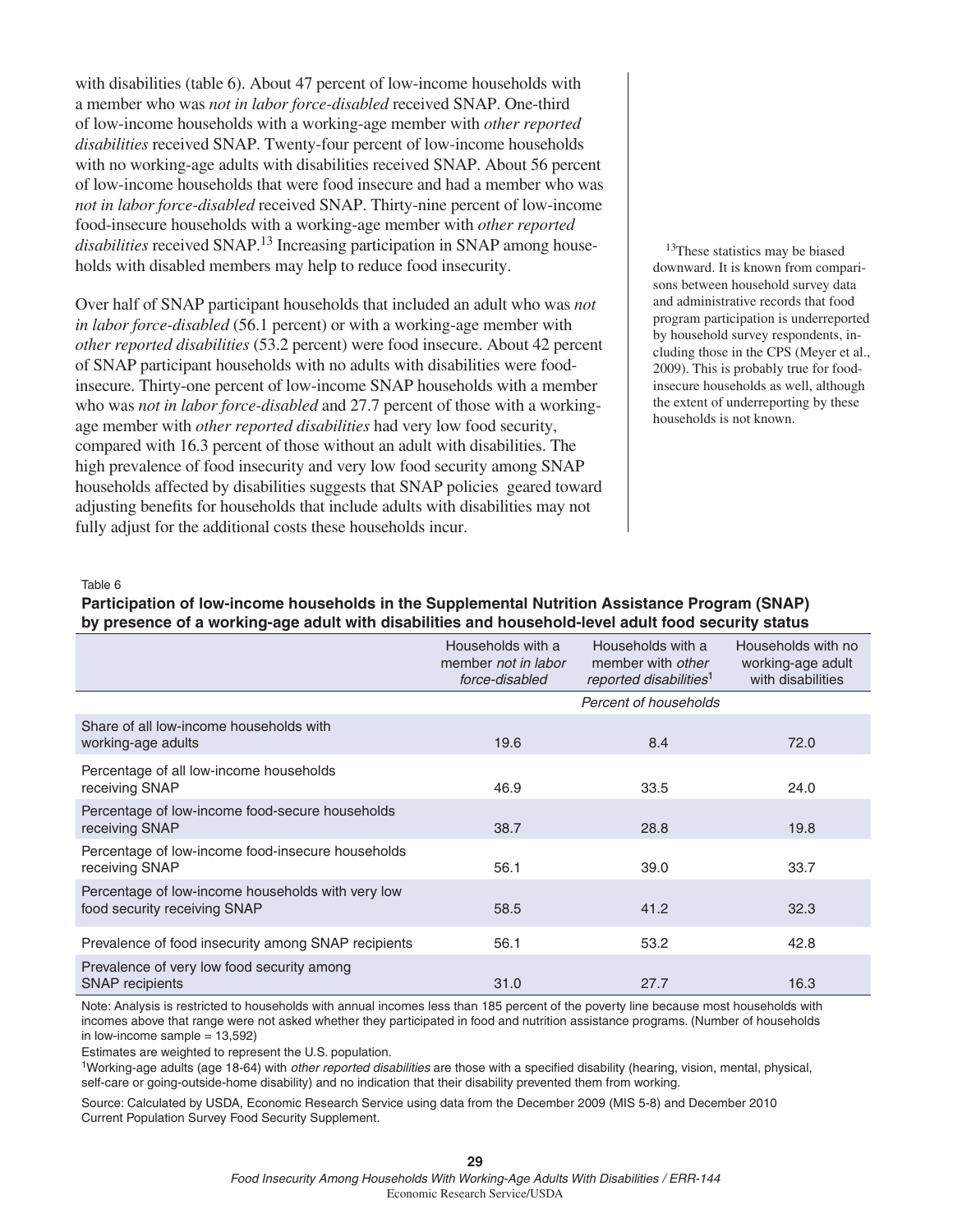## **Participation in Disability Assistance Programs**

In addition to SNAP, disability assistance programs may help households that include adults with disabilities to maintain food security. The extent of participation in disability assistance programs and the prevalence of food insecurity among recipients by disability status were examined in a subsample of households with data on participation in disability assistance (table 7). It is important to note that participation in disability assistance programs is related to severity of disability; those with more severe disabilities are more likely to be eligible for assistance. Accordingly, participation in disability assistance was most common among households with a member who was *not in labor force-disabled*, followed by working-age members with *other reported disabilities*. Participation in disability assistance programs was relatively uncommon for households with no adults with disabilities.<sup>14</sup> Those with more severe disabilities may be more likely to be food insecure because they have high costs associated with disability or require significant assistance and care. Thus, higher food insecurity rates among those who are eligible for disability assistance may be expected.

The majority of households with a member who was *not in labor forcedisabled* received some type of cash disability assistance (72.6 percent). About 74 percent of food-insecure households with a member who was *not in labor force-disabled* received SSI, SSDI or other disability assistance. About 30 percent of households with a member who was *not in labor force-disabled* received SSI. About 43 percent of these recipient households were food insecure, higher than the prevalence of food insecurity for all households with someone *not in labor force-disabled*. It is likely that the higher prevalence of food insecurity reflects in large part that those who qualify for SSI are more severely disabled. If so, it also suggests that the SSI benefit does not fully compensate for the lower income and higher expenses associated with those more severe levels of disability. About 43 percent of households with a member who was *not in labor force-disabled* received SSDI; 32.3 percent of these households were food insecure. SSDI beneficiaries were likely better off than SSI beneficiaries because SSDI benefits are usually higher than SSI benefits since SSDI benefits are based on the individual's work history. In addition, SSI benefits are means tested, while SSDI benefits are not. SSDI beneficiaries who receive very low benefits due to their work history are also able to receive SSI benefits.

One-quarter of households with a working-age member with *other reported disabilities* received SSI, SSDI, or other disability assistance. Persons with *other reported disabilities* that did not prevent them from working may not have qualified for SSI or SSDI. Persons with *other reported disabilities* that did receive SSI or SSDI were likely more severely disabled. The prevalence of food insecurity was higher among households with working-age members with *other reported disabilities* who were receiving SSI and SSDI than among those receiving other disability assistance.

14Households with no working-age adults with disabilities may have been receiving disability assistance for an elderly adult or a child with a disability. They may also have had a workingage adult with a medical condition or disability that was not captured by the CPS questions on disability.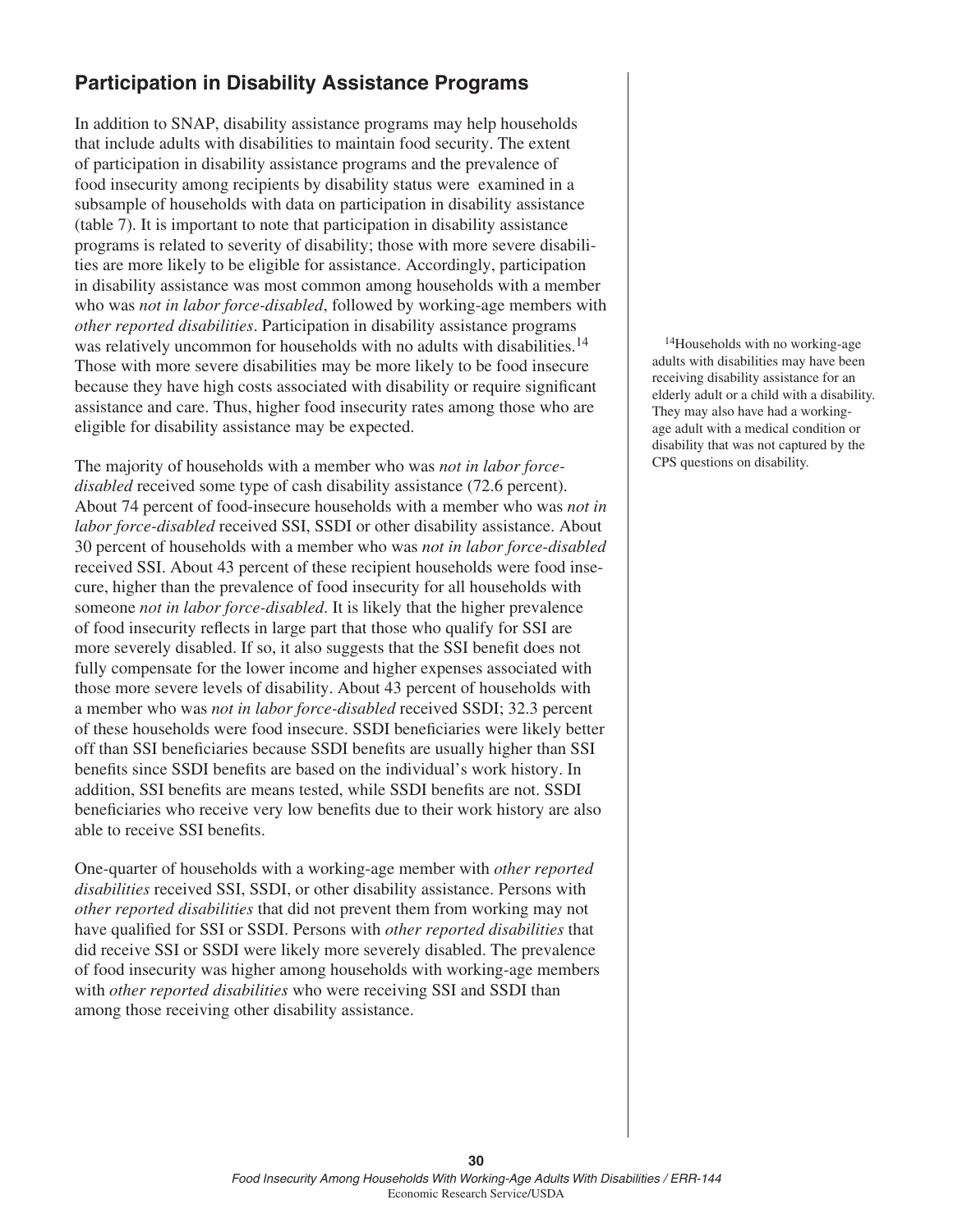#### Table 7

#### **Participation in disability assistance and health insurance programs and prevalence of household-level adult food insecurity by presence of working-age adults with disabilities**

|                                                                                              | House-                                                          |                                       |                       |                         |
|----------------------------------------------------------------------------------------------|-----------------------------------------------------------------|---------------------------------------|-----------------------|-------------------------|
|                                                                                              | Households<br>with a mem-                                       | holds with<br>a member                | Households<br>with no | Number of<br>households |
|                                                                                              | ber not in                                                      | with other                            | working-age           | in sample               |
|                                                                                              | labor force-                                                    | reported<br>disabilities <sup>1</sup> | adult with            | participating           |
|                                                                                              | disabled<br>disabilities<br>in program<br>Percent of households |                                       |                       |                         |
| Share of all households <sup>2</sup>                                                         | 8.7<br>6.4<br>84.9                                              |                                       |                       |                         |
| Prevalence of adult food insecurity <sup>2</sup>                                             | 33.7                                                            | 28.6                                  | 12.4                  |                         |
| Share of adult food-insecure households <sup>2</sup>                                         | 19.3                                                            | 11.9                                  | 68.8                  |                         |
| <b>Disability assistance</b>                                                                 |                                                                 |                                       |                       |                         |
| Percentage of households receiving SSI                                                       | 29.5                                                            | 7.9                                   | 1.4                   | 749                     |
| Prevalence of food insecurity among SSI recipients                                           | 42.9                                                            | 35.8                                  | 25.8                  |                         |
| Share of food-insecure households receiving SSI                                              | 37.5                                                            | 9.9                                   | 2.9                   |                         |
|                                                                                              | 42.5                                                            | 12.0                                  | 1.5                   | 1,061                   |
| Percentage of households receiving SSDI                                                      |                                                                 |                                       |                       |                         |
| Prevalence of food insecurity among SSDI recipients                                          | 32.3                                                            | 29.1                                  | 18.2                  |                         |
| Share of food-insecure households receiving SSDI                                             | 40.7                                                            | 12.3                                  | 2.3                   |                         |
| Percentage of households receiving any other disability <sup>3</sup> assistance              | 13.2                                                            | 8.2                                   | 2.0                   | 670                     |
| Prevalence of food insecurity among other disability <sup>3</sup> recipients                 | 22.1                                                            | 20.1                                  | 8.7                   |                         |
| Share of food-insecure households receiving other disability <sup>3</sup>                    | 8.7                                                             | 5.8                                   | 1.4                   |                         |
| Percentage of households receiving SSI, SSDI, or other disability<br>assistance              | 72.6                                                            | 25.0                                  | 4.5                   | 2,180                   |
| Prevalence of food insecurity among SSI, SSDI, or other disability-<br>assistance recipients | 34.5                                                            | 29.0                                  | 16.3                  |                         |
| Share of food-insecure households receiving SSI, SSDI,<br>or other disability assistance     | 74.4                                                            | 25.4                                  | 6.0                   |                         |
| <b>Health insurance</b>                                                                      |                                                                 |                                       |                       |                         |
| Percentage of households enrolled in Medicaid or Medicare <sup>4</sup>                       | 78.7                                                            | 43.0                                  | 26.4                  | 5,826                   |
| Prevalence of food insecurity among Medicaid and Medicare enrollees <sup>4</sup>             | 35.4                                                            | 36.6                                  | 21.4                  |                         |
| Share of food insecure households enrolled in Medicaid or Medicare <sup>4</sup>              | 82.7                                                            | 55.1                                  | 45.6                  |                         |
| Percentage of households with no health insurance <sup>6</sup>                               | 5.8                                                             | 8.7                                   | 10.2                  | 1,6675                  |
| Prevalence of food insecurity among households with no health<br>Insurance <sup>6</sup>      | 31.7                                                            | 33.9                                  | 21.9                  |                         |
| Share of food-insecure households with no health insurance <sup>6</sup>                      | 5.5                                                             | 10.4                                  | 18.0                  |                         |
| Number of households in sample (total= 19,175)                                               | 1,583                                                           | 1,297                                 | 16,295                |                         |

Estimates are weighted to represent the U.S. population.

SSI = Supplemental Security Income. SSDI = Social Security Disability Insurance.

1Working-age adults (age 18-64) with *other reported disabilities* are those with a specified disability (hearing, vision, mental, physical, self-care or going-outside-home disability) and no indication that their disability prevented them from working.

<sup>2</sup>The share of households by disability status and prevalence of food insecurity differs slightly between the percentages shown in Tables 2, 3a, and 3b due to the reduced sample of households that are included in this analysis with data in both the Current Population Survey Food Security Supplement (CPS-FSS) and Current Population Survey Annual Social and Economic Supplement (CPS-ASEC).

<sup>3</sup>Other disability refers to workers compensation; veterans disability benefits; company or union disability; Federal, State or local government employee disability; U.S. military retirement disability; U.S. railroad retirement disability; accident or disability insurance; black lung miner's disability; State temporary sickness; or unspecified other.

 $^4$ One or more household member is enrolled in Medicaid or Medicare. There may be members within the household who are not enrolled in Medicaid or Medicare.

5Number of households with no insurance.

<sup>6</sup>These households have no health insurance from any source for any household members.

Source: Calculated by USDA, Economic Research Service using data from households in the December 2009 (MIS 5-8) and December 2010 CSP-FSS and the 2010 and 2011 CPS-ASEC.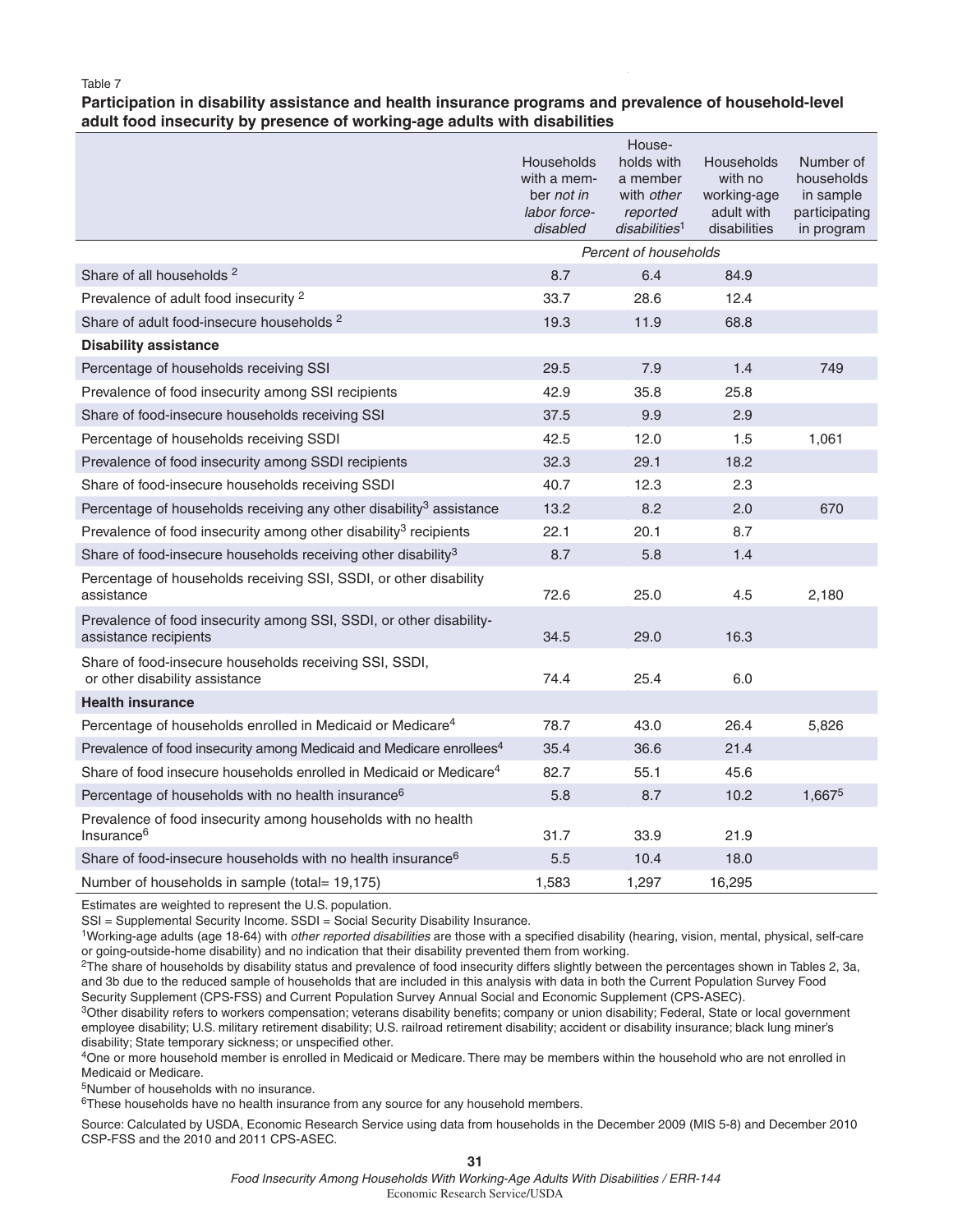## **Access to Health Insurance**

Access to health insurance is particularly important for households with adults with disabilities as high medical expenditures associated with disability may contribute to the higher likelihood of food insecurity. Often enrollment in Medicaid or Medicare is linked to receipt of SSI or SSDI. Enrollment in Medicaid or Medicare was high among households with members who were *not in labor force-disabled* (78.7 percent). About 83 percent of food-insecure households with someone *not in labor forcedisabled* were enrolled in Medicaid or Medicare. About 55 percent of food-insecure households with a working-age member with *other reported disabilities* were enrolled in Medicaid or Medicare.

In each disability status, a small percentage of households had no access to health insurance. About 6 percent of households with someone *not in labor force-disabled* and 9 percent of households with working-age members with *other reported disabilities* had no health insurance.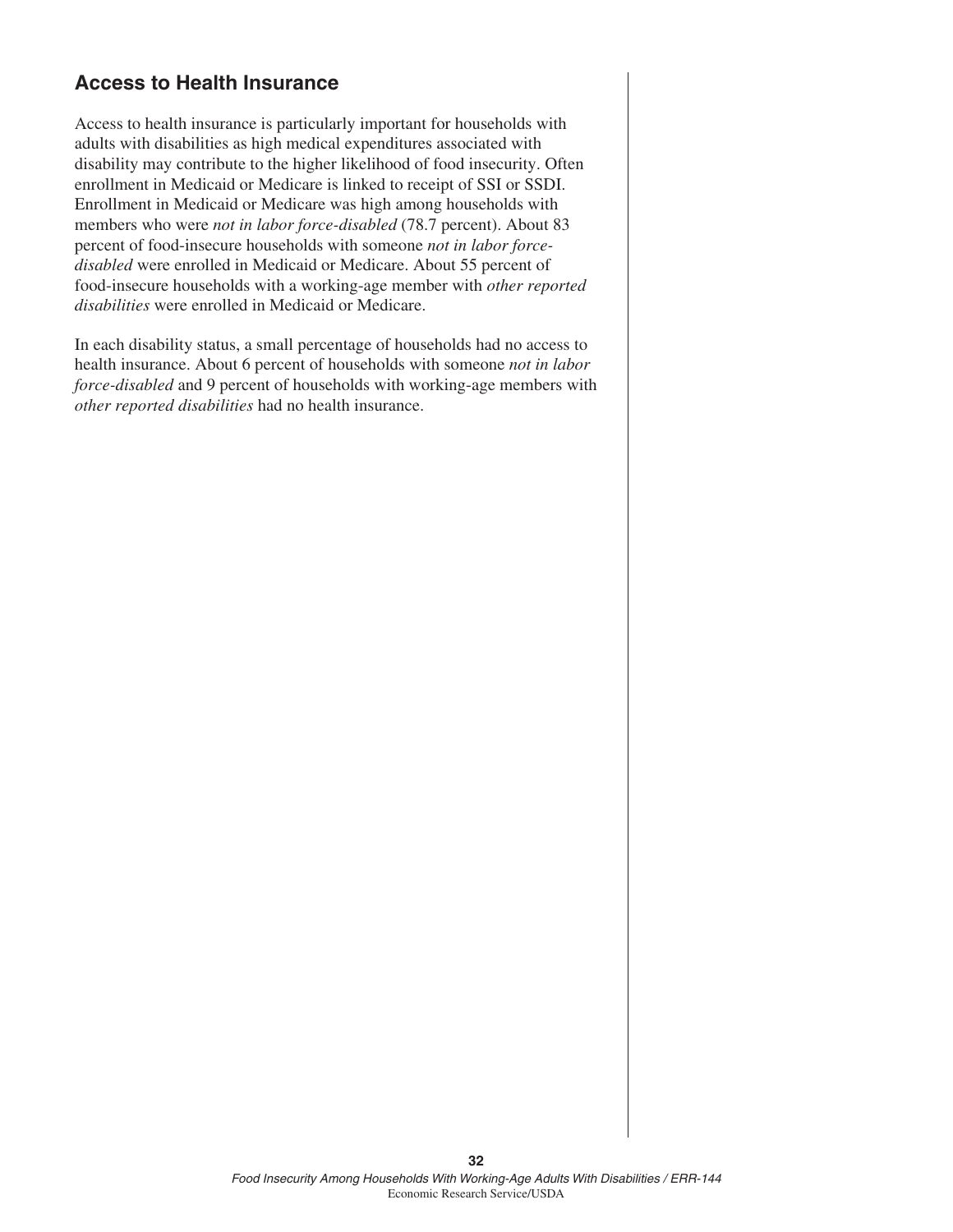## **Discussion and Conclusions**

There is a large overlap between food insecurity and disability. The prevalence of food insecurity was much higher among households with a workingage adult who was classified as *not in labor force-disabled* (33.5 percent) or those with a working-age adult with *other reported disabilities* (24.8 percent) than among households with no working-age adults with disabilities (12 percent). About 32 percent of food-insecure households included a workingage adult with a disability, and 38 percent of households with very low food security included a working-age adult with a disability.

In this report, the relationship between disability and food insecurity is discussed in causal terms. It is likely that disability status has a causal effect on household food security status. The analysis does not provide definitive evidence for this directional relationship. There is probably some reverse causation in which household food insecurity exacerbates poor health conditions and disabilities. This reverse causation is thought to be small compared with the main effect that disabilities have on food insecurity. The analysis may also be biased by omitted variables. However, the relationship between food insecurity and disability found in these analyses is quite strong and has been documented in previous studies with other data. Therefore, the conclusion that disabilities lead to a higher likelihood of household food insecurity is well supported.

Disabilities that resulted in adults being unable to work (*not in labor forcedisabled*) were more detrimental to food insecurity than *other reported disabilities* that did not prevent work, but the latter were also associated with an elevated risk of food insecurity. The influence of disability on earnings and income appear to have especially detrimental effects on food security. Lower capacity for employment and lower income are large parts of the reason that households with adults who have disabilities are more likely to experience food insecurity. Even among households that included adults with disabilities who did not indicate being unable to work due to disability, reduced earnings and savings may be a result of disability as many of these persons with disabilities indicated they were early retirees or not in the labor force for other reasons. The employment of household members without disabilities may have been reduced as well due to caregiving responsibilities for the member with a disability.

However, even with annual income accounted for in the multivariate models, disability was associated with a substantially higher likelihood of food insecurity. This suggests that other factors, such as higher expenses, lower savings, or diminished household management capabilities also contribute to the higher prevalence of food insecurity among households that include an adult with a disability.

Lower earnings and higher costs due to disability have long-term effects on household budgeting, savings, and asset accumulation and thereby increase the likelihood of food insecurity among households that include adult members with a disability. Savings and asset information was not available in the CPS and was not accounted for. Prior research found that savings and assets were important predictors of food insecurity among households that include members with disabilities (Huang et al., 2010).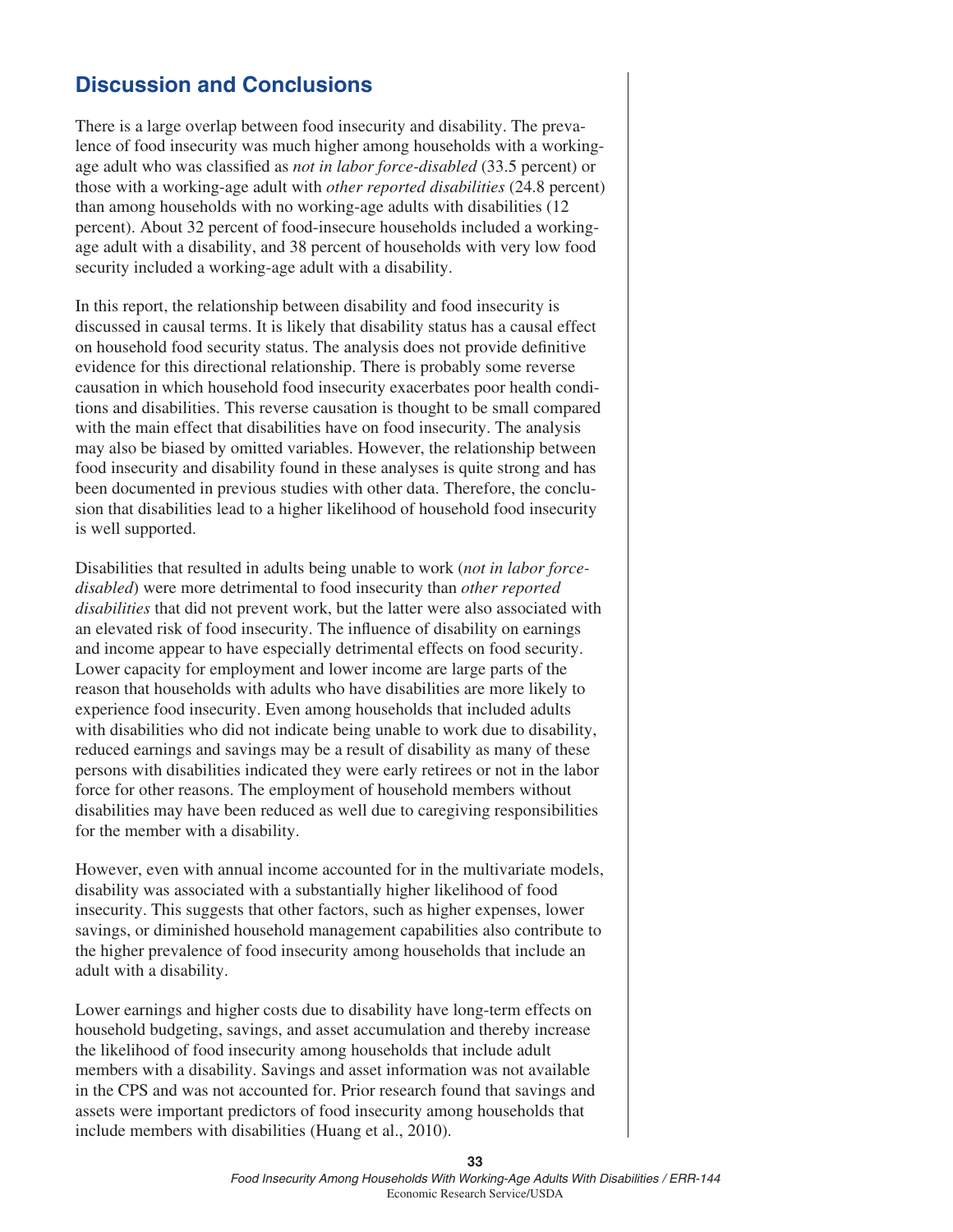The findings provide evidence for the theoretical mechanisms underlying the relationship between food insecurity and disability. Households with adults who were *not in labor force-disabled* or had *other reported disabilities* and were unemployed or not in the labor force were more likely to be food insecure than households with adults with disabilities who were working. These findings were consistent with the theoretical mechanisms through which disabilities may affect food insecurity, especially lower earnings and reduced asset accumulation. In addition to effects on earnings, ability to work likely reflects severity of disability, need for assistance or care, and overall level of functioning.

The descriptive results support the hypothesis that costs associated with disability are an important factor affecting food insecurity. Households that included adults with disabilities and with incomes three times the Federal poverty line had a much higher prevalence of food insecurity than households without adults who had disabilities. The prevalence of food insecurity among households with a member *not in the labor-force disabled* and income more than three times the poverty line was equivalent to the prevalence of food insecurity in households with no adults with disabilities and with incomes twice the poverty line. These statistics suggest that households with adults who have disabilities face high expenses that reduce resources available for the household food budget. Thus, even households with moderate incomes face a high likelihood of food insecurity due to costs associated with disability. Food assistance and disability assistance may not adequately adjust for the costs associated with disability.

The relationship between disability and food insecurity differed by type of disability. Vision, mental, and physical disabilities were associated with higher odds of food insecurity than other types of disabilities. There are several explanations for higher odds of food insecurity for these types of disability in particular. Persons with vision and physical disabilities incur high costs for assistive and adaptive equipment. Mental disabilities are the most prevalent disabilities among children (Waldrop and Stern, 2003). Age of onset of disability, or duration of the disabling condition, may be related to food insecurity. Those with disabilities since childhood are disadvantaged in terms of educational attainment, earnings potential, and asset accumulation and have accrued the greatest long-term costs related to disability. These factors suggest that those with long-term disabilities may be at the highest risk for food insecurity.

The findings indicate that among households that included adults with disabilities, the prevalence of food insecurity was higher for those receiving SSI than for other households. Receipt of disability income acts as a proxy for severity of disability. Applicants of disability benefits must document a certain degree of disability in order to qualify for benefits. Persons with disabilities who are more likely to receive disability income have lower capacity for earned income, due to disability constraints. Difficulty in obtaining and preparing healthful food may also be a factor that increases costs and contributes to food insecurity in households with more severe disabilities.

With regard to food and nutrition assistance, this study showed that over half of food-insecure households with adults who were *not in labor forcedisabled* received SNAP. However, in households that included adults with

**34**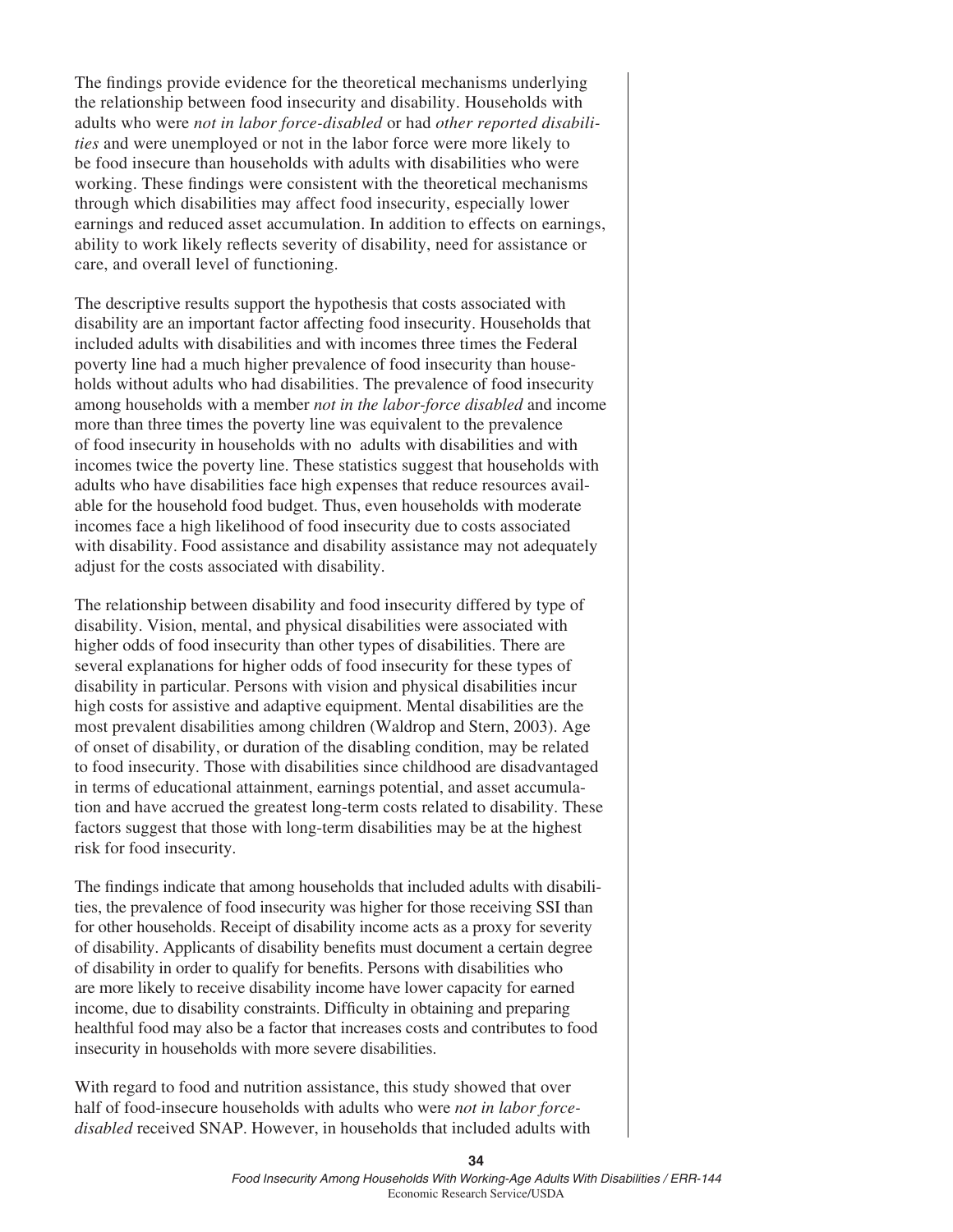disabilities, food insecurity was highly prevalent both among SNAP recipients and nonrecipients.<sup>15</sup> The high prevalence of food insecurity among SNAP recipients suggests that higher benefits would reduce food insecurity; the high prevalence among nonrecipients suggests that increasing eligibility and outreach and reducing barriers to receipt among those with disabilities would reduce food insecurity. These findings indicate that the adjustments made by the SNAP program in determining benefit allotments for households that include members with disabilities do not adequately adjust for the costs of disability. Some enhancements to SNAP could be considered to help persons with disability maintain greater household food security. In particular, expanding deductions for disability-related expenses and allowing deductions for the costs of adaptive equipment and assistance care would increase the SNAP allotment for some households that include members who have a disability. In States with asset limits for SNAP recipients, increasing the asset limits for households with members with a disability would enable these households to have more savings without losing SNAP. Such households would be better equipped to cope with sudden increases in medical expenses or other costs while still maintaining food security. Those with disabilities require more resources on hand to weather sudden medical or other disability-related expenditures. Outreach efforts focused specifically at helping those with disabilities access SNAP more easily could also improve food security.

Some households that include members with disabilities receive special considerations with regard to allotment of SNAP benefits under current policies. However, only certain persons with disabilities qualify for these special considerations. SNAP disability rules generally apply to persons with disabilities who are already receiving some type of Government disability assistance such as  $SSI<sup>16</sup>$  Households identified in these analyses as including adults with disabilities may not be considered "disabled" for SNAP benefit purposes if they were not receiving disability benefits. Therefore, special SNAP considerations for households with members with a disability do not apply to all such households.

Disabilities have effects on income and expenditures that in turn affect food insecurity. Disabilities or health impairments have direct effects on food insecurity as well. Some individuals with disabilities require assistance to get to the store and to purchase and prepare food. Functional limitations limit ability of some individuals with disabilities to make good use of food assistance resources (Wallace et al., 2007). Food assistance programs tailored specifically to households affected by disabilities could help overcome these challenges. Given the relatively large proportion of food-insecure households that include an adult with a disability, policies or programs focused specifically on reducing food insecurity among these households may be necessary.

The findings in this report indicate that disability and food insecurity are closely linked. To be successful, policies or programs to reduce food insecurity will require attention to the special circumstances of households that include persons with disabilities. Substantially reducing the prevalence and severity of food insecurity among households affected by disabilities would reduce the overall prevalence of food insecurity.

<sup>15</sup>The prevalence of food insecurity among SNAP recipients and nonrecipients may seem to suggest that SNAP does not reduce food insecurity as intended. However, this is not the case because households that are in the greatest need of food assistance, and the most likely to be food insecure, choose to apply for SNAP benefits. Numerous studies that account for this selection effect find that SNAP benefits do indeed reduce food insecurity among recipients (DePolt et al., 2009; Gundersen and Oliveira, 2001; Nord, 2012; Nord and Golla, 2009; Ratcliffe et al., 2011; Wilde and Nord, 2005; Yen et al., 2008).

16See http://www.fns.usda.gov/ snap/applicant\_recipients/eligibility. htm#special for more information.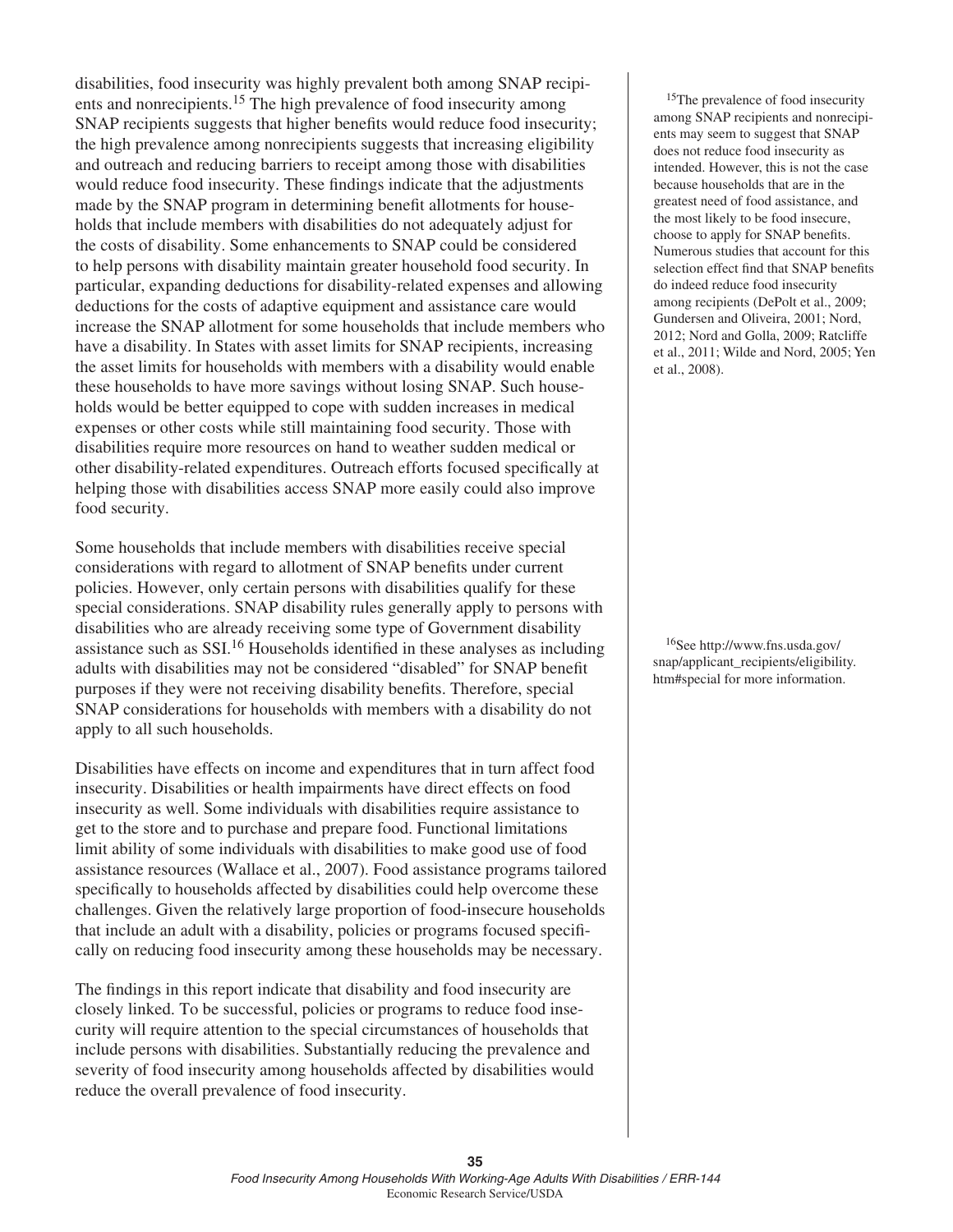## **Future Research**

Findings from this study suggest several avenues for future research. It would be useful to know more about the extent to which households that include adults with disabilities are considered disabled for SNAP administrative purposes. Further research on the adequacy of SNAP benefits for all persons with disabilities and on the characteristics of disabilities that result in greater need for resources is also warranted.

Future research should further examine factors that may explain the association between disabilities in adults and household food insecurity. Questions that could not be addressed with the CPS-FSS data, such as the influence of other health impairments on food insecurity, asset accumulation and medical expenditures among those with disabilities and their effects on food insecurity, and the effects of disabilities among children, should be explored with other data sources. Other data sources, such as the National Health Interview Survey (NHIS), the Survey of Income and Program Participation (SIPP), and the Early Childhood Longitudinal Study-Kindergarten Cohort (ECLS-K), would be well suited to address these research questions. The NHIS began including USDA's 10-item adult food security questionnaire in 2011 and also includes more detailed information on health, disability, and health care utilization. The NHIS is a rich data source for future research on the relationship between disabilities and other health impairments and food security. The SIPP might be analyzed to consider issues related to asset accumulation, disabilities, and food insecurity. The ECLS-K could be examined to understand how special needs among children relate to household food security. It would also be informative to examine disability among children and adults jointly to gain a complete picture of the overlap between food insecurity and disability at the household level.

Finally, in 2009, the six questions identifying the specific types of disabilities considered in these analyses were included in the CPS-FSS data file. This addition allows for annual monitoring of the prevalence of food insecurity among households with adults who have disabilities. Given the high prevalence of food insecurity among households that include adults with disabilities, and the large share of food-insecure households that include adults with disabilities, regular monitoring of food insecurity trends among the population with disabilities is important. Adding a table on these relationships to USDA's annual food security report could provide this monitoring function.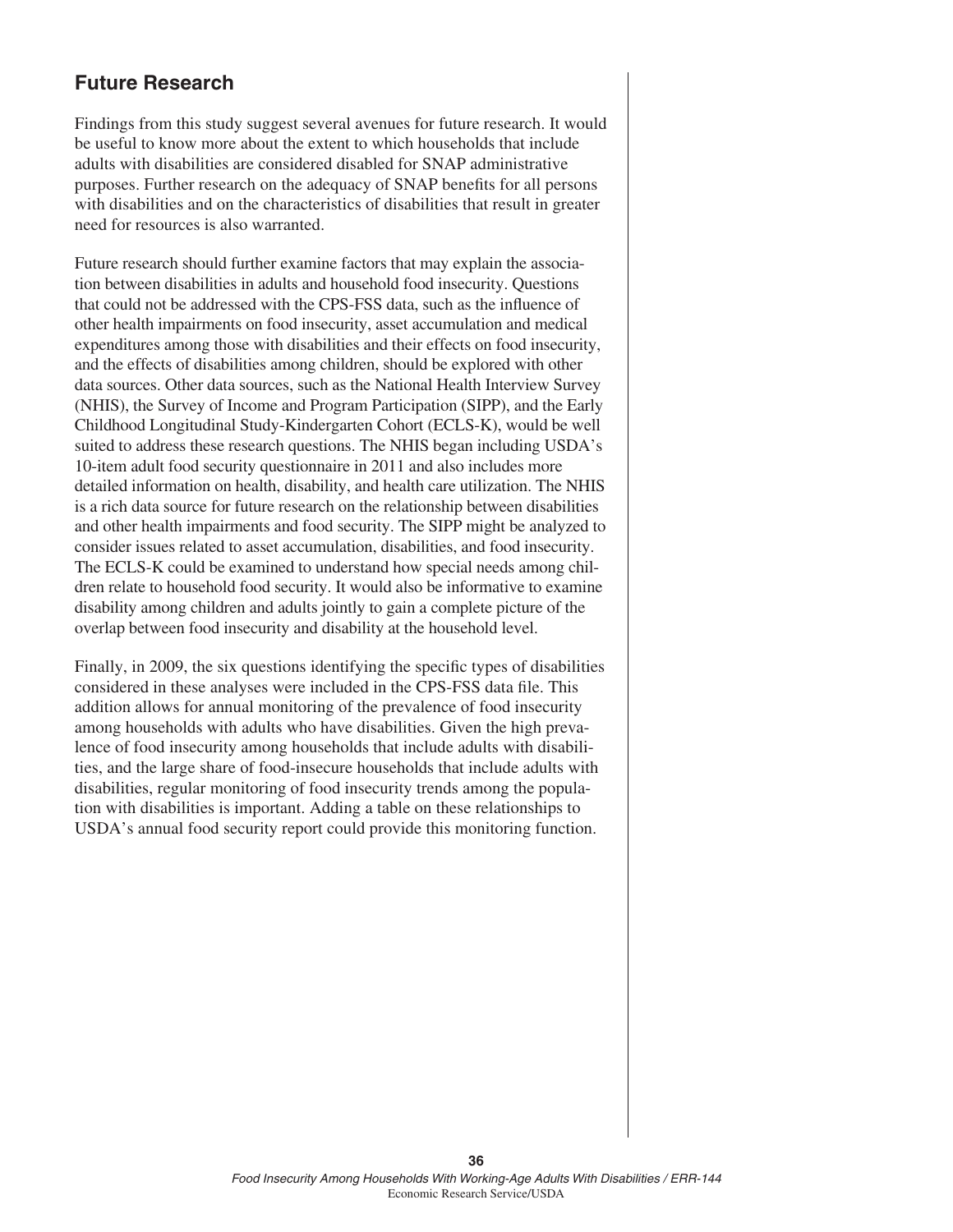## **References**

- Allison, P.D. 1999. *Logistic Regression Using SAS: Theory and Application*. Cary, NC: SAS Institute Inc.
- Association of Nutrition Service Agencies. 2006. *The Power of Nutrition*, White Paper. Washington, D.C. Available at: http://www.ansanutrition. org/userfiles/file/The%20Power%20of%20Nutrition.pdf
- Batavia, A.I., and R.L. Beaulaurier. 2001. "The Financial Vulnerability of People with Disabilities: Assessing Poverty Risks," *Journal of Sociology and Social Welfare* 28(1):139-162.
- Bhattacharya, J., J. Currie, and S. Haider. 2004. "Poverty, Food Insecurity, and Nutritional Outcomes in Children and Adults," *Journal of Health Economics* 23(4):839-862.
- Bickel, G., M. Nord, C. Price, W.L. Hamilton, and J.T. Cook. 2000. *Guide to Measuring Household Food Security, Revised 2000,* USDA, Food and Nutrition Service. Available at: http://www.fns.usda.gov/fsec/files/ fsguide.pdf
- Biros, M.H., P.L. Hoffman, and K. Resch. 2005. "The Prevalence and Perceived Health Consequences of Hunger in Emergency Department Patient Populations," *Academic Emergency Medicine* 12(4):310-317.
- Brault, M.W. 2012. *Americans with Disabilities: 2010*. Current Population Reports, P70-131, U.S. Census Bureau.
- Burkhauser, R.V., M.C. Daly, A.J. Houtenville, and N. Nargis. 2002. "Self-Reported Work-Limitation Data: What They Can and Cannot Tell Us," *Demography* 39(3):541-555.
- Burkhauser, R.V., A.J. Houtenville, and J.R. Tennant. 2012. "Capturing the Elusive Working-Age Population with Disabilities: Reconciling Conflicting Social Success Estimates from the Current Population Survey and American Community Survey," *Journal of Disability Policy Studies* OnlineFirst:1-11.
- Coleman-Jensen, A., M. Nord, M. Andrews, and S. Carlson. 2012. *Household Food Security in the United States in 2011*, ERR-141, USDA, Economic Research Service. Available at: http://ers.usda.gov/publications/err-economic-research-report/err141.aspx

Connolly, M. 2009. "Disability: It's Complicated," *Chance* 22(1):22-26.

- DePolt, R.A., R.A. Moffitt, and D.C. Ribar. 2009. "Food Stamps, Temporary Assistance for Needy Families and Food Hardships in Three American Cities," *Pacific Economic Review* 14(4):445-473.
- Dixon, L.B., M.A. Winkleby, and K.L. Radimer. 2001. "Dietary Intakes and Serum Nutrients Differ between Adults from Food-Insufficient and Food-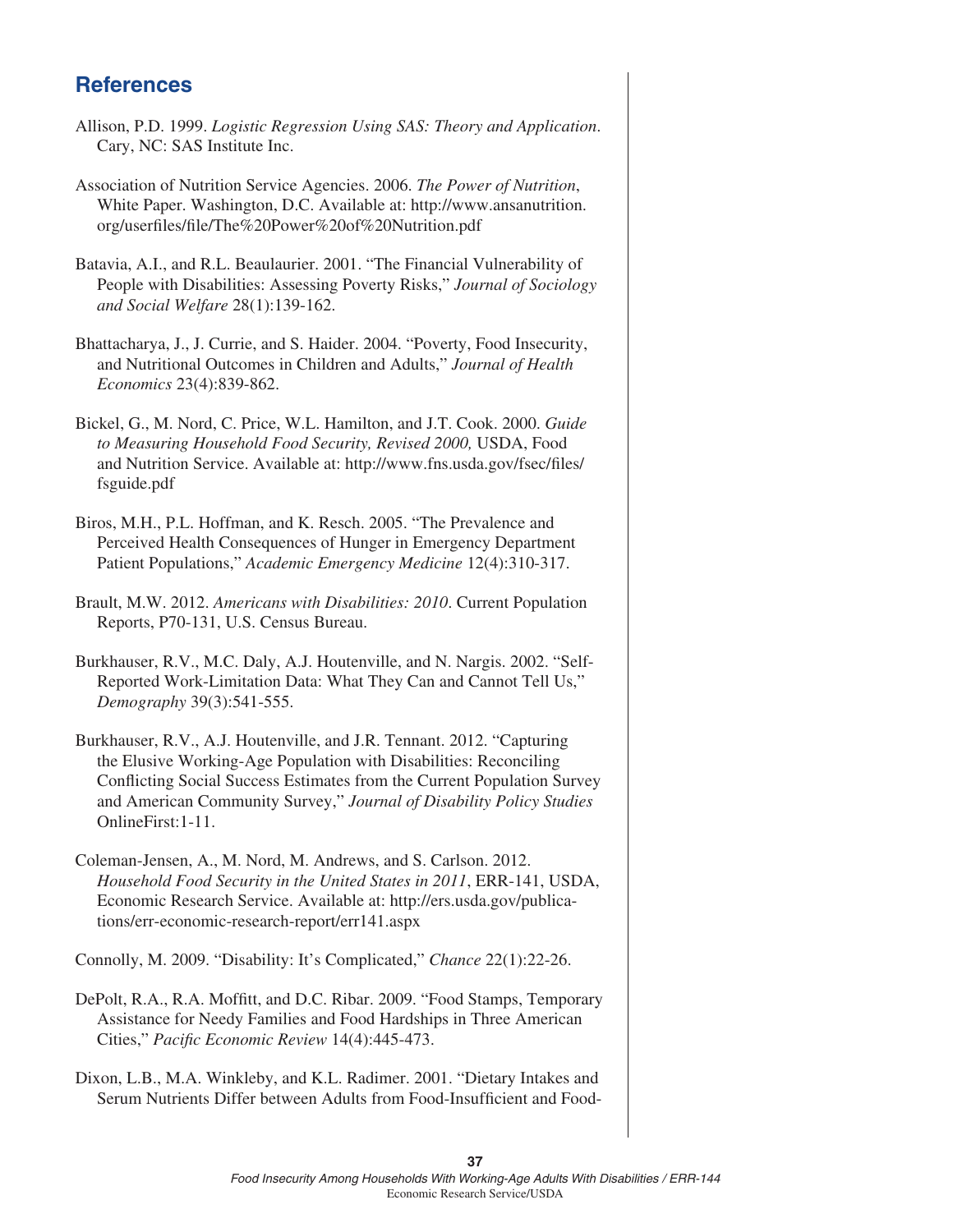Sufficient Families: Third National Health and Nutrition Examination Survey, 1988-1994," *Journal of Nutrition* 131(4):1232-1246.

Gundersen, C., and V. Oliveira. 2001. "The Food Stamp Program and Food Insufficiency," *American Journal of Agricultural Economics* 83:875-887.

- Hamilton, W.L., J.T. Cook, W.W. Thompson, L.F. Buron, E.A. Frongillo, Jr. , C.M. Olson, and C.A. Wehler. 1997a. *Household Food Security in the United States in 1995: Summary Report of the Food Security Measurement Project.* Prepared for USDA, Food and Consumer Service. Available at: http://www.fns.usda.gov/ora/menu/published/foodsecurity/ sumrpt.pdf
- Hamilton, W.L., J.T. Cook, W.W. Thompson, L.F. Buron, E.A. Frongillo, Jr. , C.M. Olson, and C.A. Wehler. 1997b. *Household Food Security in the United States in 1995: Technical Report*. Prepared for USDA, Food and Consumer Service. Available at: http://www.fns.usda.gov/ora/menu/ published/foodsecurity/tech\_rpt.pdf
- Heflin, C.M., J.M. Wilmoth, and A.S. London. 2011. *Veteran Status and Material Hardship: The Moderating Influence of Disability*. National Poverty Center Working Paper Series No. 11-11. University of Michigan: National Poverty Center. Available at:http://www.npc.umich.edu/ publications/working\_papers/?publication\_id=207&
- Huang, J., B. Guo, and Y. Kim. 2010. "Food Insecurity and Disability: Do Economic Resources Matter?," *Social Science Research* 39:111-124.
- Leete, L., and N. Bania. 2009. "The Effect of Income Shocks on Food Insufficiency," *Review of Economics of the Household*, DOI 10.1007/ s11150-009-9075-4. Published online November 20, 2009.
- London, A.S., C.M. Heflin, and J.M. Wilmoth. 2011. "Work-Related Disability, Veteran Status, and Poverty: Implications for Family Well-Being," *Journal of Poverty* 15(3):330-349.
- Loprest, P. and E. Maag. 2009. *Disabilities among TANF Recipients: Evidence from the NHIS,* Washington, DC: The Urban Institute.
- Madrian, B.C., and L.J. Lefgren. 1999. *A Note on Longitudinally Matching Current Population Survey (CPS) Respondents*. Technical Working Paper 247. Cambridge, MA: National Bureau of Economic Research.
- McKernan, S.M., and C. Ratcliffe. 2005. "Events That Trigger Poverty Entries and Exits," *Social Science Quarterly* 86(Supplement):1146-1169.
- Meyer, B.D., W.K.C. Mok, and J.X. Sullivan. 2009. *The Under-Reporting of Transfers in Household Surveys: Its Nature and Consequences*, NBER Working Paper No. 15181, Cambridge, MA: National Bureau of Economic Research.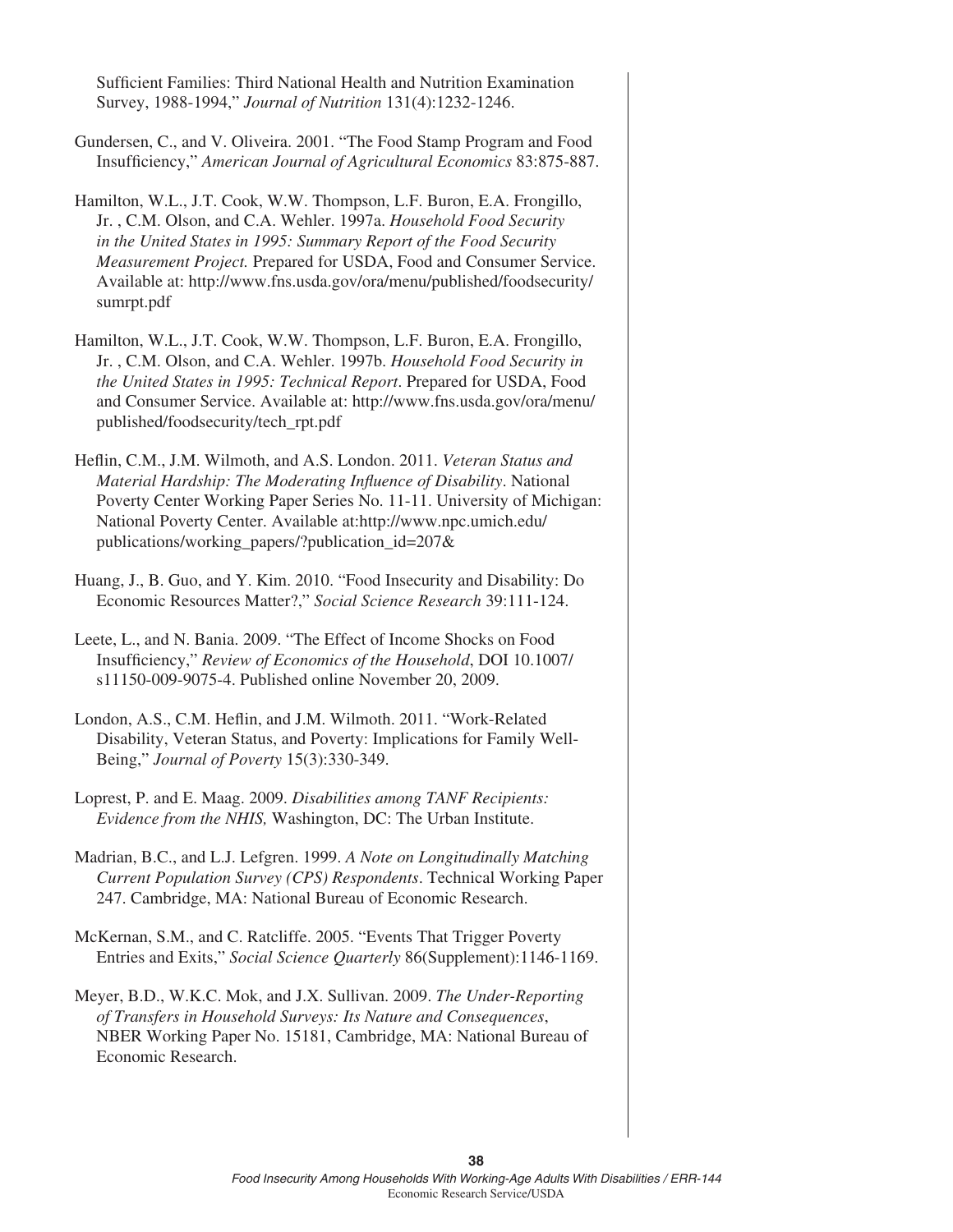- Meyer, B.D., and W.K.C. Mok. 2008. *Disability, Earnings, Income and Consumption*. Working Paper No. 06.10. The Harris School of Public Policy Studies, The University of Chicago.
- Mitra, S., P.A. Findley, and U. Sambamoorthi. 2009. "Health Care Expenditures of Living with a Disability: Total Expenditures, Out-of-Pocket Expenses, and Burden, 1996 to 2004," *Archives of Physical Medicine and Rehabilitation* 90(9):1532-1540.
- Nelson, K., M.E. Brown, and N. Lurie. 1998. "Hunger in an Adult Patient Population," *Journal of the American Medical Association* 279(15):1211-1214.
- Nelson, K., W. Cunningham, R. Andersen, G. Harrison, and L. Gelberg. 2001. "Is Food Insufficiency Associated with Health Status and Health Care Utilization among Adults with Diabetes?" *Journal of General Internal Medicine* 16:404-411.
- New York State Department of Health. 2003. *Nutrition and Weight Management Issues for Persons with Disabilities*. On Target: Disability and Health in New York State. Issue No. 10. New York State Department of Health, Disability and Health Program. Available at:http://www.health. state.ny.us/nysdoh/prevent/target10.pdf
- Nielsen, R.B., S. Garasky, and S. Chatterjee. 2010. "Food Insecurity and Out-of-Pocket Medical Expenditures: Competing Basic Needs?" *Family and Consumer Sciences Research Journal* 39(2):137-151.
- Nord, M. 2008. "Disability Is an Important Risk Factor for Food Insecurity," *Amber Waves* 6(1):5.
- Nord, M. 2012. "How Much Does the Supplemental Nutrition Assistance Program Alleviate Food Insecurity? Evidence from Recent Programme Leavers," *Public Health Nutrition* 15(5):811-817.
- Nord, M., and A.M. Golla. 2009. *Does SNAP Decrease Food Insecurity? Untangling the Self-Selection Effect,* ERR-85, USDA, Economic Research Service. Available at: http://www.ers.usda.gov/publications/err-economicresearch-report/err85.aspx
- Olin, G., and D.D. Dougherty. 2006. *Characteristics and Medical Expenses of Adults 18 to 64-Years Old with Functional Limitations, Combined Years 1997-2002*. Working Paper No. 06002. U.S. Department of Health and Human Services, Agency for Healthcare Research and Quality. Available at: http://www.meps.ahrq.gov/mepsweb/data\_files/publications/ workingpapers/wp\_06002.pdf
- Palmer, M. 2011. "Disability and Poverty: A Conceptual Review," *Journal of Disability Policy Studies* 21(4):210-218.
- Parish, S.L., M. Grinstein-Weiss, Y.H. Yeo, R.A. Rose, and A. Rimmerman. 2010. "Assets and Income: Disability-Based Disparities in the United States," *Social Work Research* 34(2):71-82.

**39**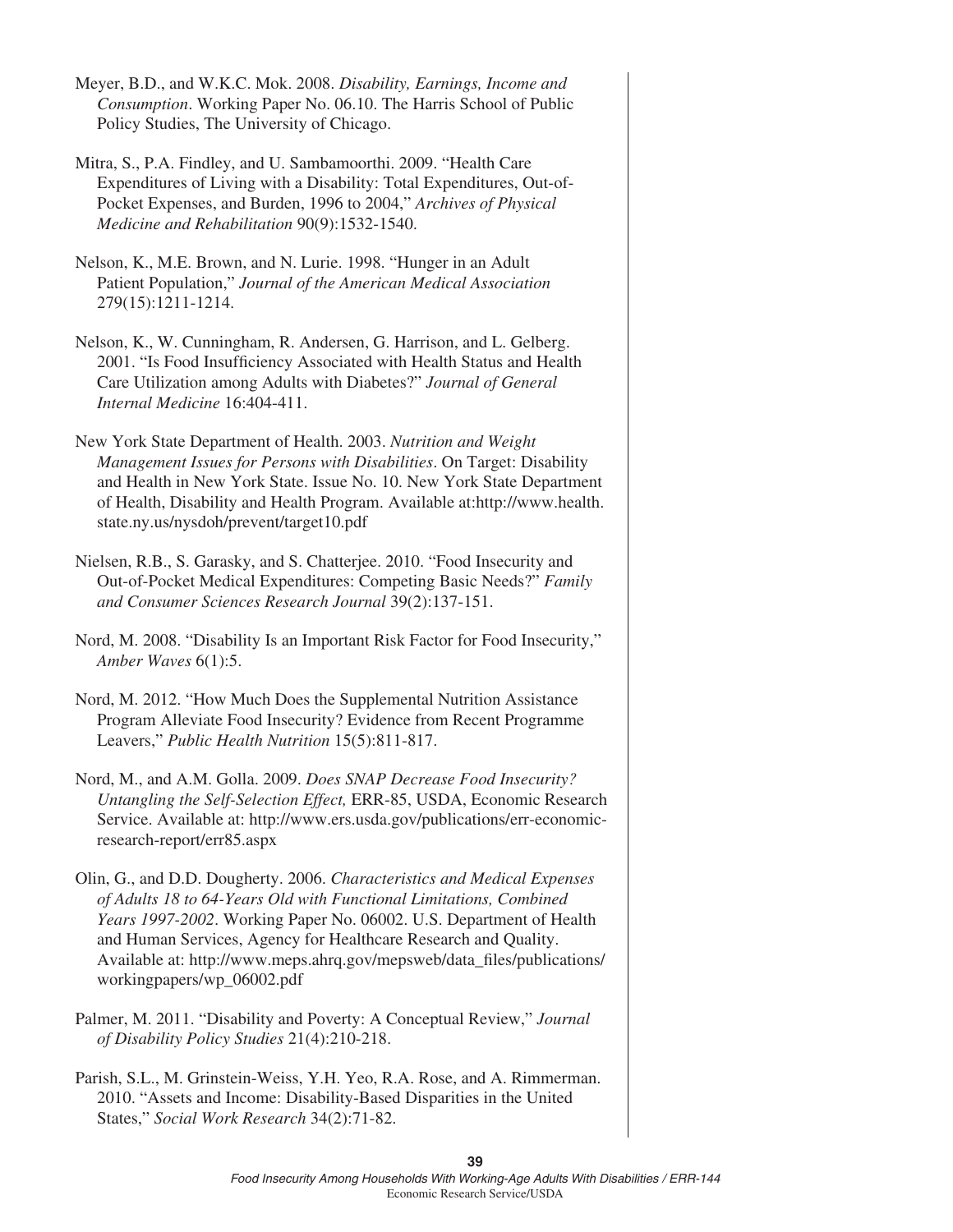- Parish, S.L., R.A. Rose, and M.E. Andrews. 2009. "Income Poverty and Material Hardship among U.S. Women with Disabilities," *Social Service Review* 83(1):33-52.
- Porterfield, S.L. 2002. "Work Choices of Mothers in Families with Children with Disabilities," *Journal of Marriage and Family* 64:972-981.
- Ratcliffe, C., S.M. McKernan, and S. Zhang. 2011. "How Much Does the Supplemental Nutrition Assistance Program Reduce Food Insecurity?" *American Journal of Agricultural Economics* 93(4):1082-1098.
- Ribar, D.C., and K.S. Hamrick. 2003. *Dynamics of Poverty and Food Sufficiency*. FANRR-36, USDA, Economic Research Service. Available at: http://www.ers.usda.gov/publications/fanrr36/fanrr36.pdf
- Rose, D., and V. Oliveira. 1997. "Nutrient Intakes of Individuals from Food-Insufficient Households in the United States," *American Journal of Public Health* 87(12):1956-1961.
- Rose, R.A., S.L. Parish, and J.P. Yoo. 2009. "Measuring Material Hardship among the U.S. Population of Women with Disabilities Using Latent Class Analysis," *Social Indicators Research* 94(391-415).
- Schmidt, L., and S. Danziger. 2009. "The Supplemental Security Income Program and Material Hardship after the 1996 Welfare Reform," in *Thirty-First Annual Association for Public Policy Analysis and Management Research Conference* papers. Washington, DC.
- Seligman, H.K., T.C. Davis, D. Schillinger, and M.S. Wolf. 2010. "Food Insecurity Is Associated with Hypoglyemia and Poor Diabetes Self-Management in a Low-Income Sample with Diabetes," *Journal of Health Care for the Poor and Underserved* 21 (4):1227-1233.
- Seligman, H.K., E.A. Jacobs, A. Lopez, J. Tschann, and A. Fernandez. 2012. "Food Insecurity and Glycemic Control among Low-Income Patients with Type 2 Diabetes," *Diabetes Care* 35(2):233-238.
- She, P., and G.A. Livermore. 2007. "Material Hardship, Poverty, and Disability among Working-Age Adults," *Social Science Quarterly* 88(4):970-989.
- She, P., and G.A. Livermore. 2009. "Long-Term Poverty and Disability among Working-Age Adults," *Journal of Disability Policy Studies* 19(4):244-256.
- Siefert, K., C.M. Heflin, M.E. Corcoran, and D.R. Williams. 2004. "Food Insufficiency and Physical and Mental Health in a Longitudinal Survey of Welfare Recipients," *Journal of Health and Social Behavior* 45(2):171-186.
- Stuff, J.E., P.H. Casey, K.L. Szeto, J.M. Gossett, J.M. Robbins, P.M. Simpson, C. Connell, and M.L. Bogle. 2004. "Household Food Insecurity Is Associated with Adult Health Status," *Journal of Nutrition* 134:2330-2335.
- Trenkamp, B. and M. Wiseman. 2007. "The Food Stamp Program and Supplemental Security Income," *Social Security Bulletin* 67(4):71-87.

**40**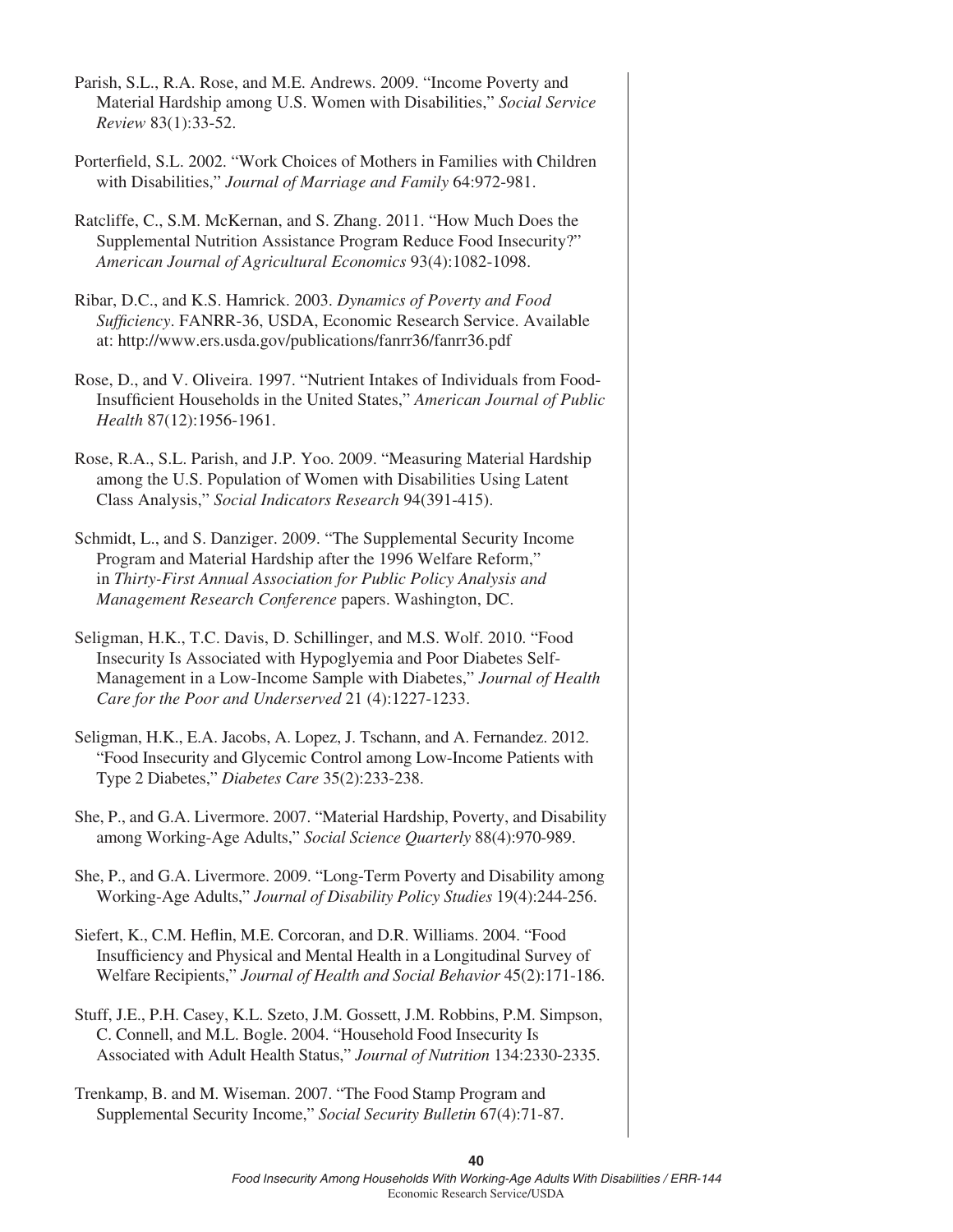- U.S. Department of Agriculture, Food and Nutrition Service. 2012. *Building a Healthy America: A Profile of the Supplemental Nutrition Assistance Program*. USDA/FNS, Office of Research and Analysis. Available at: http://www.fns.usda.gov/ora/MENU/Published/snap/FILES/Other/ BuildingHealthyAmerica.pdf
- U.S. Census Bureau. 2009. *Current Population Survey, 2009 ASEC Technical Documentation*. Available at: http://www.census.gov/apsd/techdoc/cps/ cpsmar09.pdf
- U.S. Social Security Administration. 2011. *State Assistance Programs for SSI Recipients, January 2011*. SSA Publication No. 13-11975, Social Security Administration. Available at:http://www.ssa.gov/policy/docs/progdesc/ ssi\_st\_asst/2011/ssi\_st\_asst2011.pdf
- U.S. Social Security Administration. 2012. *Social Security Disability Benefits*. SSA Publication No. 05-10029, Social Security Administration. Available at: http://www.ssa.gov/pubs/10029.pdf
- Vozoris, N.T. and V.S. Tarasuk. 2003. "Household Food Insufficiency Is Associated with Poorer Health," *Journal of Nutrition* 133(1):120-126.
- Waldrop, J. and S.M. Stern. 2003. *Disability Status: 2000*. Census 2000 Brief 17. U.S. Census Bureau. Available at: http://www.census.gov/ prod/2003pubs/c2kbr-17.pdf
- Wallace, S.P., L.C. Molina, and M. Jhawar. 2007. *Falls, Disability and Food Insecurity Present Challenges to Healthy Aging*. Health Policy Research Brief. Los Angeles, CA: UCLA Center for Health Policy Research. Available at: http://www.healthpolicy.ucla.edu/pubs/files/healthy\_aging\_ pb\_051507.pdf
- Wang, Q. 2005. *Disability and American Families: 2000*. Census 2000 Special Reports 23. U.S. Census Bureau. Available at: http://www.census.gov/ prod/2005pubs/censr-23.pdf
- Wilde, P. and M. Nord. 2005. "The Effect of Food Stamps on Food Security: A Panel Data Approach," *Review of Agricultural Economics* 27(3):425-432.
- Yen, S.T., M. Andrews, Z. Chen, and D.B. Eastwood. 2008. "Food Stamp Program Participation and Food Insecurity: An Instrumental Variables Approach," *American Journal of Agricultural Economics* 90(1):117-132.
- Zaidi, A. and T. Burchardt. 2005. "Comparing Incomes When Needs Differ: Equivalization for the Extra Costs of Disability in the U.K," *Review of Income and Wealth* 51(1):89-114.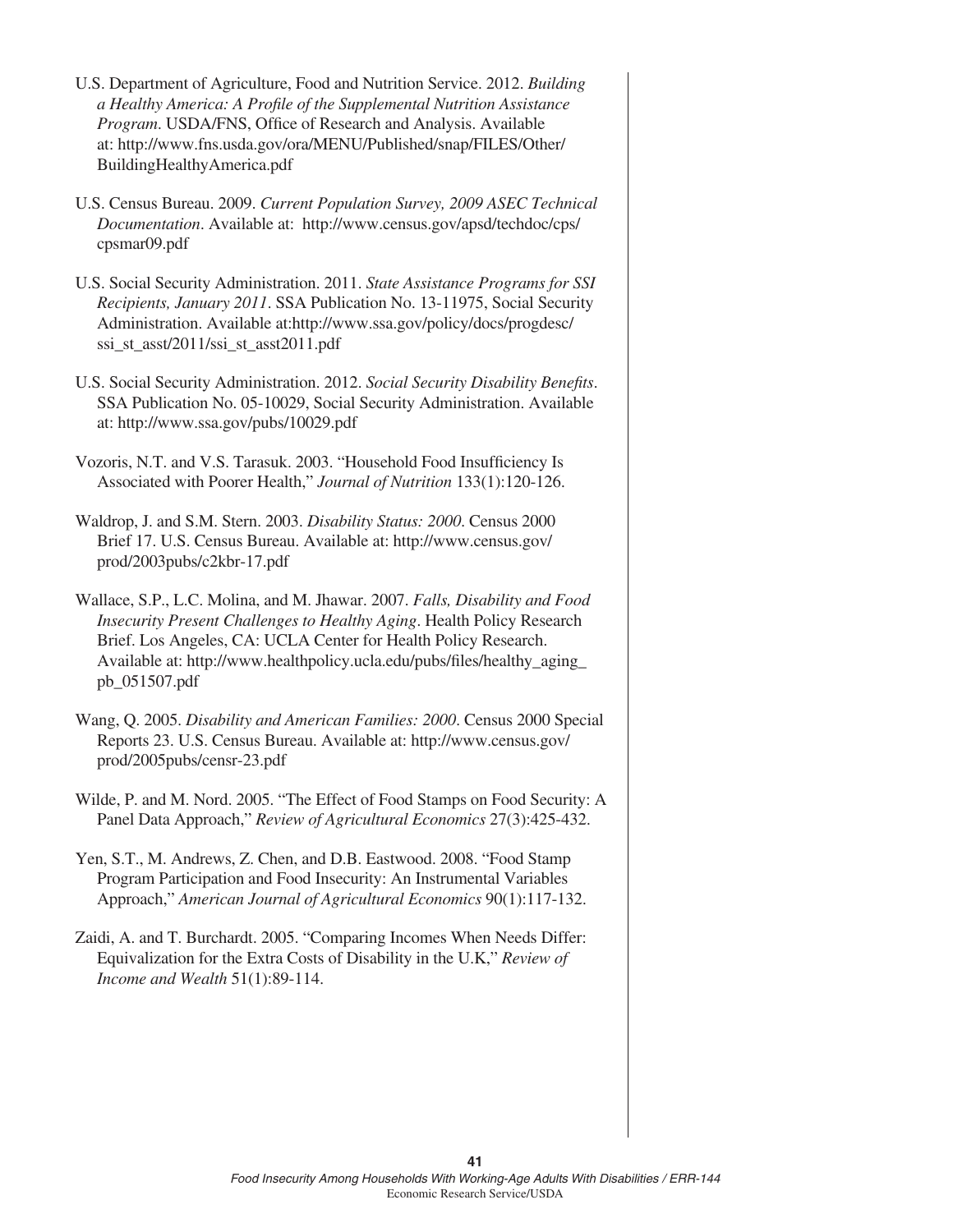## **Appendix—Matching Households Interviewed in the Current Population Survey Food Security Supplement and the Current Population Survey Annual Social and Economic Supplement**

Households are interviewed for the monthly Current Population Survey (CPS) for 4 consecutive months, rotate out of the sample for 8 months, and rotate back into the sample for a final 4 months. New households enter the survey each month, so the CPS sample changes from month to month as households rotate through the monthly sample. Because households are interviewed for 4 consecutive months, data provided in the Food Security Supplement (FSS) administered in December can be matched to data provided in the Annual Social and Economic Supplement (ASEC) administered in March for some households. One-quarter of households interviewed for the December Current Population Survey-Food Security Supplement (CPS-FSS) were also interviewed for the March ASEC. Some additional households are interviewed for the ASEC in February and April to increase the number of Hispanic households and the number of households with children (U.S. Census Bureau, 2009, p. 2-2). Therefore, some additional FSS interview households complete the ASEC interview in February and are potentially matchable households.

Household data from the FSS and ASEC were merged in SAS 9.2 statistical software according to the following procedure. The FSS and ASEC files were first matched at the person level by State, household identification numbers, and person's line number. Following the initial merge and after omitting households identified in the data as having moved out or moved in between December and the ASEC interview, the characteristics of interviewed persons were compared across the two files to ensure that the persons matched were indeed the same in both datasets. The individual characteristics compared between the FSS and ASEC were: age (considered the same across files if the difference was plus or minus 2 years to allow for some reporting error), race and Hispanic origin, sex, and relationship to household reference person. (Possible or likely changes in the relationships of household members to the household reference person were: acquiring a relative; losing a relative; or marrying a nonrelative, partner, roommate, or boarder. Other changes in the relationship to the reference person were considered unlikely changes and indicated that a different household had moved in.) If a person was the same across the two files on all of these variables or if they only changed on one of these variables, they were classified as the same or probably the same person. If the person had two or more changes on these variables, they were classified as probably different across the two files. If there were no household members who were classified as the same or probably the same person across the two files, then the household was considered different across the two files. This merge procedure was consistent with recommendations for matching persons across multiple years of ASEC interviews (Madrian and Lefgren, 1999).

If a household contained no individuals that were matched across the FSS and ASEC files, then the household was deleted from the matched file. Therefore, the matched file only contained data from households that were interviewed in the FSS and ASEC and whose characteristics appeared to be the same or very similar across the two interviews. One-third of households in the FSS were matched to data in the ASEC.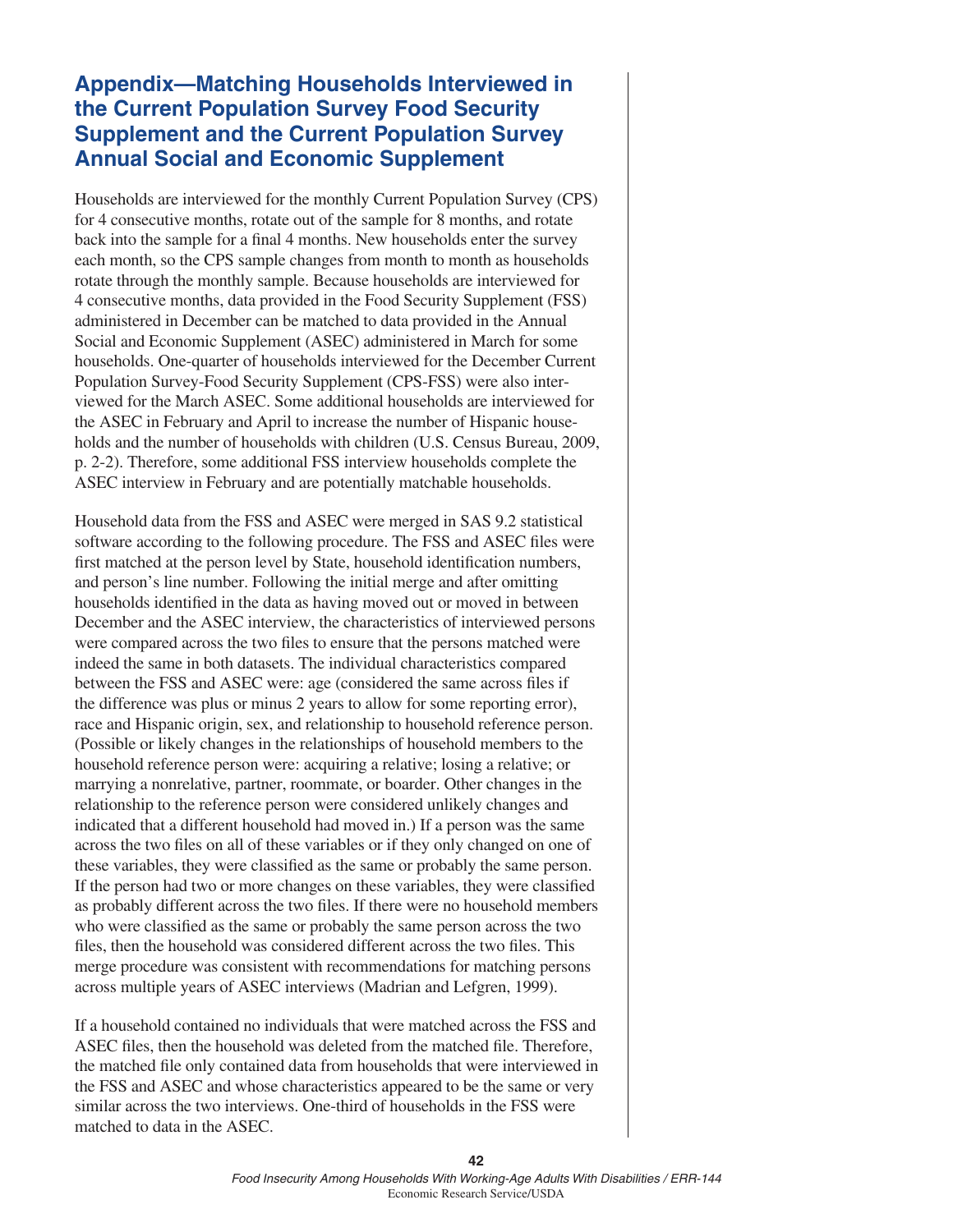#### Appendix table 1

#### **Logistic regression model examining the association between disability and household-level adult food insecurity among households with valid income—continued**

|                                                    | Model 4 (overall model)                             |                |         |            |  |
|----------------------------------------------------|-----------------------------------------------------|----------------|---------|------------|--|
|                                                    | households with working-age adults and valid income |                |         |            |  |
| Variable                                           | Parameter<br>estimate                               | Standard error | p       | Odds ratio |  |
| Intercept                                          | $-1.21$                                             | 0.07           | < .0001 |            |  |
| Household employment                               |                                                     |                |         |            |  |
| Not in labor force-disabled, none employed         | 0.29                                                | 0.06           | < .0001 | 1.33       |  |
| Full-time employed and not in labor force-disabled | 0.23                                                | 0.08           | $-.01$  | 1.25       |  |
| Part-time employed and not in labor force-disabled | 0.30                                                | 0.12           | 0.02    | 1.35       |  |
| Full-time employed (reference)                     |                                                     |                |         |            |  |
| Part-time employed                                 | 0.26                                                | 0.05           | < .0001 | 1.30       |  |
| Retired                                            | $-0.41$                                             | 0.08           | < .0001 | 0.66       |  |
| Unemployed                                         | 0.61                                                | 0.06           | < .0001 | 1.84       |  |
| Other not in labor force                           | $-0.11$                                             | 0.07           | 0.13    | 0.90       |  |
| Type of specified disability                       |                                                     |                |         |            |  |
| Hearing disability                                 | 0.14                                                | 0.08           | 0.08    | 1.14       |  |
| Vision disability                                  | 0.32                                                | 0.08           | < .0001 | 1.37       |  |
| Mental disability                                  | 0.50                                                | 0.06           | < .0001 | 1.64       |  |
| Physical disability                                | 0.40                                                | 0.05           | < .0001 | 1.50       |  |
| Self-care disability                               | $-0.01$                                             | 0.09           | 0.95    | 0.99       |  |
| Going-outside-home disability                      | 0.08                                                | 0.07           | 0.24    | 1.09       |  |
| Veteran with disabilities                          | $-0.06$                                             | 0.09           | 0.49    | 0.94       |  |
| Two or more adults with disabilities               | 0.25                                                | 0.08           | $-.01$  | 1.29       |  |
| Income-to-poverty ratio                            | $-0.56$                                             | 0.02           | < .0001 | 0.57       |  |
| Income-to-poverty ratio squared                    | 0.01                                                | 0.00           | < .0001 | 1.02       |  |
| Household composition                              |                                                     |                |         |            |  |
| Married with children (reference)                  |                                                     |                |         |            |  |
| Single mother                                      | 0.44                                                | 0.05           | < .0001 | 1.56       |  |
| Other household with children                      | 0.19                                                | 0.07           | 0.01    | 1.21       |  |
| Multiple adults                                    | 0.03                                                | 0.04           | 0.44    | 1.03       |  |
| Male alone                                         | 0.25                                                | 0.05           | < .0001 | 1.29       |  |
| Female alone                                       | 0.34                                                | 0.05           | < .0001 | 1.41       |  |
| Educational attainment of highest educated adult   |                                                     |                |         |            |  |
| Less than high school                              | 0.57                                                | 0.06           | < .0001 | 1.77       |  |
| High school/GED                                    | 0.50                                                | 0.04           | < .0001 | 1.64       |  |
| Some college/associate's                           | 0.53                                                | 0.04           | < .0001 | 1.69       |  |
| Bachelor's or more (reference)                     |                                                     |                |         |            |  |
| Race/ethnicity of reference person                 |                                                     |                |         |            |  |
| White non-Hispanic (reference)                     |                                                     |                |         |            |  |
| Black non-Hispanic                                 | 0.22                                                | 0.04           | < .0001 | 1.25       |  |
| Hispanic                                           | 0.22                                                | 0.04           | < .0001 | 1.25       |  |
| Other non-Hispanic                                 | 0.00                                                | 0.06           | 0.98    | 1.00       |  |

*continued—*